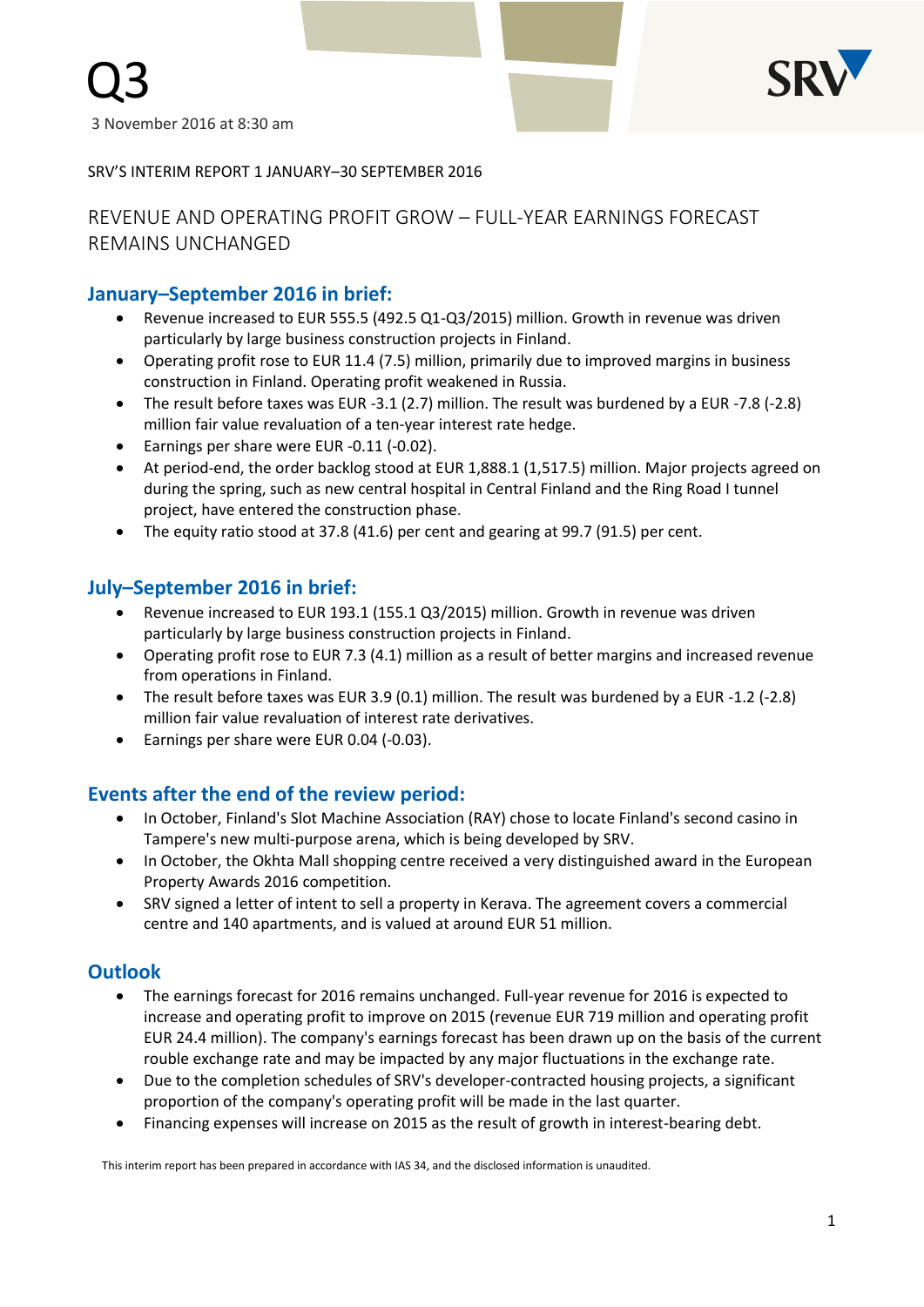

# **CEO's review**

*"SRV's revenue and operating profit further increased during the third quarter. We have received numerous orders for major projects this year, such as a new central hospital in Central Finland, and forging ahead to complete these large-scale projects is already having a favourable effect on our revenue. Although we have not received any major new orders in recent months, our order backlog remains at a record high and we're expecting more interesting new entries in our order book at the end of the year.*

*The lengthy recession in Russia is naturally being reflected in our operations, for example, in temporary rent discounts granted to shopping centre tenants. In view of the circumstances, our shopping centres in St Petersburg are performing excellently. In the last few months, Pearl Plaza has broken its previous records for both visitor numbers and earnings. Business also got off to a good start at the Okhta Mall. The shopping centre opened in August and in October they received a very distinguished award in the European Property Awards 2016 competition. The Russian shopping centre market has become increasing rouble-based, and we therefore changed our operating currency to the rouble in September. However, this will leave us more susceptible to currency exchange rate fluctuations.* 

*One of our strategic objectives is to improve profitability, and we are still a long way off achieving this. On a positive note, there has been a clear increase in the number of developer-contracted housing projects, particularly in the capital city region, and we will complete about 500 developer-contracted units this year, the majority of which will be visible in our Q4 result. Thanks to new orders and our personnel's strong commitment, we're expecting plenty of good things for the rest of 2016," says CEO Juha Pekka Ojala*.

| <b>Group key figures</b><br>(IFRS, EUR million) | $1 - 9/$<br>2016 | $1 - 9/$<br>2015 | change   | change,<br>% | $7 - 9/$<br>2016 | $7 - 9/$<br>2015 | $1 - 12/$<br>2015 |
|-------------------------------------------------|------------------|------------------|----------|--------------|------------------|------------------|-------------------|
| Revenue                                         | 555.5            | 492.5            | 63.0     | 12.8         | 193.1            | 155.1            | 719.1             |
| Operating profit                                | 11.4             | 7.5              | 4.0      | 53.4         | 7.3              | 4.1              | 24.4              |
| Financial income and expenses, total *)         | $-14.5$          | $-4.7$           | $-9.8$   |              | $-3.4$           | $-4.0$           | $-6.8$            |
| Profit before taxes                             | $-3.1$           | 2.7              | $-5.8$   | $-213.1$     | 3.9              | 0.1              | 17.6              |
| Order backlog                                   | 1,888.1          | 1,517.5          | 370.7    | 24.4         |                  |                  | 1,583.4           |
| New agreements                                  | 829.9            | 1,106.6          | $-276.7$ | $-25.0$      | 54.9             | 389.9            | 1,393.5           |
| Operating profit, %                             | 2.1              | 1.5              |          |              | 3.8              | 2.6              | 3.4               |
| Net profit                                      | $-2.5$           | 1.7              | $-4.1$   | $-250.8$     | 3.3              | $-0.3$           | 14.0              |
| Net profit, %                                   | $-0.4$           | 0.3              |          |              | 1.7              | $-0.2$           | 1.9               |
| *) - of which accounted for by<br>derivatives   | $-7.8$           | $-2.8$           | $-5.0$   |              | $-1.2$           | $-2.8$           | $-3.3$            |

# **Overall review**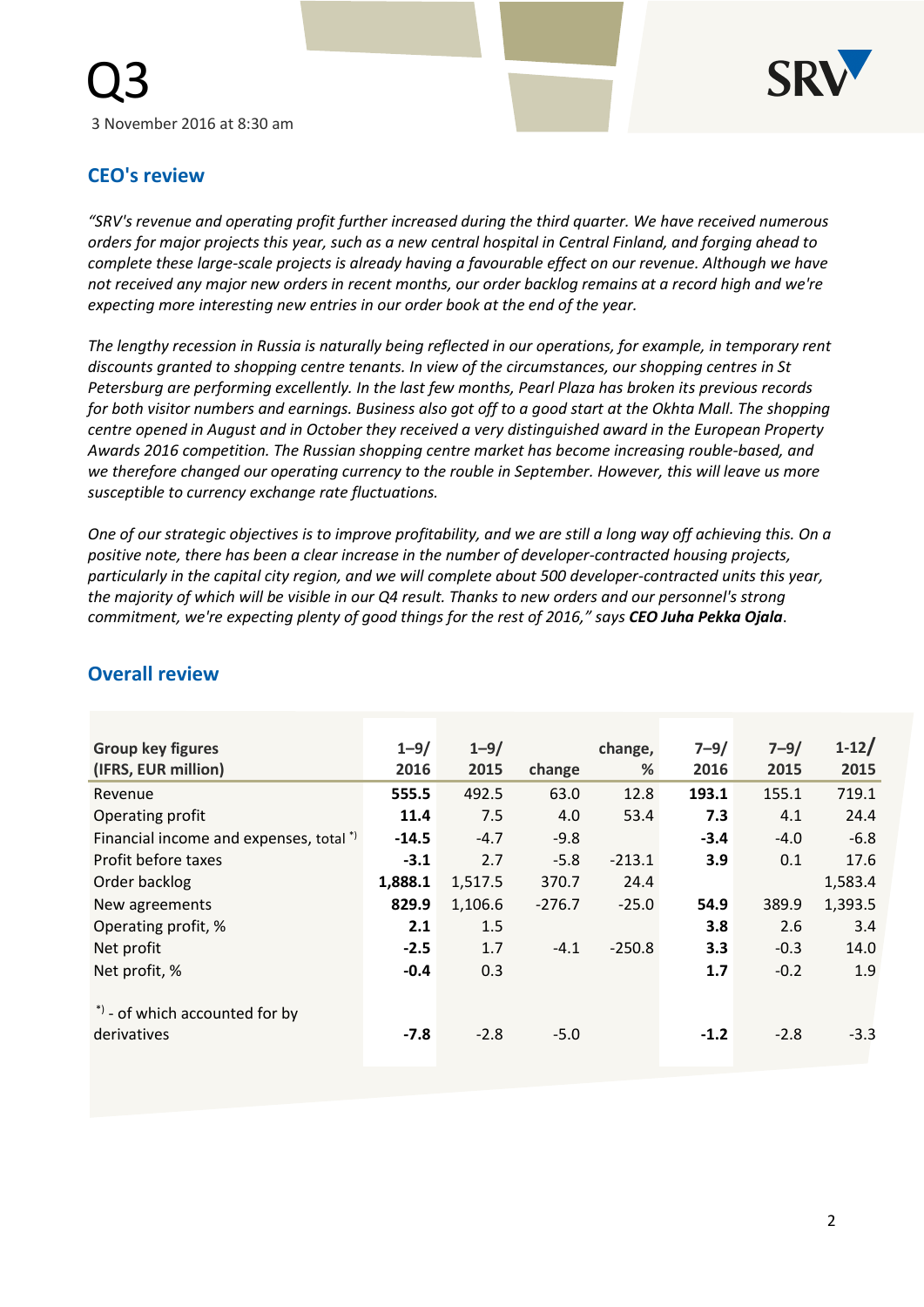

# **January–September 2016**

**In the January–September period of 2016, the Group's order backlog** rose to EUR 1,888.1 (1,517.5) million (up 24.4%). The largest new projects announced in early 2016 included a new central hospital in Central Finland, the Ring Road I tunnel project, a contractor agreement for the expansion of Tapiola city centre, as well as the construction of a new campus building for Aalto University and retail premises in the Metro Centre, both in Otaniemi, Espoo. The order backlog saw growth in operations in Finland in particular, largely in the second quarter. No significant new orders were announced in July–September.

**The Group's revenue** rose by 12.8 per cent to EUR 555.5 (492.5) million, largely thanks to increased revenue from business construction in Finland. The major projects agreed on during the spring have entered the construction phase and are now generating revenue. Figures for the comparison period include excavation and other infrastructure work that was completed at the REDI site prior to the official start-up decision and was recognised as revenue (EUR 40 million) in January–March 2015 in accordance with the level of completion.

**The Group's operating profit** rose to EUR 11.4 (7.5) million, primarily due to improved profitability and higher revenue in SRV's operations in Finland. However, the rise in construction costs associated with the REDI shopping centre and parking facility weakened SRV's operating profit. Operating profit in Russia also weakened, even though a change in the rouble exchange rate improved the earnings of Russian associated companies by EUR 0.5 million.

**Operating profit and its relative level** are also lowered by the elimination of a share equivalent to SRV's ownership from the profit margins of three shopping centre projects under construction (Okhta Mall, 4Daily and REDI), which will be recognised as income only when the investment is sold.

**The Group's profit** before taxes was EUR -3.1 (2.7) million. The result was weakened by higher interest expenses and a EUR -7.8 million fair value revaluation of a ten-year interest rate hedge.

**The Group's earnings per share** were EUR -0.11 (EUR -0.02). Earnings per share were weakened not only by the lower result, but also by the cost of repaying the hybrid bond.

**Quarterly variation in SRV's operating profit and operating profit margin** is affected by several factors. SRV's own projects are recognised as income upon delivery; the part of the order backlog that is continuously recognised as income based on the level of completion mainly consists of low-margin contracting; and the nature of the company's operations (project development).

**The Group's equity ratio** stood at 37.8 per cent (42.5% 12/2015). Gearing was 99.7 per cent (83.3% 12/2015). The changes in equity ratio and gearing were due to an increase in interest-bearing debt. Net debt totalled EUR 285.0 (248.3) million and liquid assets EUR 37.9 (28.1) million.

# **July–September 2016**

In the July-September period of 2016, **the Group's revenue** rose by 24.5 per cent to EUR 193.1 (155.1) million. Growth in revenue was driven particularly by large business construction projects. **The Group's operating profit** increased to EUR 7.3 (4.1) million thanks to improved margins and higher revenue in operations in Finland. Operating profit in International Operations improved slightly, to EUR 1.2 (-0.3)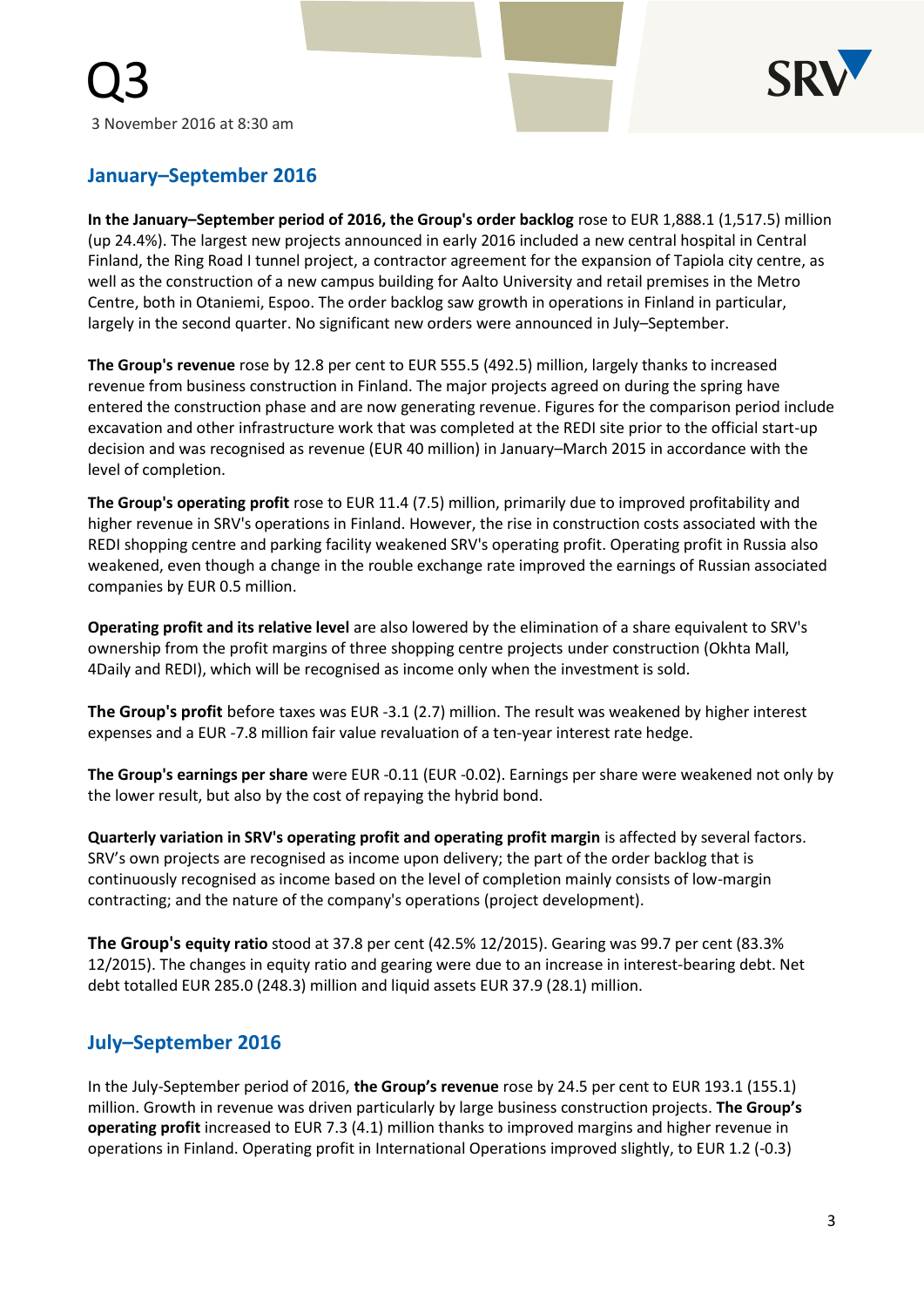

million. **The Group's profit before taxes** was EUR 3.9 (0.1) million. The result was weakened by higher interest expenses and a EUR -1.2 million fair value revaluation of a 10-year interest rate hedge.

| <b>Group key figures</b><br>(IFRS, EUR million) | $1 - 9/$<br>2016 | $1 - 9/$<br>2015 | change  | change,<br>% | $1 - 12/$<br>2015 |
|-------------------------------------------------|------------------|------------------|---------|--------------|-------------------|
| Equity ratio, %                                 | 37.8             | 41.6             |         |              | 42.5              |
| Net interest-bearing debt                       | 285.0            | 248.3            | 36.7    | 14.8         | 230.8             |
| Gearing, %                                      | 99.7             | 91.5             |         |              | 83.3              |
| Return on investment, %                         | 3.3              | 3.2              |         |              | 5.9               |
| Return on equity, %                             | $-1.3$           | 0.9              |         |              | 5.6               |
| Earnings per share, EUR <sup>*</sup>            | $-0.11$          | $-0.02$          | $-0.08$ |              | 0.25              |
| Equity per share, EUR $*$ )                     | 3.81             | 3.80             | 0.01    | 0.3          | 3.90              |
| Share price at end of period, EUR               | 4.40             | 2.53             | 1.87    | 73.9         | 3.10              |
| Weighted average number of shares               |                  |                  |         |              |                   |
| outstanding, millions <sup>*</sup> )            | 59.3             | 37.0             |         |              | 42.6              |

\*) The comparison data has been adjusted to reflect the share issue.

# **Earnings trends of the segments**

SRV's business segments are Operations in Finland, International Operations, and Other Operations. Operations in Finland are divided into property development, housing construction, and business construction (which comprises retail, office, specialised, logistics, earthworks, and rock construction operations). International Operations comprises SRV's business activities in Russia and Estonia.

The Other Operations segment primarily consists of the parent company, SRV Group Plc's group operations, property and project development operations in Finland, and equipment service for Finnish construction sites (SRV Kalusto Oy's operations).

| Revenue                         | $1 - 9/$ | $1 - 9/$ |        |                  | $7 - 9/$ | $7 - 9/$ | $1 - 12/$ |
|---------------------------------|----------|----------|--------|------------------|----------|----------|-----------|
| (EUR million)                   | 2016     | 2015     |        | change change, % | 2016     | 2015     | 2015      |
| <b>Operations in Finland</b>    | 512.9    | 441.3    | 71.6   | 16.2             | 180.9    | 137.3    | 654.1     |
| <b>International Operations</b> | 42.9     | 51.3     | $-8.4$ | $-16.3$          | 12.1     | 17.9     | 65.1      |
| Other operations                | 11.9     | 10.7     | 1.2    | 10.8             | 4.0      | 3.5      | 14.4      |
| Eliminations                    | $-12.2$  | $-10.9$  | $-1.3$ |                  | $-3.9$   | $-3.6$   | $-14.6$   |
| Group, total                    | 555.5    | 492.5    | 63.0   | 12.8             | 193.1    | 155.1    | 719.1     |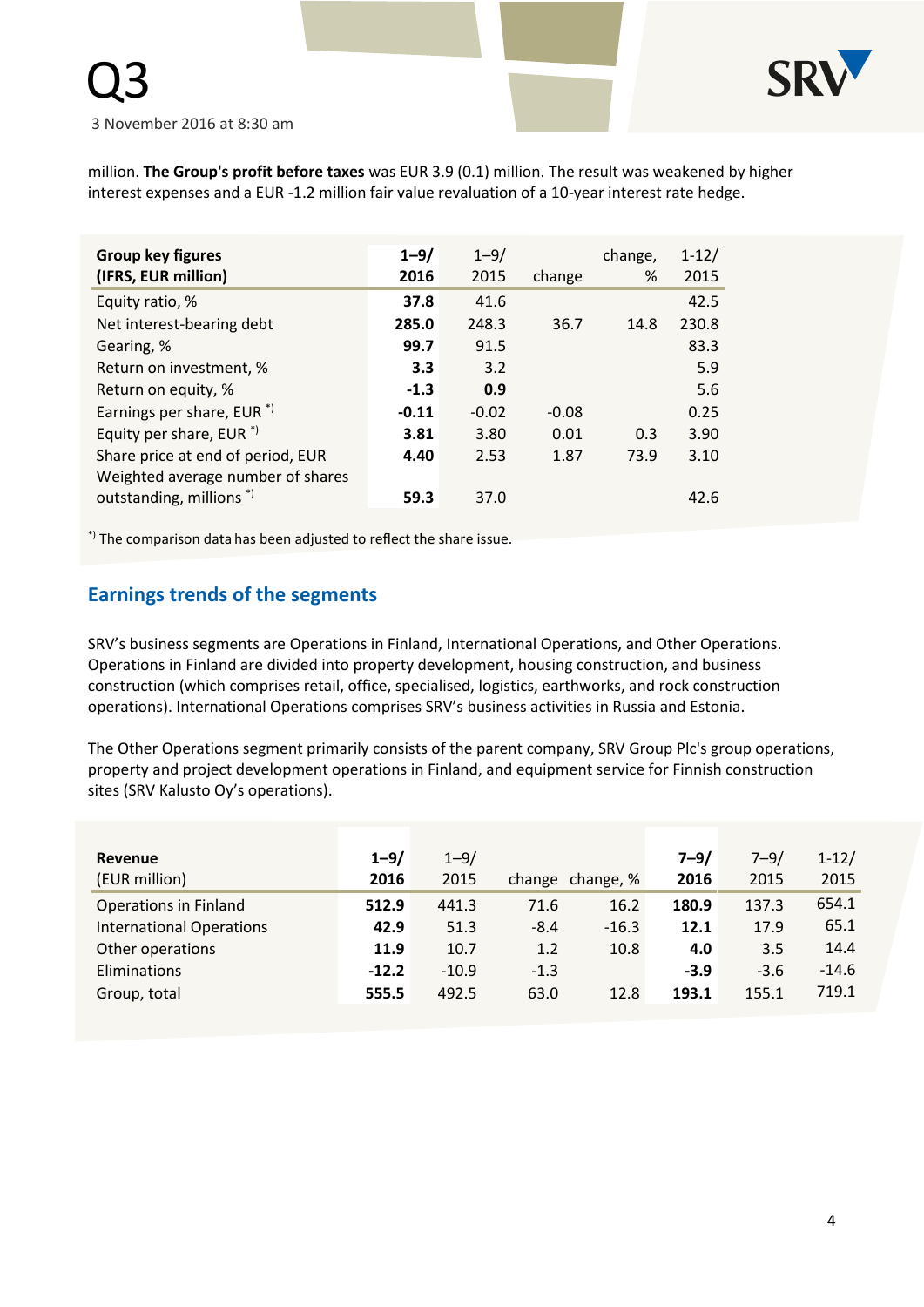# Q3

3 November 2016 at 8:30 am

| <b>Operating profit</b>         | $1 - 9/$ | $1 - 9/$ |          |                  | $7 - 9/$ | $7 - 9/$ | $1 - 12/$ |
|---------------------------------|----------|----------|----------|------------------|----------|----------|-----------|
| (EUR million)                   | 2016     | 2015     |          | change change, % | 2016     | 2015     | 2015      |
| <b>Operations in Finland</b>    | 16.4     | 10.6     | 5.8      | 55.2             | 6.6      | 4.9      | 28.9      |
| <b>International Operations</b> | $-1.4$   | 0.4      | $-1.8$   | $-407.1$         | $1.2$    | $-0.3$   | $-0.1$    |
| Other operations                | $-3.6$   | $-3.6$   | 0.0      |                  | $-0.4$   | $-0.5$   | $-4.3$    |
| Eliminations                    | 0.0      | 0.0      | 0.0      |                  | 0.0      | 0.0      | 0.0       |
| Group, total                    | 11.4     | 7.5      | 4.0      | 53.4             | 7.3      | 4.1      | 24.4      |
|                                 |          |          |          |                  |          |          |           |
| Operating profit,               | $1 - 9/$ |          | $1 - 9/$ | $7-9/$           | $7 - 9/$ |          | $1 - 12/$ |
| $(\%)$                          | 2016     |          | 2015     | 2016             | 2015     |          | 2015      |
| <b>Operations in Finland</b>    | 3.2      |          | 2.4      | 3.6              | 3.5      |          | 4.4       |
| <b>International Operations</b> | $-3.2$   |          | 0.9      | 9.5              | $-1.7$   |          | $-0.2$    |
| Group, total                    | 2.1      |          | 1.5      | 3.8              | 2.6      |          | 3.4       |
|                                 |          |          |          |                  |          |          |           |
|                                 |          |          |          |                  |          |          |           |
| <b>Order backlog</b>            |          |          |          |                  |          |          |           |
| (EUR million)                   | 9/2016   |          | 9/2015   | change, %        | 12/2015  |          |           |
| <b>Operations in Finland</b>    | 1,851.3  |          | 1,431.7  | 29.3             | 1,506.2  |          |           |
| <b>International Operations</b> | 36.8     |          | 85.7     | $-57.0$          | 77.1     |          |           |
| Group, total                    | 1,888.1  |          | 1,517.5  | 24.4             | 1,583.4  |          |           |

# **Operations in Finland**

# Business environment in Finland

Although the European economy is continuing its slow recovery, significant uncertainty factors in several countries both in and around the Euro zone are increasing financial risks in both Finland and the rest of Europe. While the Finnish economy continues to exhibit moderate growth, considerable growth of up to 6– 7 per cent is forecast for the construction industry in 2016. However, this will only be temporary, with growth of about 1–2 per cent predicted for next year. (Source: Business cycle review by the Confederation of Finnish Construction Industries RT 10/2016)

- sold order backlog 1,623 1,295 25.3 1,261 - unsold order backlog 265 222 19.3 322

Urbanisation and population shift will continue to be the main drivers of construction and will increase the need for both housing and business construction in growth centres, which are SRV's strategic focal points. According to VTT's forecast, urbanisation will continue, as Finland's urbanisation ratio is clearly lagging behind other industrialised nations, such as Sweden. The most optimistic forecasts estimate that about 620,000 people in Finland might move into urban areas by 2040. (Source: VTT, Demand for new dwelling production in Finland 2015–2040, 01/2016)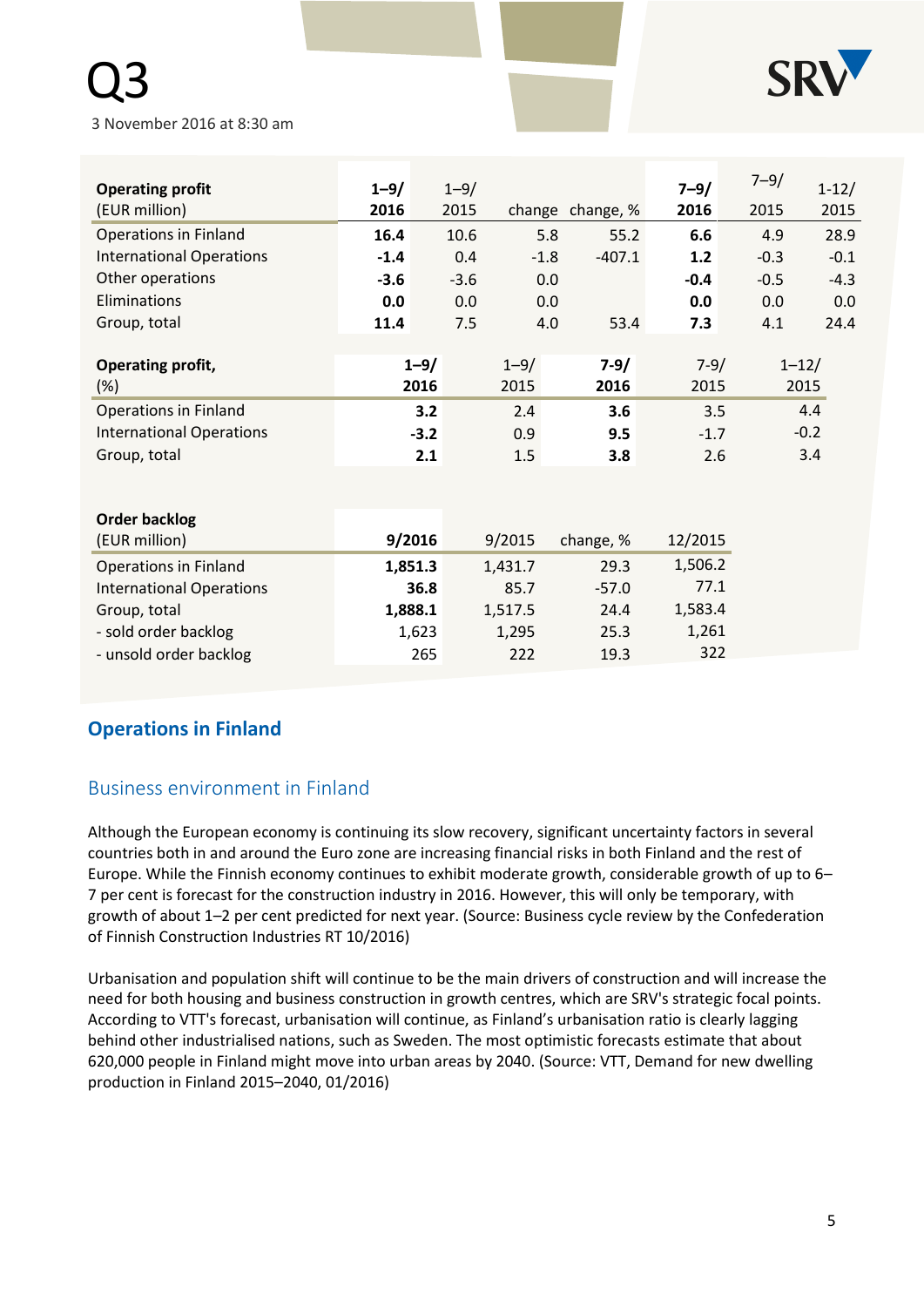

# Housing and business construction in Finland

Most forecasts cite a substantially higher need for housing in growth centres than the current level of construction will provide. The construction of an estimated 36,000 housing units will begin in 2016, which is almost ten per cent more than in the previous year. (Source: Business cycle review by the Confederation of Finnish Construction Industries RT, 10/2016) Growth in housing production is strongly geared towards small, market-financed units in apartment blocks. The consumer housing market finally picked up during the spring on the back of increased demand in growth centres, and sales to investors have remained brisk.

New business construction start-ups are expected to increase by about one fifth this year. Individual largescale projects have an impact on business construction start-ups. The construction of new schools and hospitals is contributing to growth in public service construction. (Source: Business cycle review by the Confederation of Finnish Construction Industries RT, 10/2016.)

One of SRV's long-term strategic goals is to improve profitability. This will be achieved through the more prudent selection of new projects, that is, by limiting participation in low-margin tenders and increasing the percentage of developer-contracted projects. A reasonable number of housing construction tenders were opened in January–September, but SRV has been selective in its tender submissions.

# Housing construction

# January–September 2016

Revenue from housing construction in Finland totalled EUR 120.8 (127.2) million in the January–September period. This fall mainly stems from SRV's strategic decision to reduce the amount of revenue sought from fixed-price competitive contracting. On the other hand, revenue obtained via negotiated contracts increased. Earnings were also impacted by the recognition of revenue from developer contracting projects.

The order backlog for housing construction in Finland rose to EUR 557.5 (408.1) million with the REDI site being one of the main contributors to this increase. Although the REDI residential towers will be completed at a later date, the foundations for all of the towers will be built in one go, by the end of 2018, thereby increasing the order backlog for housing construction.

In line with its strategy, SRV is focusing its housing production on urban growth centres and, above all, locations with good transport connections. SRV is currently one of the largest housing constructors in the Greater Helsinki Area. The company has a total of 2,443 (1,855) housing units under construction, most of them in growth centres. 1,057 (994) developer-contracted housing units are currently under construction.

448 (363) housing units are currently under construction for investors. In June, SRV signed a contractor agreement with Ilmarinen Mutual Pension Insurance Company to build sites in Vantaa and in Suurpelto in Espoo. Another agreement was signed in September for the construction of a site in Jätkäsaari. They form part of a framework agreement made in March 2016, covering investor sales for a total of 500 housing units. Other significant sites currently under construction for investors include residential buildings for Elo and LocalTapiola in Tikkurila, Vantaa, and Wood City for Helsinki Housing Production Department (ATT) in Helsinki. Negotiations on investor sales for many other housing projects are also ongoing.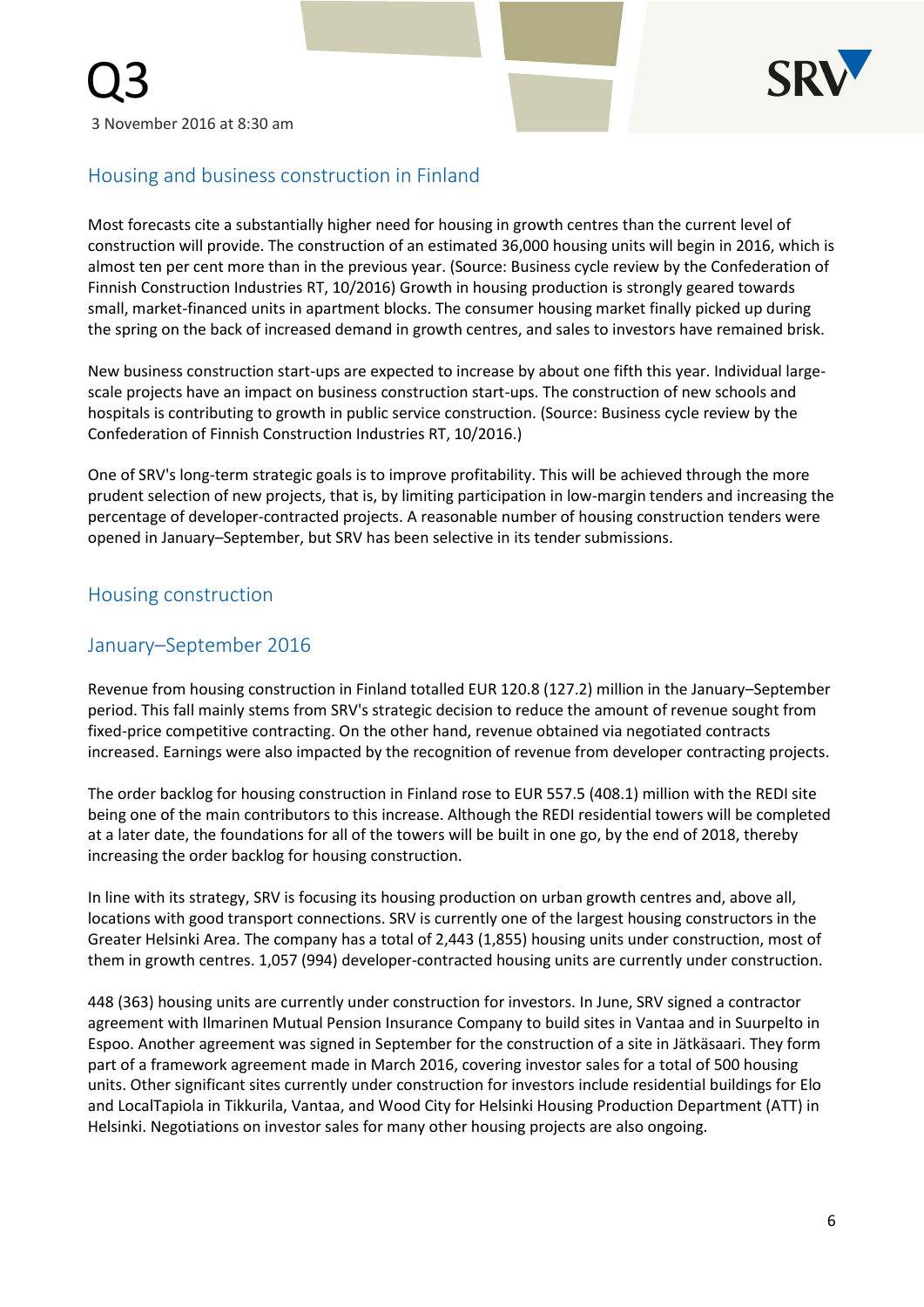



A total of 83 (22) developer-contracted housing units were completed during the January–September period of 2016. The housing market has been good throughout the first part of the year, and this can also be seen in the number of unsold units. There are currently 80 completed yet unsold units, and the number of unsold units under construction has also noticeably declined in comparison with September 2015 (110).

Based on current schedules, SRV estimates that a total of 503 developer-contracted residential units in the RS system will be completed during 2016. The majority of these units are currently scheduled for completion in the fourth quarter.

In the January–September period, 110 (95) developer-contracted housing units were recognised as income, generating total revenue of EUR 31.2 (32.7) million. SRV expects to recognise a total of about 500 developer-contracted housing units as income during 2016.

# July–September 2016

**Revenue** from housing construction in Finland totalled EUR 39.5 (31.7) million in the July–September period. **The order backlog** rose to EUR 557.5 (408.1) million. The construction of the REDI tower foundations was the main contributor to this growth. In July–September, 0 (0) developer-contracted housing units were completed and 26 (16) were recognised as income.

| <b>Housing production in Finland</b><br>(units) | $1 - 9/$<br>2016 | $1 - 9/$<br>2015 | change,<br>units | $7 - 9/$<br>2016 | $7 - 9/$<br>2015 | $1 - 12/$<br>2015 |
|-------------------------------------------------|------------------|------------------|------------------|------------------|------------------|-------------------|
|                                                 |                  |                  |                  |                  |                  |                   |
| Units sold, total                               | 579              | 476              | 103              | 335              | 166              | 873               |
| - developer contracting                         | 358              | 439              | $-81$            | 165              | 129              | 646               |
| - investor sales <sup>2)</sup>                  | 221              | 37               | 184              | 170              | 37               | 227               |
| Developer contracting                           |                  |                  |                  |                  |                  |                   |
| - start-ups                                     | 255              | 686              | $-431$           | 52               | 244              | 802               |
| - completed                                     | 83               | 22               | 61               | 0                | $\Omega$         | 247               |
| - recognised as income                          | 110              | 95               | 15               | 26               | 16               | 323               |
| - completed and unsold $1$ )                    | 80               | 110              | $-30$            |                  |                  | 107               |
| Under construction, total <sup>1)</sup>         | 2,443            | 1,855            | 588              |                  |                  | 1,849             |
| - contracts <sup>1)</sup>                       | 938              | 498              | 440              |                  |                  | 487               |
| - negotiated contracts $^{1/2}$                 | 448              | 363              | 85               |                  |                  | 477               |
| - developer contracting $1$ )                   | 1,057            | 994              | 63               |                  |                  | 885               |
| - sold $1$                                      | 681              | 455              | 226              |                  |                  | 434               |
| - unsold $1$                                    | 376              | 539              | $-163$           |                  |                  | 451               |
| - of which sold $1$                             | 64               | 46               |                  |                  |                  | 49                |
| - of which unsold <sup>1)</sup>                 | 36               | 54               |                  |                  |                  | 51                |

 $1)$  at period-end

2) investor sales under negotiated contracts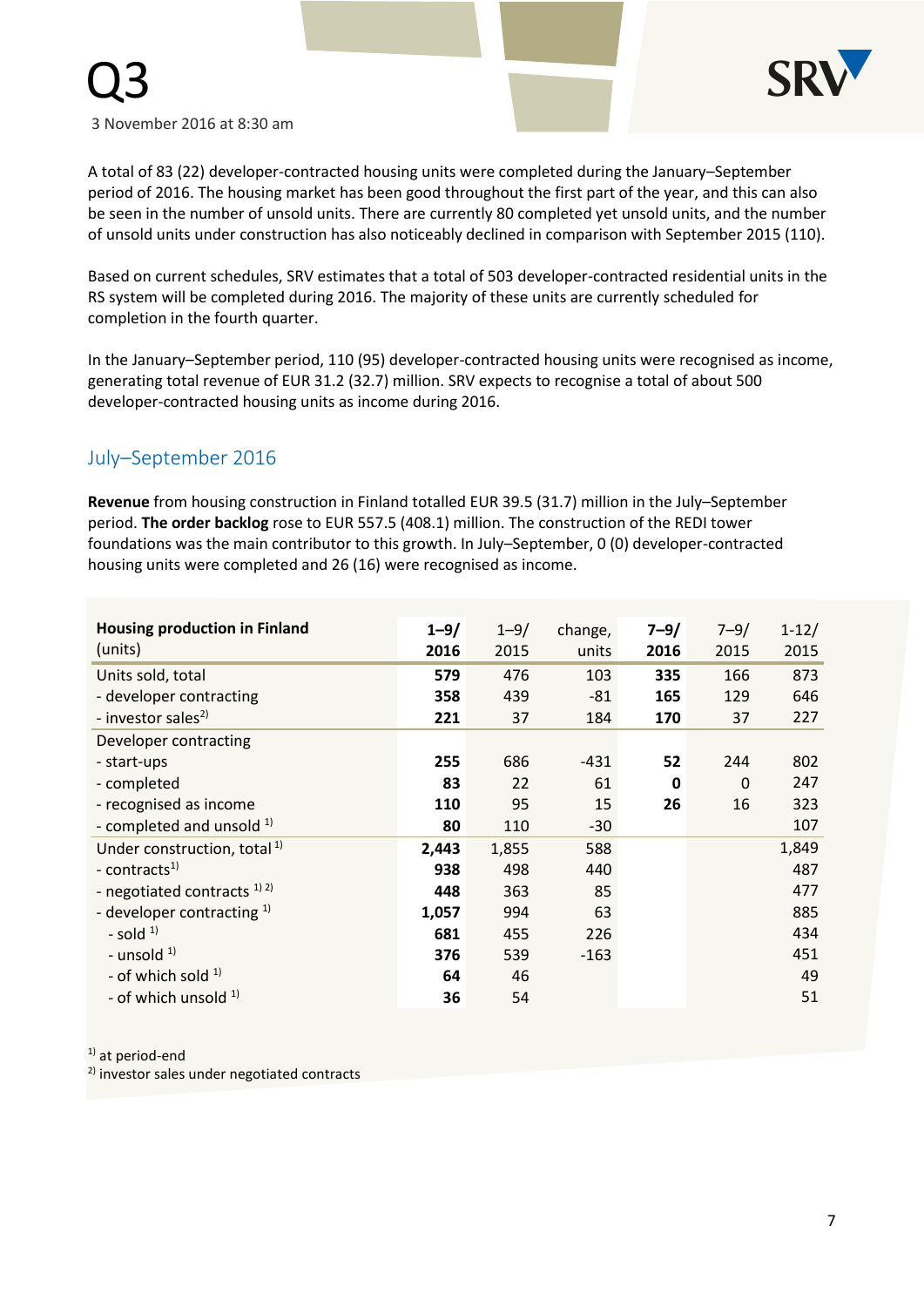

| Order backlog, housing construction in<br><b>Finland</b><br>(EUR million)                 | $1 - 9/$<br>2016 | $1 - 9/$<br>2015 | change       | $1 - 12/$<br>2015 |
|-------------------------------------------------------------------------------------------|------------------|------------------|--------------|-------------------|
| Contracts and negotiated contracts                                                        | 122              | 83               | 39           | 132               |
| Under construction, sold developer<br>contracting<br>Under construction, unsold developer | 181              | 117              | 63           | 114<br>269        |
| contracting                                                                               | 227              | 166              | 61           |                   |
| Completed and unsold developer contracting<br>Housing construction, total                 | 28<br>557        | 42<br>408        | $-14$<br>149 | 39<br>554         |

# REDI apartments

REDI is the largest construction project in SRV's history. Construction is proceeding according to schedule.

Pre-marketing of the first REDI residential tower, Majakka, got off to a flying start in January 2016. At the end of September, almost 90 per cent of Majakka's 283 apartments have either confirmed reservations (230) or preliminary reservations (20).

SRV previously announced that actual sales would begin in October 2016. However, the permit process for Majakka's façades has progressed more slowly than expected, and sales of Majakka apartments will therefore be postponed to a slightly later date. They are now expected to begin in late 2016 or early 2017.

According to current estimates, construction of Majakka's tower section will begin during the first quarter of 2017 and occupants will be able to move into the first REDI apartments in late 2018 or early 2019. A more precise completion date for the Majakka apartments will be given once construction has begun.

The REDI apartments will be recognised as revenue when each residential tower has been completed and its apartments sold. The apartments in the first tower, Majakka, will be entered into the order backlog when the final construction decision has been made and sales have begun. Although the REDI residential towers will be completed at a later date, the foundations for all of the towers will be built in one go, by the end of 2018. As the contractor agreement for Majakka's foundations was signed back in 2015, the foundation section of the Majakka residential tower has already been entered into the order backlog.

| Project name,<br>location | <b>SRV, contract</b><br>value,<br><b>EUR million</b> | <b>Completion</b><br>level, %* | <b>Completion</b><br>date<br>(estimated)* | <b>Units</b> | Sold* | For sale* |
|---------------------------|------------------------------------------------------|--------------------------------|-------------------------------------------|--------------|-------|-----------|
| Niittyhuippu,             |                                                      |                                |                                           |              |       |           |
| Espoo                     | 57                                                   | 42                             | Q4/2017                                   | 200          | 135   | 65        |
| Taitaja, Espoo            | 27                                                   | 85                             | Q4/2016                                   | 85           | 53    | 32        |
| Carina, Vantaa            | 22                                                   | 84                             | Q4/2016                                   | 83           | 54    | 29        |
| Kvartto, Helsinki         | 31                                                   | 78                             | Q4/2016                                   | 66           | 48    | 18        |

#### **The largest developer-contracted housing projects under construction in Finland**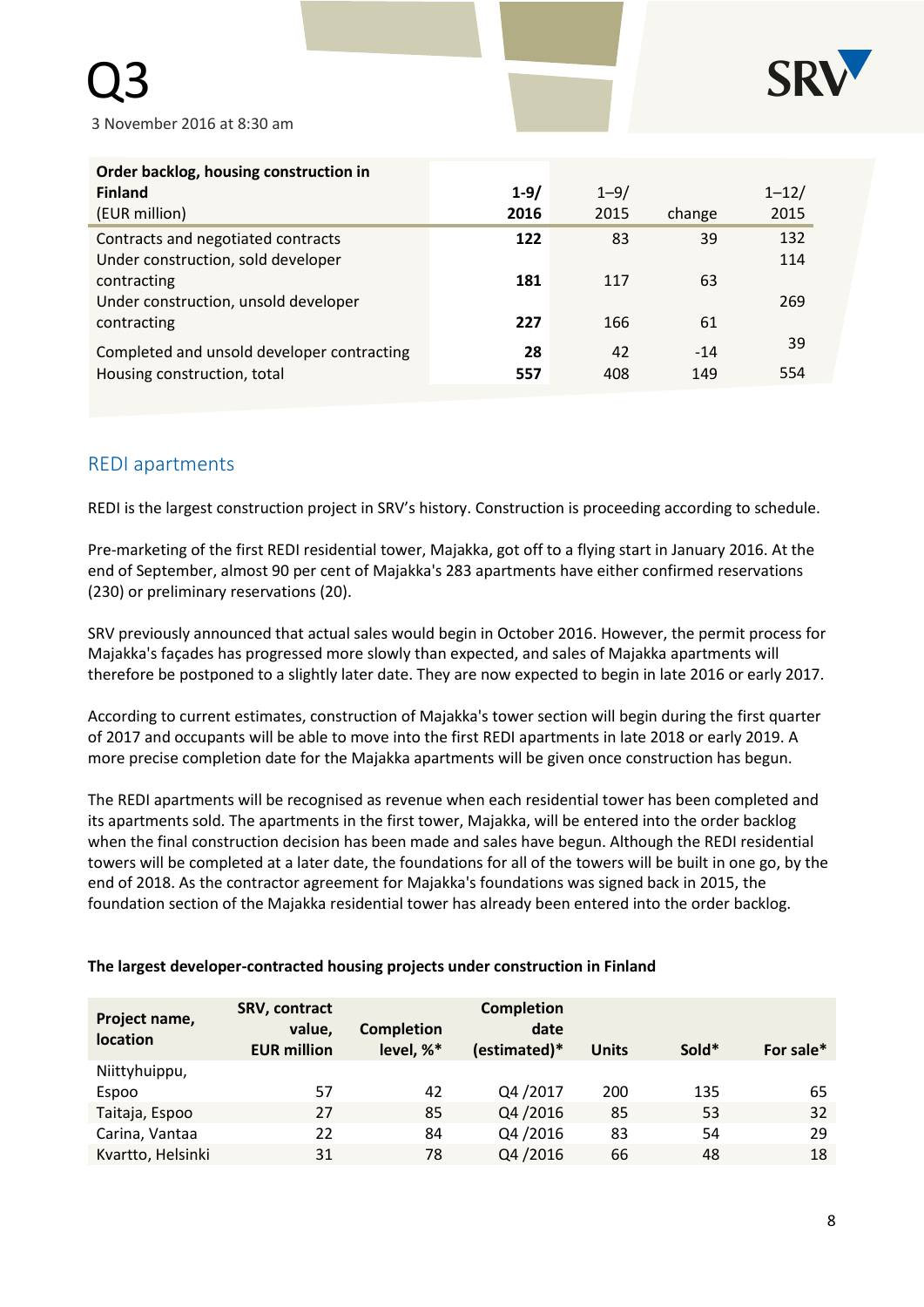

Q3

| Satamarannan     |    |         |     |    |    |
|------------------|----|---------|-----|----|----|
| Masto, Oulu      | 38 | Q3/2017 | 100 | っぃ |    |
| Försti, Helsinki | 58 | Q2/2017 |     |    | 31 |

\*Situation as of 30 September 2016.

#### **The largest ongoing housing projects in Finland, housing contracting**

| <b>Project name, location</b>            | SRV, contract value,<br><b>MEUR</b> | <b>Completion level,</b><br>$%^*$ | <b>Completion date</b><br>(estimated)* |
|------------------------------------------|-------------------------------------|-----------------------------------|----------------------------------------|
| Wood City, Helsinki, ATT                 | $***$                               | 10                                | Q1/2018                                |
| Vantaan Celica,<br>LocalTapiola          | $***$                               | 53                                | Q2/2017                                |
| Vantaan Verso, Elo                       | $***$                               | 66                                | Q1/2017                                |
| Espoon Niittytori, SATO                  | $***$                               | 63                                | Q2/2017                                |
| Suurpellon Puistokatu                    | $***$                               | 14                                | Q1/2018                                |
| Vantaan Neilikkatie,<br><b>Ilmarinen</b> | $***$                               | 3                                 | Q2/2018                                |
| <b>Total</b>                             | 107                                 |                                   |                                        |

\*Situation as of 30 September 2016

\*\* The value of individual contracts has not been published*.*

*SRV is currently building developer-contracted housing projects, development projects, and contracted projects. A developer-contracted residential project is a project that is developed by SRV and which has not been sold when construction begins. SRV bears the risks involved in both the sale and construction of such projects, which are recognised as revenue when they have been completed and sold. A residential development project is a project that is developed by SRV, but which is sold to an investor before construction begins. SRV bears the construction risks in such projects, which are recognised as revenue according to the percentage of completion. Construction contracts are construction projects that are launched by other parties but implemented by SRV. They are recognised as revenue on the basis of the percentage of completion or as set out in the agreement.*

# Business construction

# January–September 2016

SRV's revenue from business construction totalled EUR 392.1 (314.1) million. The order backlog rose to a record-breaking EUR 1,293.8 (1,023.6) million, mainly thanks to the many new agreements that were signed in January–September.

The order backlog was boosted by hospital projects, alliance contracts and infrastructure construction in particular. SRV further bolstered its position as an implementer of large-scale spearhead projects in June, when it was selected as the project management contractor for the new central hospital in Central Finland. The total value of the contract is about EUR 290 million, and it is the largest contract in SRV's history that does not include the company's own equity. Construction of the hospital has begun, and the project is already generating revenue for SRV.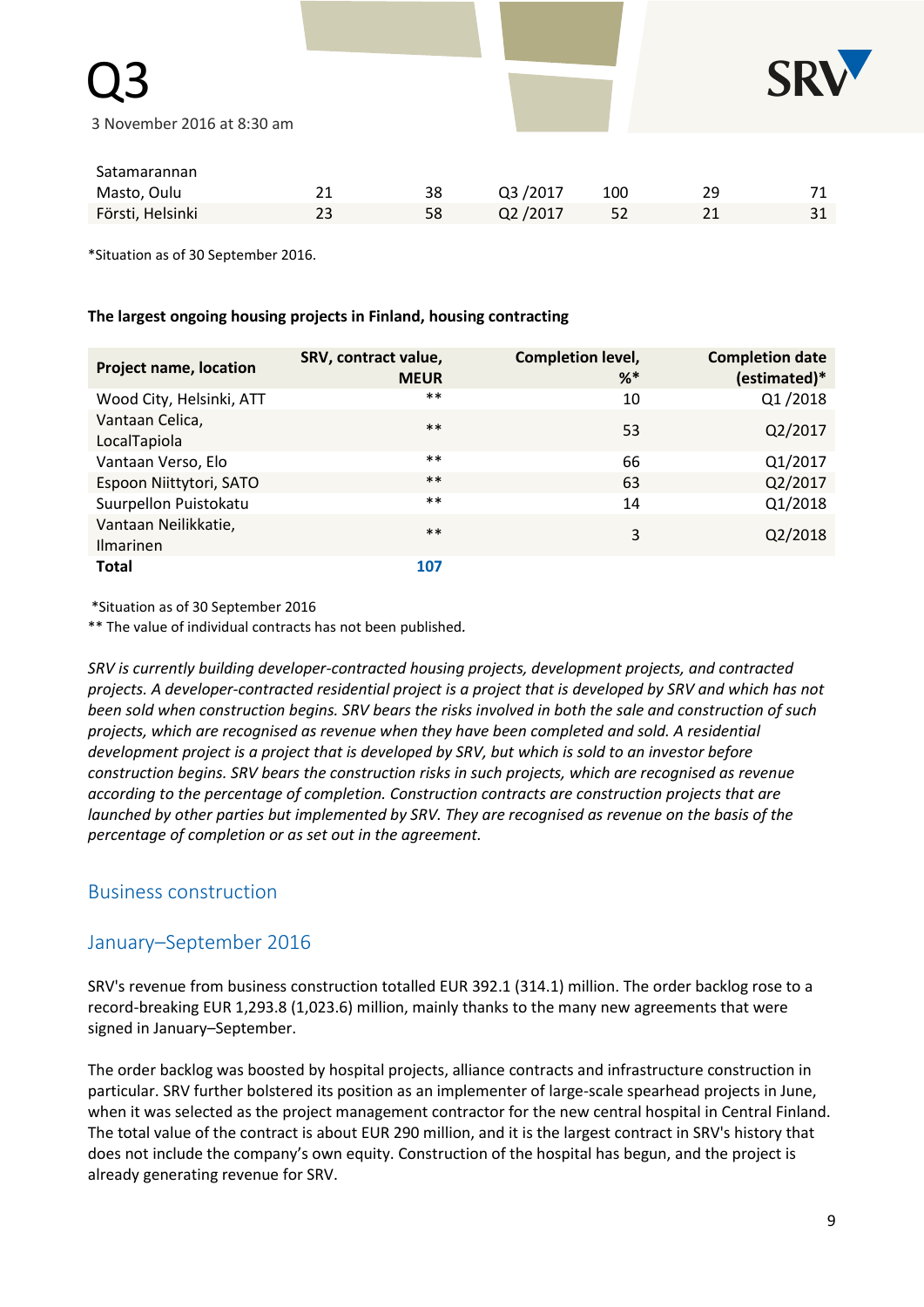

Other large-scale hospital projects that are currently under construction are also contributing to revenue as well, such as the new construction project at Tampere University Hospital, the New Children's Hospital in Helsinki, the basic renovation of the Women's Hospital, and the health and wellbeing centre in Kalasatama, Helsinki. Renovation and refurbishment projects also increased revenue, such as the basic renovation of an administrative building for the University of Helsinki and the renovation of the Helsinki City Theatre.

SRV's shopping centre development projects also generated revenue during the January–September period. SRV is currently building the Niittykumpu and REDI shopping centres.

**REDI**

The REDI shopping centre is an SRV development project. In addition to SRV, the investor group includes Ilmarinen, OP-Pohjola Group and LocalTapiola. The REDI shopping centre will opened in autumn 2018 and negotiations with tenants are currently ongoing. Leasing is progressing as planned. At the end of September, about 47 per cent of the premises had either binding lease agreements or letters of intent. The large premises designated for daily consumer goods stores have been leased to K-Supermarket and Lidl. All of the shopping centre's restaurant premises have also been leased.

REDI will be a shopping and experience centre, with about 38 café and restaurants. To be fully experiental, centre will also have a flight factory, climbing arena, 7D movie theatre and a comprehensive selection of business premises.

REDI's services were further developed in September at #REDIHACK. This event sought new ideas and openings for the services that will be provided in both the REDI shopping centre and its adjoining residential towers. Get Jenny, which developed an AI solution that will make everyday life that little bit easier for both REDI residents and shoppers, was chosen as the winner of the five-day #REDIHACK. The solution works on existing instant message services and is integrated into the everyday lives of the users.

According to the current city plan, REDI will comprise of eight tower buildings: at least six of them were planned to be residential, one hotel, and one office. In addition, REDI includes a shopping centre and a 2,000 vehicle parking facility will be built at REDI. SRV has received a planning option for a hotel on the neighbouring plot to REDI. There is a proposed city plan modification for the area comprising the hotel plot, hotel tower and office tower. The proposed modification seeks to designate the hotel tower for residential use, and the office tower for both office and apartmenthotel use.

#### **Niittykumpu Metro Centre**

SRV is developing the Niittykumpu Metro Centre in Espoo to become a new urban centre for the area. It will comprise several residential buildings, a shopping centre and metro station.

The project has been held up due to delays with the Western Metro and challenges encountered during construction of the centre's foundations. The Metro Centre is now scheduled for completion in the summer of 2017 , when the original estimate was October 2016. All of the commercial premises in the Metro Centre's new shopping centre, Niitty, have been leased.

#### **Hanhikivi-1 nuclear power plant**

In 2015, SRV announced its participation in the Hanhikivi-1 nuclear power plant construction project as both an investor and project manager. SRV has made a financing commitment equating to a 1.8 per cent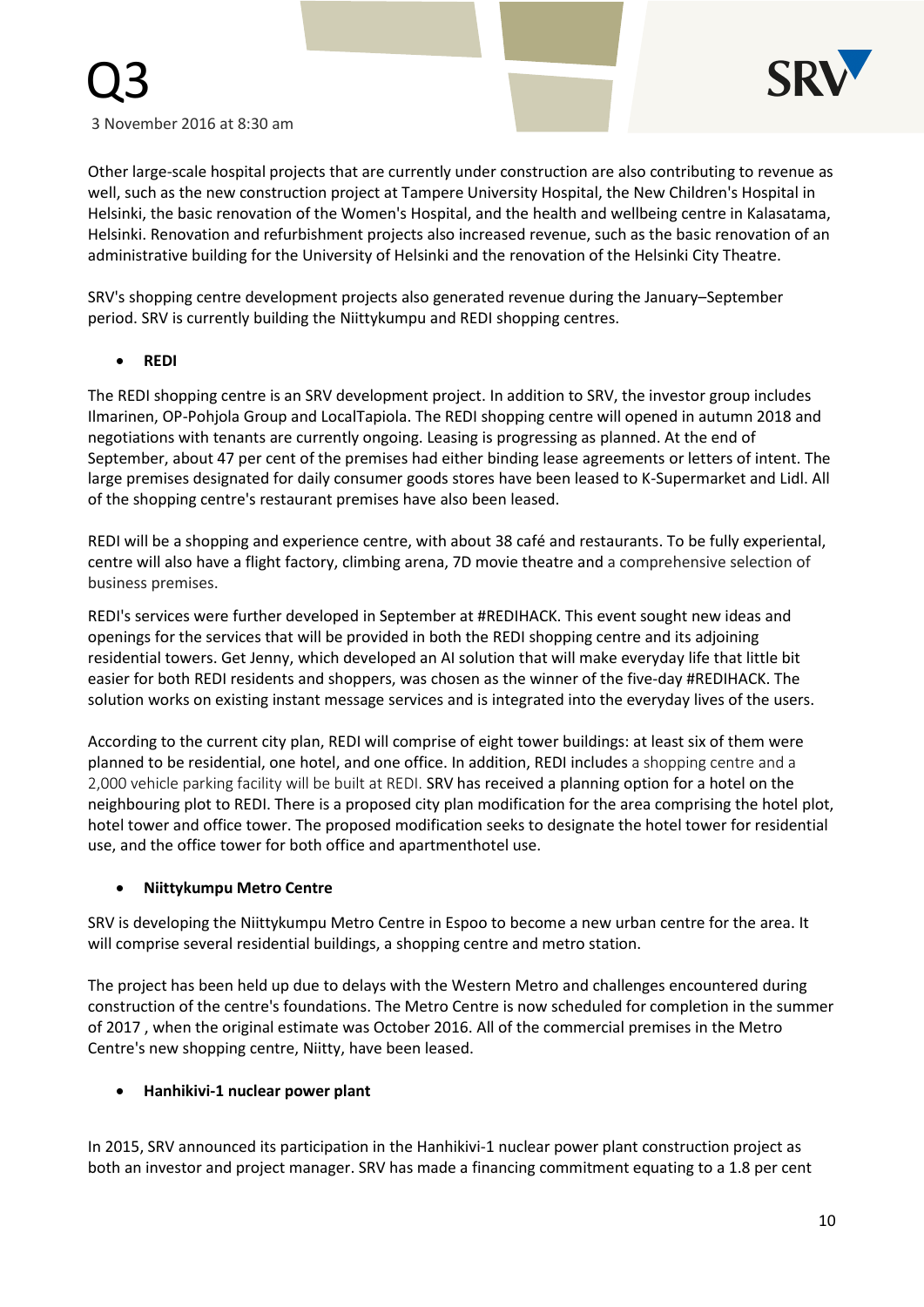

holding in the project to Fennovoima's main owner, Voimaosakeyhtiö SF. SRV will have the same rights and obligations as other Voimaosakeyhtiö SF shareholders. SRV has also signed a cooperation agreement with Rosatom Group and the main contractor Titan-2. SRV will act as the project manager, and the exact nature of its activities will be confirmed at a later date. More detailed negotiations on project management activities have been ongoing.

# July–September 2016

SRV's revenue from business construction totalled EUR 141.4 (105.6) million. The order backlog increased to EUR 1,293.8 (1,023.6) million, largely due to strong growth in SRV's infrastructure construction during July–September. In June, SRV was selected to implement the Ring Road I construction project in Keilaniemi, Espoo. Ring Road I traffic will be diverted into an underground tunnel, and a park will be built above it. Infrastructure construction volumes are also being boosted by the excavation of the Western Metro tunnel in Kaitaa and the underground parking facilities under the REDI shopping centre. SRV continues to be highly involved in the expansion of Tapiola city centre.

|  |  | The largest ongoing business construction projects |  |
|--|--|----------------------------------------------------|--|
|  |  |                                                    |  |

| Project,                                                   | <b>SRV total</b><br>contract value, | Project            | <b>Completion</b> | <b>Completion</b><br>date |  |
|------------------------------------------------------------|-------------------------------------|--------------------|-------------------|---------------------------|--|
| location<br><b>DEVELOPMENT</b><br><b>PROJECTS</b>          | <b>MEUR</b>                         | type               | level, %          | (estimated)               |  |
| REDI, shopping<br>centre and parking<br>facility, Helsinki | 390                                 | Retail,<br>parking | 41                | Q3/2018                   |  |
| TeHyKe, Kalasatama,<br>Helsinki                            | $\ast$                              | Public<br>services | 40                | Q4/2017                   |  |
| Niittykumpu Metro<br>Centre, Espoo                         | $\ast$                              | Retail             | 58                | Q2-Q3/2017                |  |
| <b>BUSINESS PREMISES</b>                                   |                                     |                    |                   |                           |  |
| Central hospital of<br>Central Finland,<br>Jyväskylä       | 290                                 | Public             | $\mathbf{1}$      | Q3/2018                   |  |
| TAYS Etupiha,<br>Tampere                                   | 170                                 | Public             | 13                | Q3/2018                   |  |
| Tapiola city centre<br>(Ainoa), Espoo                      | 110                                 | Retail             | 62                | Q1/2017                   |  |
| Tapiola city centre<br>(Phase 2), Espoo                    | $100 +$                             | Retail             | 0                 | Q1/2020                   |  |
| Aalto University,<br>Espoo                                 | 76                                  | Public             | $\overline{7}$    | Q2/2018                   |  |
| Keilaniemi tunnel<br>and excavation                        | 49                                  | Public             | 27                | Q4/2018                   |  |
| HK Scan poultry<br>processing plant<br>Rauma               | 38                                  | Industry           | 37                | Q2/2017                   |  |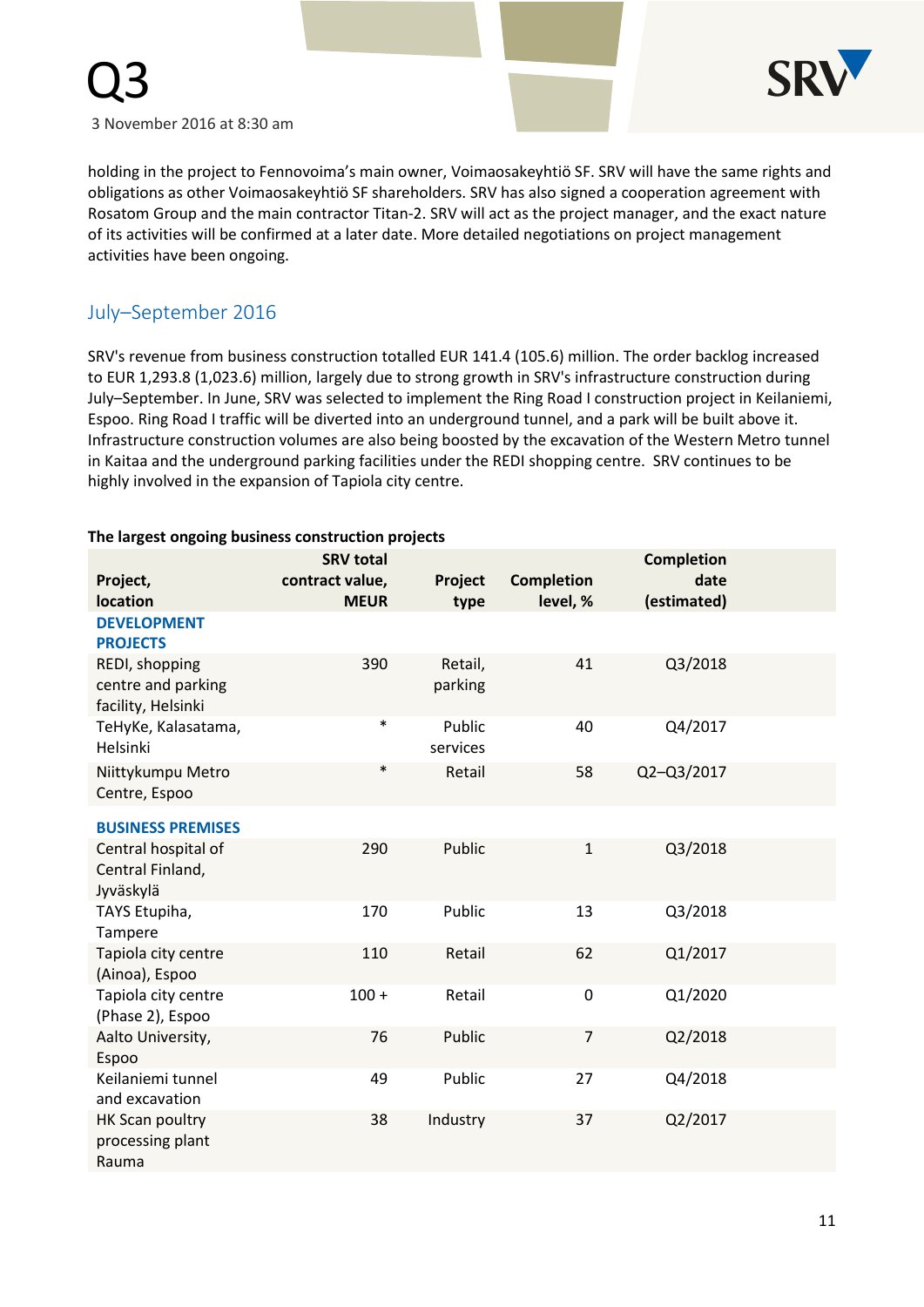# Q3



3 November 2016 at 8:30 am

| Helsinki City Theatre<br>renovation                                              | 38     | Public   | 55 | Q1/2017             |
|----------------------------------------------------------------------------------|--------|----------|----|---------------------|
| Kaitaa metro station<br>excavation, Espoo                                        | 32     | Public   | 16 | Q2/2018             |
| Renovation of<br>Lappeenranta<br>University                                      | 31     | Public   | 10 | Q4/2018             |
| Court and police<br>building, Joensuu                                            | 30     | Public   | 55 | Q3/2017             |
| Renovation of an<br>administrative<br>building for the<br>University of Helsinki | $\ast$ | Public   | 24 | Q3/2017             |
| HDC Teliasonera,<br>Helsinki                                                     | $\ast$ | Industry | 6  | Q1/2018             |
| New Children's<br>Hospital, Helsinki                                             | $\ast$ | Public   | 55 | Q4/2017-<br>Q2/2018 |

\*The value of individual contracts has not been made public.

# **International Operations**

# Business environment

Forecasts for the Russian economy have improved since early 2016 thanks to, for instance, oil price trends and the recovery of local production. Russia's GDP is expected to contract by just over one per cent in 2016, with growth of one per cent forecast for 2017. (Source: Etla, 09/2016)

A decline in domestic demand has been forecast in Russia in 2016, as inflation is impacting the purchasing power of consumers and leading to a contraction in, for example, government budgetary expenditure. On the other hand, middle-class consumption is domestically focused, as foreign travel has decreased and domestic travel increased. The leading domestic travel destinations for Russians are St Petersburg and Moscow. SRV partly owns and manages modern shopping centres in St Petersburg, and is currently building a shopping centre in Moscow.

International Operations comprises SRV's construction and property development business in Russia and Estonia. SRV is also running shopping centre operations management in Russia.

| <b>International</b>     | $1 - 9/$ | $1 - 9/$ |         |                  | $1 - 12/$ |
|--------------------------|----------|----------|---------|------------------|-----------|
| <b>Operations (MEUR)</b> | 2016     | 2015     |         | change change, % | 2015      |
| Revenue                  | 42.9     | 51.3     | $-8.4$  | $-16.3$          | 65.1      |
| Percentage of associated |          |          |         |                  |           |
| companies' profits       | $-0.6$   | 0.8      | $-1.5$  | $-180.1$         | 0.2       |
| Operating profit         | $-1.4$   | 0.4      | $-1.8$  | $-407.1$         | $-0.1$    |
| Operating profit, %      | $-3.2$   | 0.9      |         |                  | $-0.2$    |
| Order backlog            | 36.8     | 85.7     | $-48.9$ | $-57.0$          | 77.1      |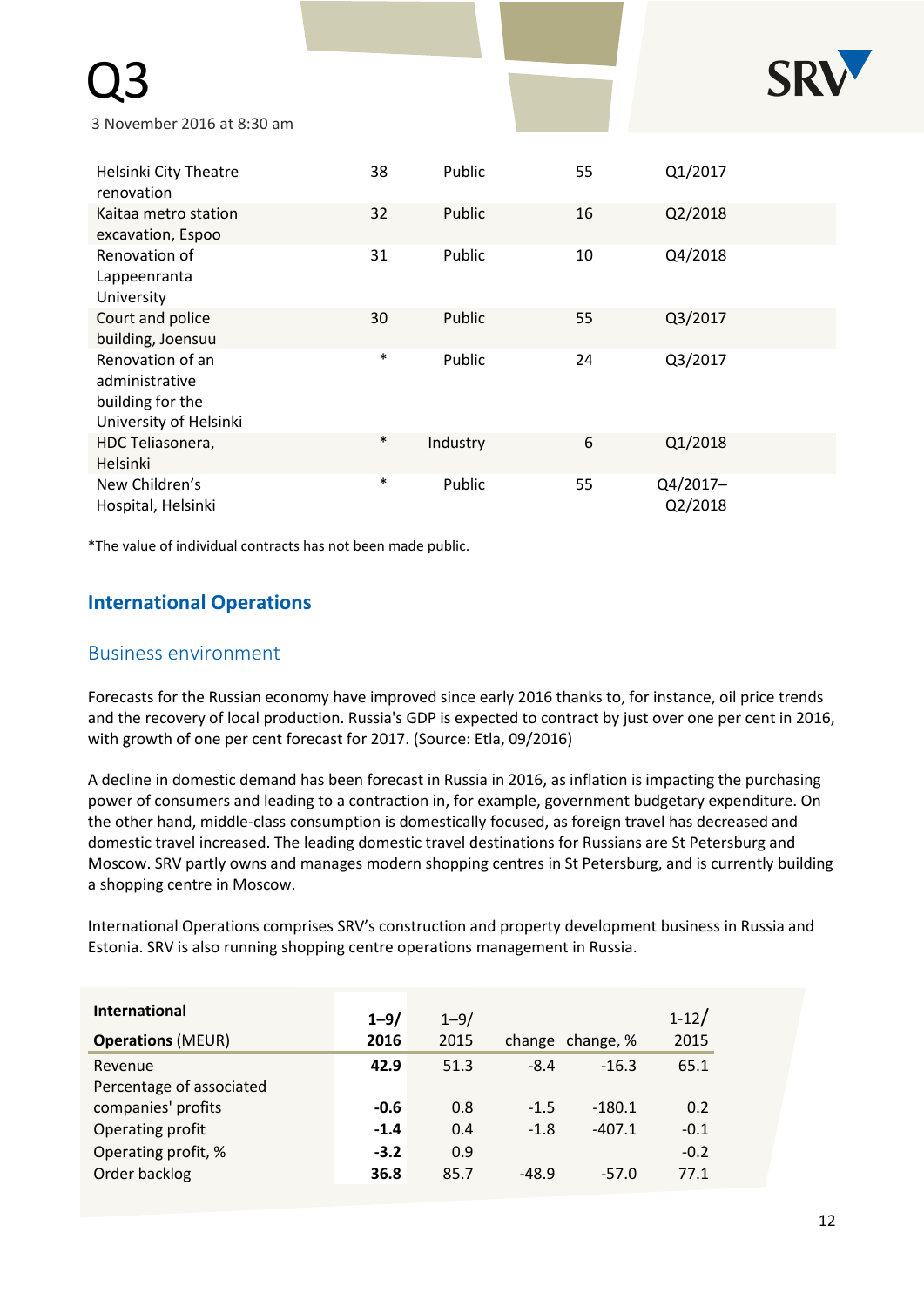

# January–September 2016

In the January–September period, revenue from International Operations fell to EUR 42.9 (51.3) million and accounted for 8 (10) per cent of the Group's revenue. This falls stems from the fact that the bulk has been generated by the construction of the Okhta Mall and 4Daily shopping centres in Russia. The Okhta Mall opened its doors in August 2016. It is one of the biggest shopping centres in St Petersburg and the largest retail project implemented in the city in recent years.

Operating profit from International Operations weakened, totalling EUR -1.4 (0.4) million. The result was impacted by lower profits from Russian associated companies, which were weakened by the depreciation of fixed assets and temporary rent discounts granted to tenants. However, their result was boosted by a stronger rouble exchange rate, which added EUR 0.5 million to the result.

To date, SRV's operating currency in Russia has primarily been the euro. The company's rental operations have become increasingly rouble-based. In accordance with IAS 21, the operating currency of SRV's property-related subsidiaries and associated companies was therefore changed to the rouble as of 1 September 2016. This accounting change will make SRV more susceptible to fluctuations in the rouble exchange rate. The companies affected by the change in operating currency include those that own the Okhta Mall and Pearl Plaza shopping centres.

The order backlog for International Operations fell to EUR 36.8 (85.7) million, as no new projects have been launched. In line with its strategy, SRV has instead spent the first part of the year focusing on managing completed projects and finishing the soon-to-be-completed 4Daily shopping centre in Moscow.

# July–September 2016

The revenue from International Operations fell to EUR 12.1 (17.9) million in the July–September period. Operating profit totalled EUR 1.2 (-0.3) million. The strengthening rouble added EUR 1.4 million to the result.

# Completed projects

Okhta Mall, St Petersburg

The Okhta Mall's opening ceremony was held in St Petersburg in August 2016. The Okhta Mall is located in the heart of downtown St Petersburg, within easy reach of over 1.5 million residents. It is the largest retail project to have been completed in the St Petersburg economic area in recent years. The shopping centre has been SRV's major project in St Petersburg for the last few years.

Considering the numerous challenges that have been faced in the Russian shopping centre market in recent years, leasing of premises in Okhta Mall is proceeding according to plan. The occupancy rate was 68 per cent at the end of October. In addition, negotiations are currently ongoing for 25 per cent of business premises. Okhta Mall's footfall has developed according to expectations and is already approaching 10,000 visitors per day.

Over half of the Okhta Mall's premises have been leased to anchor tenants, of which the majority are international and Russian retail chains. The largest tenant in the Okhta Mall is the daily consumer goods chain Lenta. Other tenants include the KARO cinema chain and the Joki Joya family park. The shopping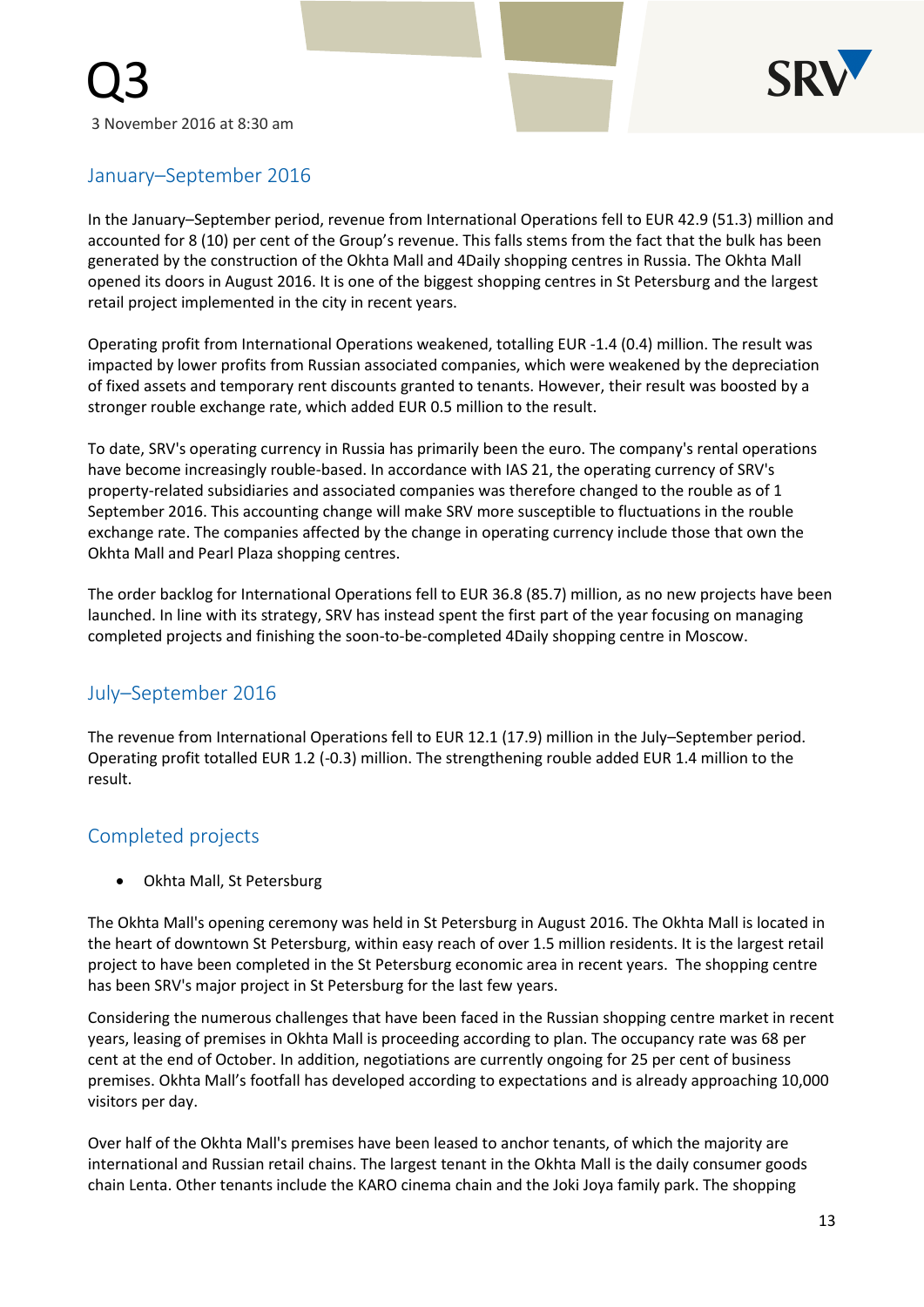

Q3

centre also has a branch of the Mayakovsky central library and numerous well-known brands, such as Decathlon, H&M, Koton, Kiabi, LC Waikiki, Terranova and the local children's hypermarkets Dochki and Synichki, the Finnish pharmacy Yliopiston Apteekki, plus other companies that are well known in Russia. 25 per cent of stores were open when the shopping centre opened. Stores have been opening according to plan, with 30 per cent having opened their doors by the end of October. Most of the anchor tenants will also open their stores before the end of the year.

Okhta Mall received its operating licence from the Russian authorities in July and its ownership certificate after the opening ceremony. All of the official permits required for managing the shopping centre were quickly received. In September, the Okhta Mall was also the first shopping centre in Russia to be awarded a LEED GOLD certificate. After the review period, in October, the Okhta Mall also won the European Property Awards. The Okhta Mall received awards in two different categories: *Retail Achitecture* and *Development Marketing.*

Pearl Plaza, St Petersburg

Ever since it opened in August 2013, both visitor numbers and total sales figures have been continuously rising at the Pearl Plaza shopping and entertainment centre. In the January–September period of 2016, the number of visitors exceeded 5.95 million, representing a year-on-year increase of 8 per cent. A new record was set for visitors in August, when 772,000 people visited the shopping centre within the space of the month. In January–September, the shopping centre's monetary sales in roubles increased by 20 per cent (4 percent in Euros) compared with the corresponding period of the previous year. Monetary sales at Pearl Plaza have increased about 15 per cent more than the market average for shopping centres.

Other projects

SRV owns 50 per cent of the Etmia II office project in downtown Moscow. 80 per cent of the premises had been leased by the end of September.

| <b>Name</b>                   | Holding,<br>%                                             | Opened         | Floor area $(m2)$                                                          | Occupancy rate,<br>9/2016 %                                                      |
|-------------------------------|-----------------------------------------------------------|----------------|----------------------------------------------------------------------------|----------------------------------------------------------------------------------|
| Pearl Plaza, St<br>Petersburg | <b>SRV 50</b><br>Shanghai<br>Industrial<br>Corporation 50 | August<br>2013 | Gross floor area<br>96,000 $m2$<br>Leasable area<br>48,000 $m2$            | <b>Binding lease</b><br>agreements 98<br>Letters of intent<br>and reservations 2 |
| Okhta Mall,<br>St Petersburg  | <b>SRV 45</b><br>Russia Invest<br>$55*$                   | August<br>2016 | Gross floor area<br>144,000 m <sup>2</sup><br>Leasable area<br>78,000 $m2$ | <b>Binding lease</b><br>agreements 58<br>Letters of intent<br>and reservations 8 |

#### **The most significant completed projects**

\*Russia Invest's shareholders are Finnish institutional investors. Ilmarinen, Sponda and SRV each own 27 per cent holdings in Russia Invest, Etera owns 13 per cent, and Onvest six per cent.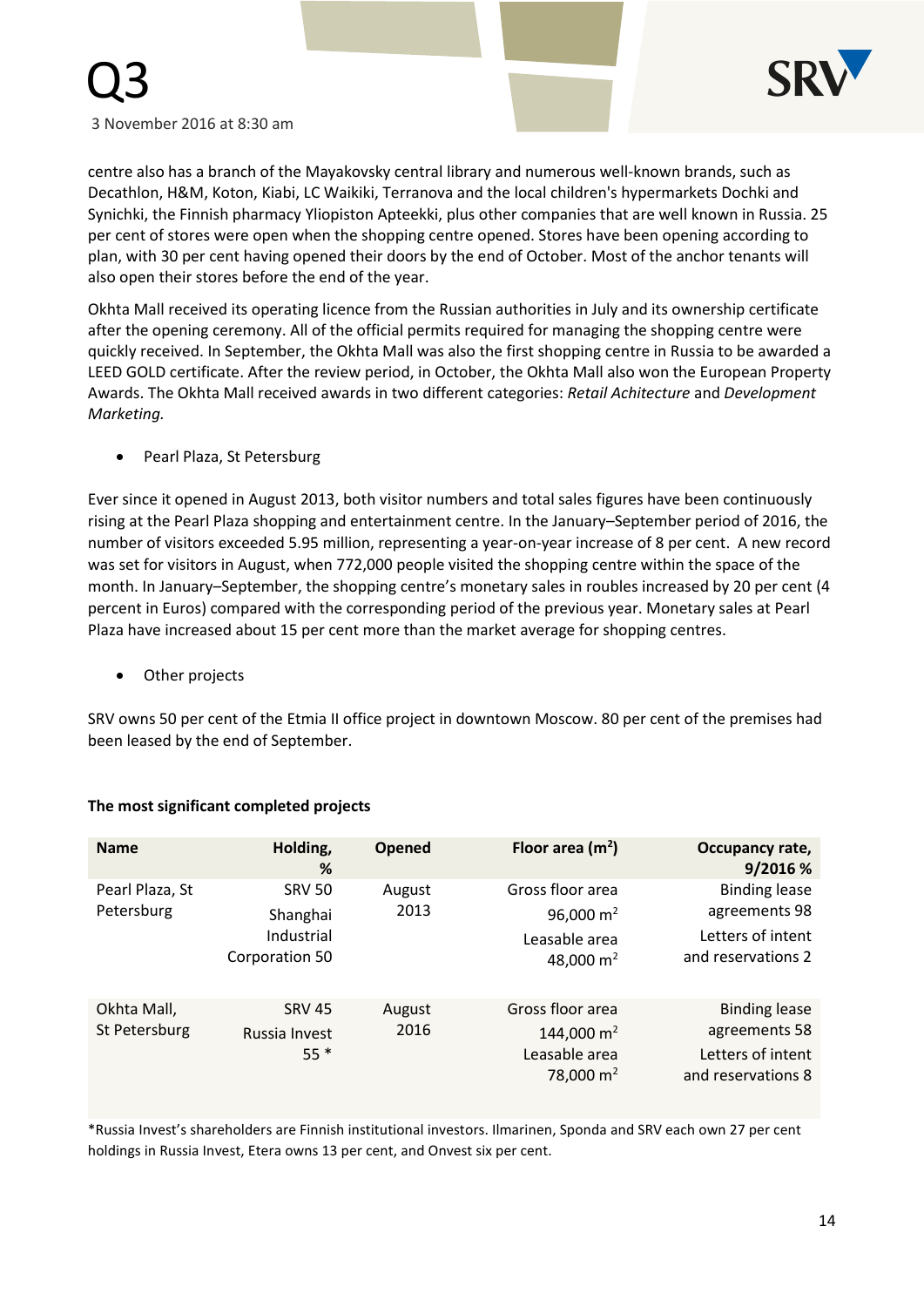

# Projects under construction

4Daily, Moscow

SRV still has one shopping centre under construction in Russia. At the 4Daily shopping centre, under development in Moscow, binding lease agreements covered 24 per cent and letters of intent 52 per cent of the premises at the end of September. One of the shopping centre's future anchor tenants was the supermarket operator Spar, but the lease agreement with Spar had to be dissolved. Commercial terms have now been agreed with a new supermarket operator, and a final lease agreement will be signed in the near future.

Construction work on 4Daily has advanced on schedule and will be completed this year, when SRV will hand over the shopping centre to the client. Due to the change of anchor tenant, however, the project's official opening will be postponed to early March 2017, because the tenants are responsible for completing the interior decoration of the premises. The aim is to open the shopping centre at a commercial favourable time, and therefore it was decided not to open the centre immediately after the Christmas sales.

Papula, Vyborg

SRV is building apartment blocks in the Papula district in the northern part of Vyborg. Only one (2) of the apartments in already completed buildings in Papula remains unsold. The construction of the next two buildings, consisting of 110 apartments in total, is under way. 41 apartments have been sold or reserved.

#### **The largest projects under construction**

| <b>Name</b>       | Holding,<br>%                            | <b>Total</b><br>investment,<br><b>EUR million</b> | <b>Completion</b><br>level, % | <b>Completion</b><br>date<br>(estimated) | <b>Floor</b><br>area, $m2$ | <b>Occupancy rate</b><br>9/2016, %                         |
|-------------------|------------------------------------------|---------------------------------------------------|-------------------------------|------------------------------------------|----------------------------|------------------------------------------------------------|
| 4Daily,<br>Moscow | Vicus 26.26<br>SRV 18.68<br>Blagosostoya | 61                                                | 88                            | Q3/2016                                  | 52,000                     | <b>Binding lease</b><br>agreements 24<br>Letters of intent |
|                   | nie 55.06                                |                                                   |                               |                                          |                            | and<br>reservations 52                                     |

Total 76

# Outlook for operations in Russia

In Russia, SRV is focusing on completing its current construction projects, managing already completed locations, and developing its management operations. The shopping centre market still has massive potential, as the weak exchange rate of the rouble means that middle-class consumption is focused on Russia. There are also twice as many shopping centres per 1,000 inhabitants in Western Europe than there are in Russia.

SRV is an investor in all of its shopping centre projects through its associated companies. SRV is also responsible for leasing and marketing premises in completed shopping centres.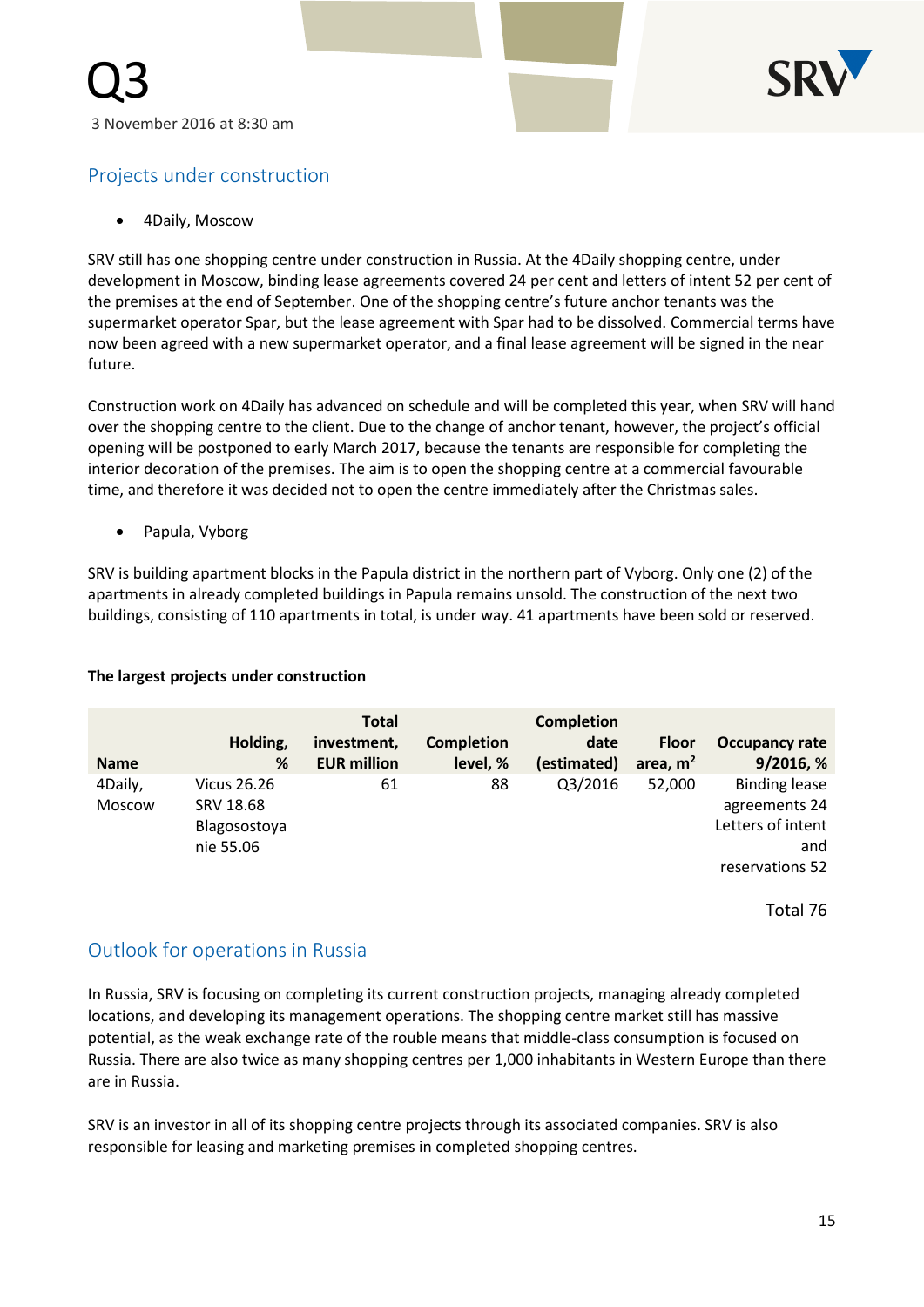

Q3

SRV intends to sell its holdings once the target for rental income has been achieved, usually 3–4 years after opening. If the current financial situation is prolonged, it may take longer than usual to reach this target.

Although the Russian economy is in a challenging state, financing for these projects has been arranged with long-term loan agreements, so SRV can patiently wait for the market situation to improve. It is unlikely that the shopping centres or the ETMIA II&III office project will be sold to investors during 2017.

As of 1 September 2016, the operating currency for SRV's property companies in Russia has been the rouble. This means that subsidiaries and associated companies that operate in the Russian property business and have previously been using the euro will now use the rouble as their operating currency. This accounting change will make SRV more susceptible to fluctuations in the rouble exchange rate. The companies affected by the change in operating currency include those that own the Okhta Mall and Pearl Plaza shopping centres.

## **Group project development**

In accordance with its strategy, SRV is focusing on improving profitability. Development projects are by far the best way to improve profitability, as they generally yield a better margin than, for instance, contracting. SRV's development projects target growth centres and, in the Greater Helsinki Area, particularly locations close to rail transport.

#### Rail transport

The schedule for the Western Metro has been revised. According to Länsimetro Oy, the schedule will be updated after testing, which began in early September, has been completed and once sufficient joint testing has been carried out.

Even though the schedule has fallen behind due to factors beyond SRV's control, areas next to the metro line are currently being developed and built.

Kivenlahti

In January 2016, the Trade and Competitiveness Division of the Espoo City Board reserved an area for SRV and VVO Group Plc to design the Kivenlahti Metro Centre. This area is located between Länsiväylä and Kivenlahdentie, and will form a key section of the future Kivenlahti Metro Centre. The plans for the area comprise about 1,300 housing units and about 45,000 m2 of commercial, office and service premises, and park-and-ride spaces. Construction will begin once zoning has been completed – current estimate 2018– 2019 – and the Metro Centre is scheduled for completion in 2020.

Espoonlahti

Apartments covering approximately 100,000 square metres of floor area will be built next to the forthcoming Espoonlahti metro station (Espoonlahden keskus/Mårtensbro). SRV is seeking a holding of around 30 per cent. This is currently a planning reservation, and the city plan will most likely be verified in late 2016.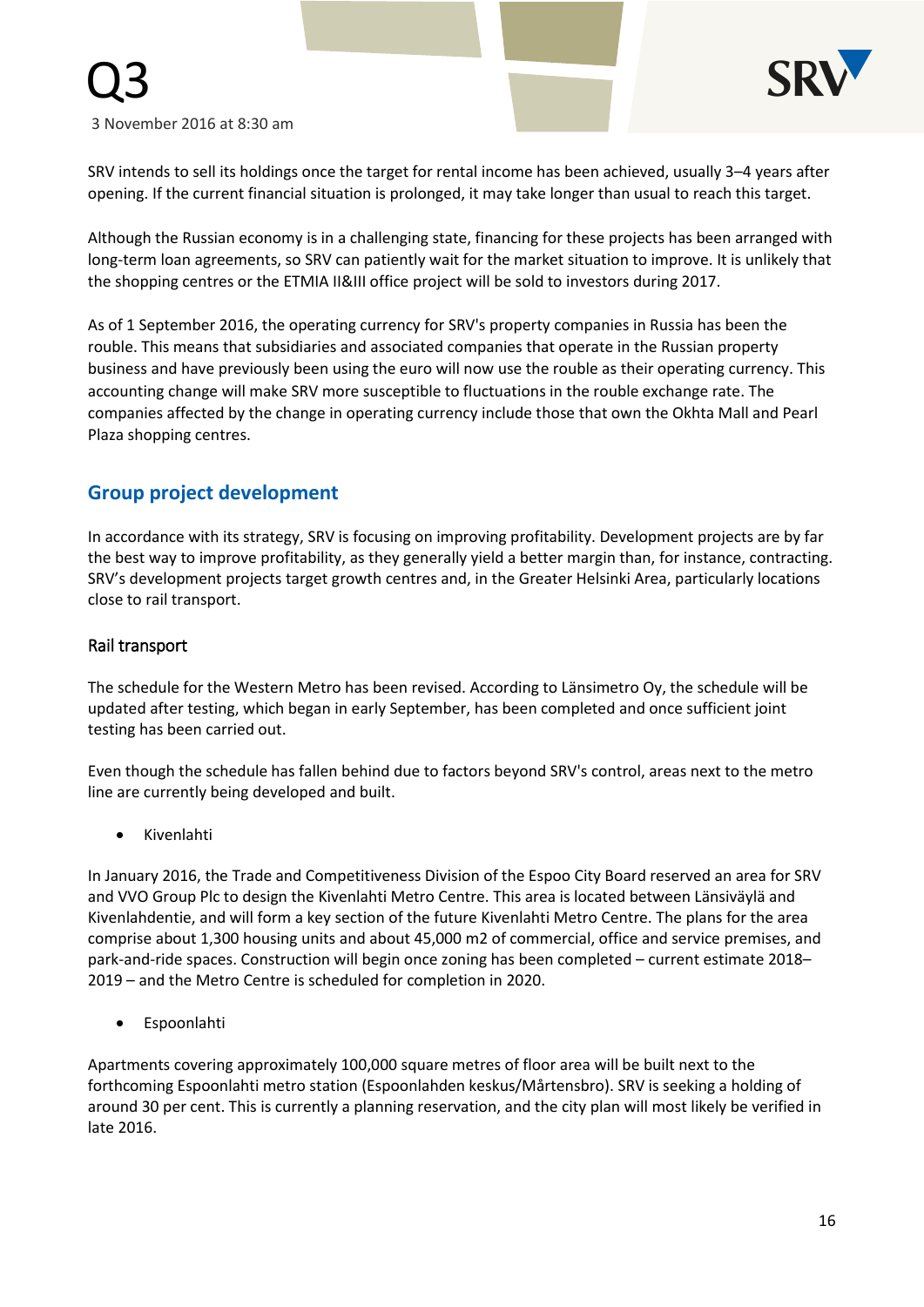

Niittykumpu

Q3

The Niittykumpu neighbourhood in Espoo will become a modern metro centre and home to thousands of new residents. SRV is building the new Metro Centre and, when it opens, the old Niittykumpu shopping centre will be demolished and apartments will be built in its place. Three buildings have been planned, encompassing a total floor area of 12,650 square metres.

Keilaniemi

SRV is forging ahead with its residential tower project in Keilaniemi, Espoo. Four towers and a parking facility are planned for Keilaniemi. The area's city plan is in force, and progress now hinges on tunnelling and traffic arrangements for Ring Road I. SRV was chosen to implement the Ring Road I construction project in June 2016. Ring Road I traffic will be diverted into an underground tunnel, and a park will be built above it. The original plan was to build an approximately 400-metre-long tunnel in two sections. However, in October 2016, the Espoo City Board decided to complete the Ring Road I tunnel in one go.

As part of the overall plan, Espoo City Board's Trade and Competitiveness Division decided to sell two residential plots in Keilaniemi to SRV. Preliminary contracts on the sale of these plots were signed in May 2016. A complaint on the City of Espoo's sale decision has been lodged with the administrative court. SRV has not as yet made a final decision on the construction of the towers. If realised, the Keilaniemi Towers would be the tallest residential buildings in Finland, with the tallest soaring to a height of almost 145 metres.

Raide-Jokeri in Perkkaa

Raide-Jokeri is a rapid tramline that will link Itäkeskus in Helsinki to Keilaniemi in Espoo. It will also enable numerous residential sites to be built along the line. For instance, SRV is planning to build housing in the vicinity of the future Perkkaa station in cooperation with SATO and Ilmarinen. A total of almost 2,000 housing units will be built on the plot, with construction currently scheduled to start during 2017. SRV also has a planning reservation for the Säterintorni plot, where the company plans to build housing and an office building.

• Kerava development project

Progress is being made on the renovated block on Aleksintori in Kerava. According to current estimates, the new shopping centre – Karuselli – will open in autumn 2018. Ruokakesko is the main tenant.

Five residential buildings are planned for Aleksintori. They will comprise a total of about 350 apartments, and will be completed in stages during 2018–2022. One of the buildings will be built on top of the shopping centre by the end of 2018.

After the review period, in October 2016, SRV signed a letter of intent to sell a property in Kerava. The agreement covers a commercial centre and 140 apartments, and is valued at around EUR 51 million. The transition is scheduled for December 2016.

#### Other projects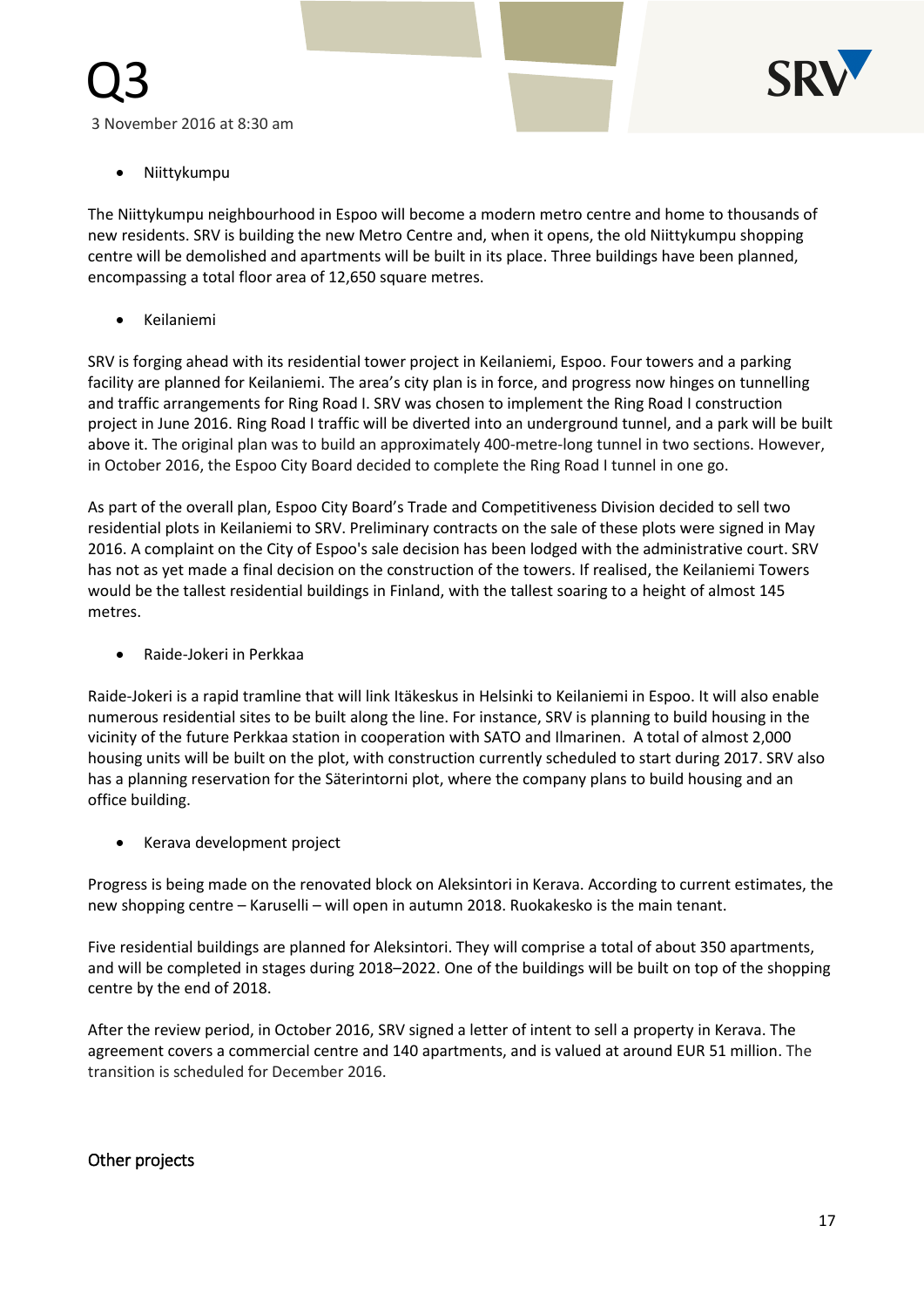

Wood City

Q3

SRV and Stora Enso are cooperating on the construction of Wood City in the Jätkäsaari district of Helsinki. Wood City will comprise an office building, hotel, and two apartment buildings for Helsinki Housing Production Department (ATT). A shared yard area will connect the buildings to create a vibrant wooden quarter. All of the buildings in this unique wooden quarter will have eight storeys. A three-storey shared car park has also been planned for the area. The construction of Wood City was launched in spring 2016 and current estimates indicate that it will be completely finished in 2019.

Bunkkeri in Jätkäsaari

SRV is highly involved in revitalising the Jätkäsaari district of Helsinki. Bunkkeri, a 13-storey landmark in Jätkäsaari, will feature a wide range of fitness facilities, a swimming hall, and about 300 housing units. The City Council selected SRV as the developer and new owner of Bunkkeri in May 2016. The total value of the real estate transaction is approximately EUR 23 million. The town plan modification required to implement Bunkkeri was approved at a meeting of the City Council in June. A complaint on the sale decision and city plan has been lodged with the administrative court.

Construction work on the Bunkkeri site is scheduled to begin in 2017. The fitness facilities will be leased to the City of Helsinki and the handover is set for May 2019. According to current estimates, the first housing units will be completed in 2019. SRV is currently negotiating the sale of the fitness facilities with potential investors.

**•** Tampere Central Deck and Arena

In early 2016, Tampere City Council selected a consortium formed by SRV to further develop the city's Central Deck and Arena project. SRV and the Tampere City Council signed the implementation agreement during the summer. The project is valued at a total of EUR 500 million and comprises a multi-purpose arena, office, commercial and hotel premises, and housing. The implementation agreement also involves a plot reservation agreement under which consortium formed by SRV can buy plots in the new Ranta-Tampella area, where construction can begin once the Rantaväylä tunnel has been completed. A complaint on the implementation agreement has been lodged with the administrative court.

The project is currently in the development phase, during which financing and key lease agreements will be negotiated in preparation for the final investment decision. The project is now even closer to being realised, as in October 2016 Finland's Slot Machine Association (RAY) chose to locate Finland's second casino in Tampere's new multi-purpose arena. The final decision on implementation will most likely be made in early 2017.

| Land reserves<br>30 September 2016                     | <b>Business</b><br>construction | <b>Housing</b><br>construction | <b>International</b><br><b>Operations</b> | <b>Total</b> |
|--------------------------------------------------------|---------------------------------|--------------------------------|-------------------------------------------|--------------|
| Unbuilt land areas and<br>land acquisition commitments |                                 |                                |                                           |              |
| Building rights <sup>1</sup> ), $m2$                   | 170,597                         | 301,882                        | 718,000                                   | 1,190,479    |
| Land development                                       |                                 |                                |                                           |              |
| agreements                                             |                                 |                                |                                           |              |
| Building rights <sup>1</sup> ), m <sup>2</sup>         | 114,370                         | 184,047                        | 0                                         | 298,417      |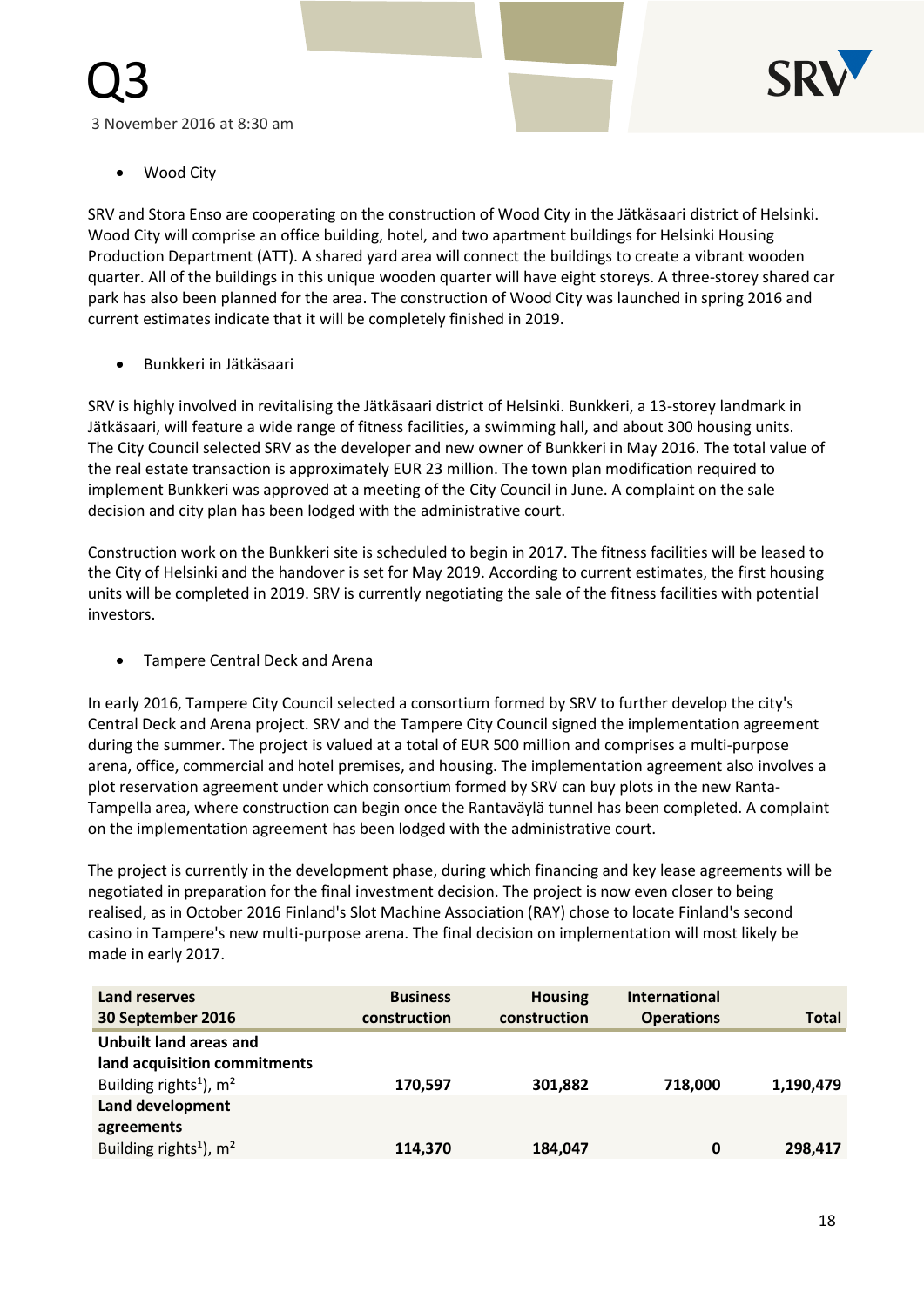

1) *Building rights also include the estimated building rights/construction volume of unzoned land reserves and land areas covered by agreements in projects that are wholly or partly owned by SRV.*

Land reserves have declined approximately by 150,000 m2 (-9%) compared to 31 December 2015.

# **Financing and financial position**

| IFRS,<br><b>MEUR</b>                                                     | 30 Sept<br>2016 | 30 Sept<br>2015 | Change,<br>% | 31 Dec<br>2015 |
|--------------------------------------------------------------------------|-----------------|-----------------|--------------|----------------|
| Equity ratio, %                                                          | 37.8            | 41.6            | $-9.2$       | 42.5           |
| Gearing, %                                                               | 99.7            | 91.5            | 9.0          | 83.3           |
| Shareholders' equity                                                     | 285.8           | 271.4           | 5.3          | 277.2          |
| Invested capital                                                         | 608.7           | 547.7           | 11.1         | 543.0          |
| Interest-bearing debt                                                    | 322.9           | 276.4           | 16.8         | 265.8          |
| - of which short-term                                                    | 83.7            | 107.5           | $-22.1$      | 102.6          |
| - of which long-term                                                     | 239.2           | 168.9           | 41.6         | 163.2          |
| Cash and cash<br>equivalents<br>Unused binding<br>liquidity limits and   | 37.9            | 28.1            |              | 35.0           |
| account limit<br>agreements<br>Unused project loans<br>that can be drawn | 122.0           | 122.0           | 0.0          | 122.1          |
| immediately                                                              | 97.5            | 44.9            | 117.1        | 18.2           |

At the end of the review period, the Group's financing reserves totalled EUR 257.4 million with the Group's cash assets amounting to EUR 37.9 million, and open-ended account limits and committed undrawn financing reserves and loans to EUR 219.5 million.

SRV's financing agreements contain standard covenants. The financial covenants are equity ratio (also based on percentage of completion), liquidity, and the interest coverage ratio. The interest coverage ratio is the ratio of the Group's operating margin (EBITDA) to its net financial expenses. The interest cover ratio is tested only if and when new loan financing is withdrawn; the covenant does not prevent the refinancing of existing sources of financing.

SRV Group Plc carried out two significant financial transactions in the first quarter with a view to strengthening its equity ratio and financing growth in the years ahead. In March, SRV made a tender offer for its outstanding hybrid bond issued in 2012.

As a result of this tender offer, SRV bought back EUR 28.3 million of the hybrid bond from investors. The company is entitled to redeem the remaining EUR 16.7 million of the hybrid bond in December 2016. The company issued a new EUR 45 million hybrid bond in connection with the buyback. The coupon rate of the new hybrid bond is fixed at 8.750 per cent per annum. The first redemption date of the new hybrid bond is 22 March 2020. On 23 March, SRV Group Plc also issued a EUR 100 million bond. This bond carries a fixed annual interest rate of 6.875 per cent. The company can first redeem the bond three years after its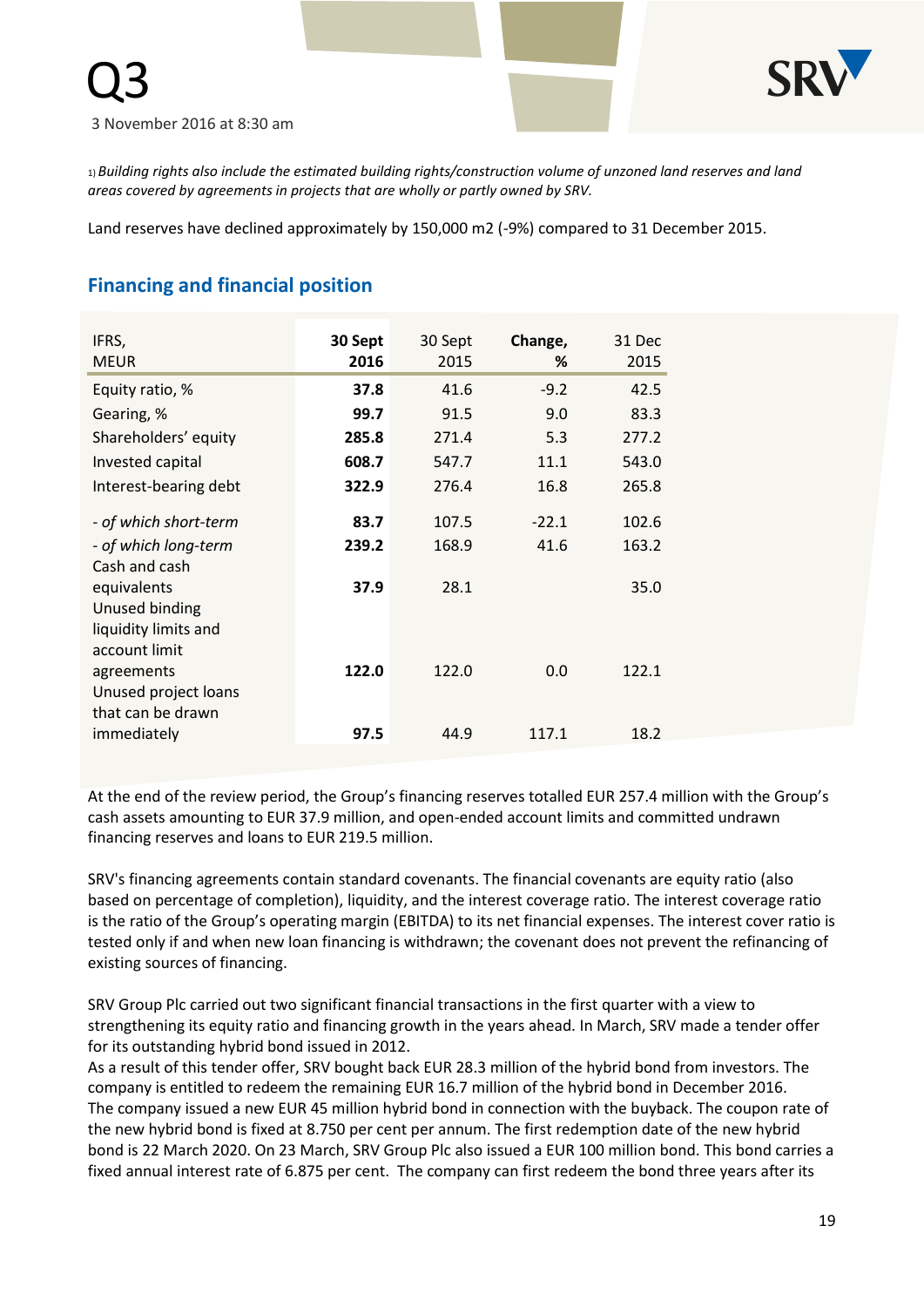

date of issue. The bond matures on 23 March 2021.

Interest-bearing liabilities totalled EUR 322.9 (276.4) million at the end of September. Net interest-bearing debt saw year-on-year growth of EUR 46.5 million. Housing corporation loans account for EUR 53.9 (57.8) million of the interest-bearing debt. The Group's financial position was affected not only by financial transactions but also by net cash flow from operating activities and investments. Net cash flow was EUR - 54.5 (27.4) million and net cash flow from investing activities was EUR -8.9 (-114.3) million. An increase in incomplete housing in Finland in particular had an unfavourable impact on net cash flow from operating activities. Net cash flow from investing activities is at the usual level – the comparison figures are mainly explained by investments in the REDI project.

Net financial expenses since the beginning of 2016 totalled EUR 14.5 (4.7) million. Financial expenses rose due to an increase in interest expenses and, in particular, the EUR -7.8 (-2.8) million fair value revaluation of 10-year interest rate derivatives. The figures for the comparison period also include a EUR 1.4 million release of credit loss provisions. When the 10-year interest level rises from its current level, a positive change in fair value will be recognised in the income statement, and vice versa. The company does not believe that there will be any further significant decreases in the interest rate. EUR 1.4 (1.1) million in interest expenses have been capitalised in accordance with IAS 23 since the beginning of the year.

SRV's investment commitments totalled EUR 56.9 (15.6) million and were earmarked for Fennovoima's Hanhikivi-1 project and the REDI project in Kalasatama.

During the third quarter, the company increased its holding in the associated company Olgino-4. As a result of the transaction, SRV now exercises authority in the company and will therefore consolidate it as a subsidiary. Its consolidation will impact the figures for inventories, goodwill and minority interest in the consolidated balance sheet. The transaction in question is the acquisition of a company that owns an unbuilt plot in the St Petersburg area. It will not have a significant impact on cash flow.

As of 1 September 2016, the operating currency for SRV's property companies in Russia has been the rouble. This means that subsidiaries and associated companies that operate in the Russian property business and have previously been using the euro will now use the rouble as their operating currency. The change stems from the challenging state of the Russian economy, which has continued for longer than expected and has caused the shopping centre rental market to become more rouble-based. This accounting change will make SRV more susceptible to fluctuations in the rouble exchange rate through translation differences. The strengthening rouble led to translation differences of EUR 5.2 (-0.5) million, which impacted both shareholders' equity and the comprehensive result for the period. In addition to currency exchange rate gains of EUR 0.5 (1.5) million in financial income and expenses, the Group also entered similarly derived currency exchange rate gains of EUR 0.5 (0.5) million under the profit accounted for by associated companies.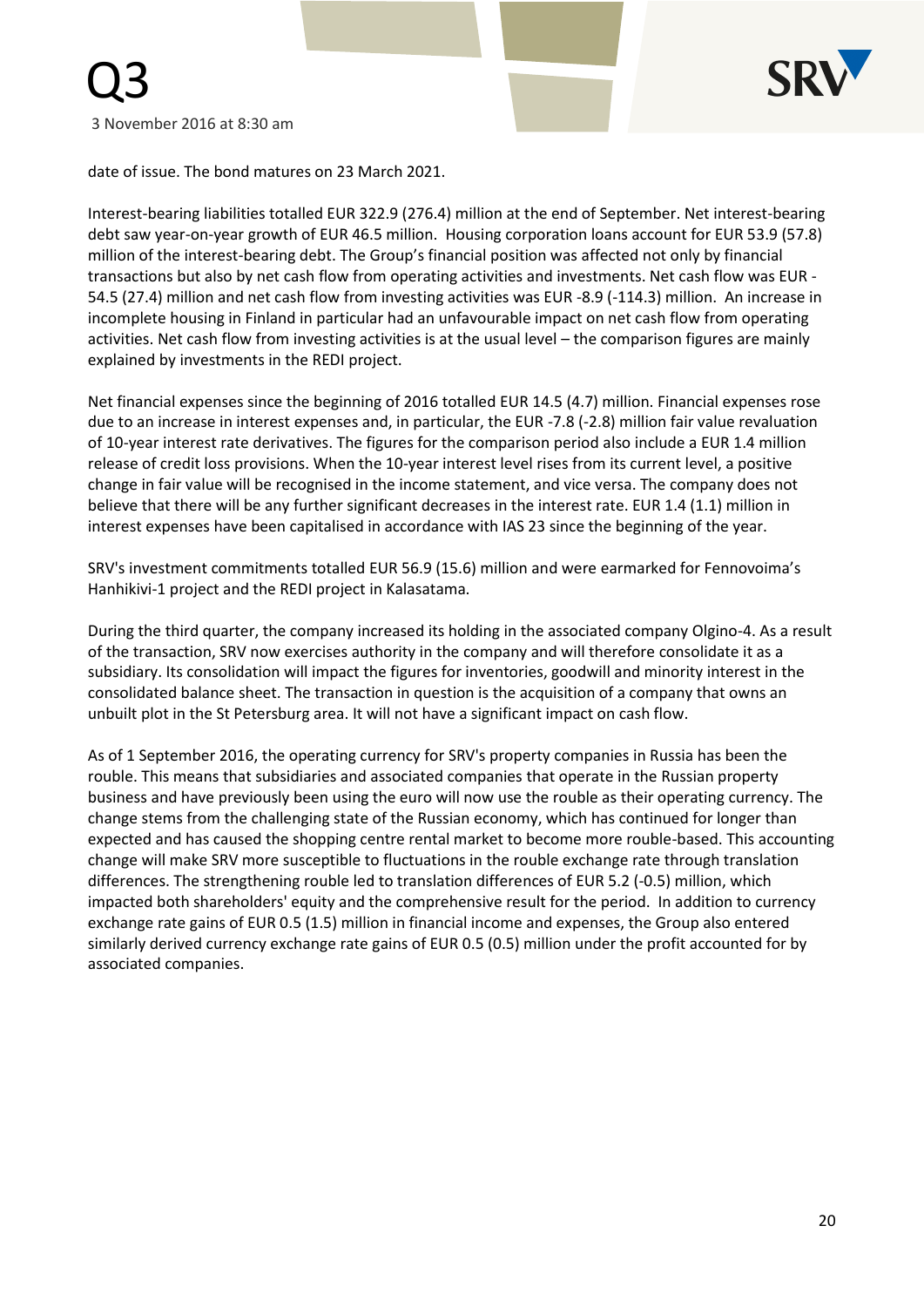

# **Personnel**

| Personnel by business area      | 30 Sept 2016 | 30 Sept 2015 | Percentage of<br>Group personnel,<br>30 Sept 2016, % | 31 Dec 2015 |
|---------------------------------|--------------|--------------|------------------------------------------------------|-------------|
| Operations in Finland           | 803          | 704          | 73                                                   | 721         |
| <b>International Operations</b> | 204          | 229          | 18                                                   | 235         |
| Other operations                | 97           | 93           | 9                                                    | 90          |
| Group, total                    | 1,104        | 1,026        | 100                                                  | 1,046       |

SRV's payroll has been increasing throughout the year, and at the end of September the company had 1,104 (1,026) employees, of whom an average of 852 (775) were salaried employees. A major part of this growth is due to numerous large-scale projects in Finland entering the implementation phase, such as REDI, and a rise in the number of employees with fixed-term contracts.

The parent company had 65 (60) salaried employees at the end of the review period. At the end of the review period, SRV's Operations in Finland employed a total of 44 (37) trainees (students on work placements and students working on a thesis or diploma).

The SRV STEP Academy has remained active. Almost 200 people fall within the scope of the production training programme. A customised supervisor training programme has been created for site managers and comparable supervisors, and additional online training in occupational safety is now available. During the rest of the year, SRV will engage in closer cooperation with educational establishments in order to attract the best trainees.

# **Risks, risk management and corporate governance**

SRV has published a separate Corporate Governance Statement in its 2015 Annual Report and on the company's website. Detailed information about the company's business risks and risk management has been provided in the 2015 Notes to the Financial Statements and 2015 Annual Report, and on the company's website.

The most significant risks currently concern the REDI project, the Russian economy, and the rouble exchange rate.

Although SRV's operating currency in Russia has primarily been the euro, the company's rental operations have become increasingly rouble-based. In accordance with IAS 21, the operating currency of SRV's property-related subsidiaries and associated companies was therefore changed to the rouble as of 1 September 2016. This accounting change will make SRV more susceptible to fluctuations in the rouble exchange rate. The companies affected by the change in operating currency include those that own the Okhta Mall and Pearl Plaza shopping centres.

The Russian recession has lasted longer than expected, which has led to the continuation of temporary rent discounts for shopping centre tenants. It may therefore take longer than planned to reach the target for rental income.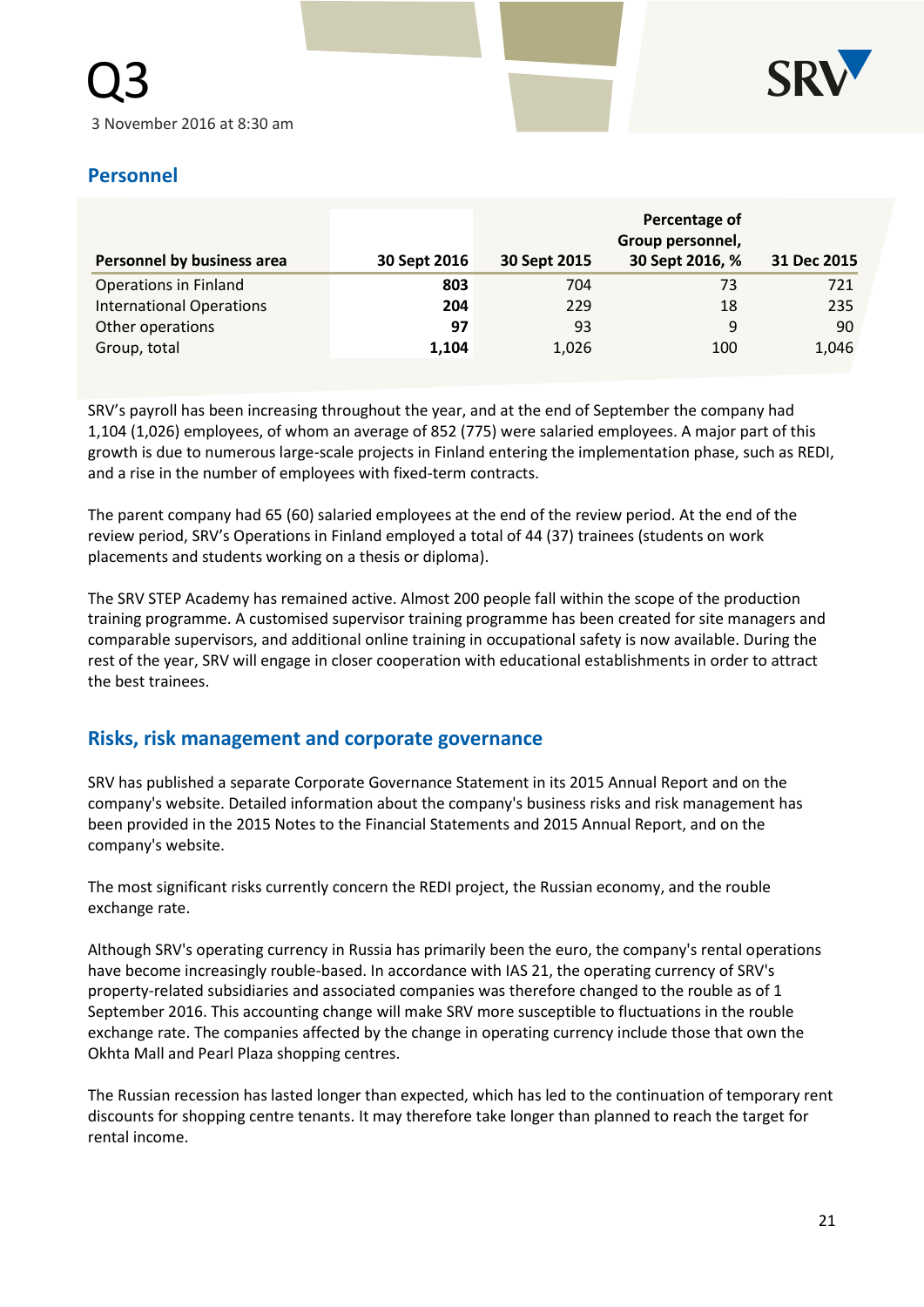

REDI is a major project in relation to the size of the company and therefore includes risks associated with its implementation and financing.

A significant proportion of SRV's developer-contracted housing is always completed towards the end of the year. If handover is postponed until next year and a project is not recognised as income until 2017, this will have an unfavourable impact on the 2016 income statement.

The bond SRV issued in March 2016 has improved the company's equity.

# Corporate governance and resolutions of general meetings

The Annual General Meeting (AGM) of SRV Group Plc was held on 22 March 2016. The AGM adopted the Financial Statements for the period 1 January–31 December 2015 and released the members of the Board of Directors and the President & CEO from liability.

A dividend of EUR 0.10 per share was confirmed, and the dividend was paid on 4 April 2016.

Mr **Ilpo Kokkila** was elected chairman of the Board of Directors and Ms **Minna Alitalo**, Mr **Arto Hiltunen**, Mr **Olli-Pekka Kallasvuo**, Mr **Timo Kokkila**, and Mr **Risto Kyhälä** were elected to seats on the Board.

The authorised firm of public accountants PricewaterhouseCoopers Oy was elected as the company's auditor for the next term of office, which ends at the conclusion of the 2017 Annual General Meeting. PricewaterhouseCoopers Oy has announced that **Samuli Peräla**̈, Authorised Public Accountant, will serve as the responsible auditor.

# Authorisations to decide on a share issue and an issue of special rights

The Annual General Meeting authorised the Board of Directors to decide on the issue of new shares or the reissue of treasury shares and/or the issue of special rights entitling to shares as referred to in Chapter 10 Section 1 of the Companies Act either for or without consideration.

Based on the authorisation, the Board of Directors may decide on the issue of shares such that the number of shares issued, including shares issued on the basis of special rights, is in total a maximum of 6,049,957.

The authorisation entitles the Board of Directors to decide on all the terms and conditions of a share issue and special rights entitling to shares, including the right to derogate from the pre-emptive subscription right of shareholders, if there is a weighty financial reason for the company to do so. A directed share issue may be executed without consideration only if there is an especially weighty financial reason for the company to do so, taking the interests of all shareholders into account.

The authorisation may be used, for example, when issuing new shares or conveying shares as consideration in corporate acquisitions, when the company acquires assets relating to its business and for implementing incentive schemes.

The authorisation shall be valid for five years from the decision of the Annual General Meeting.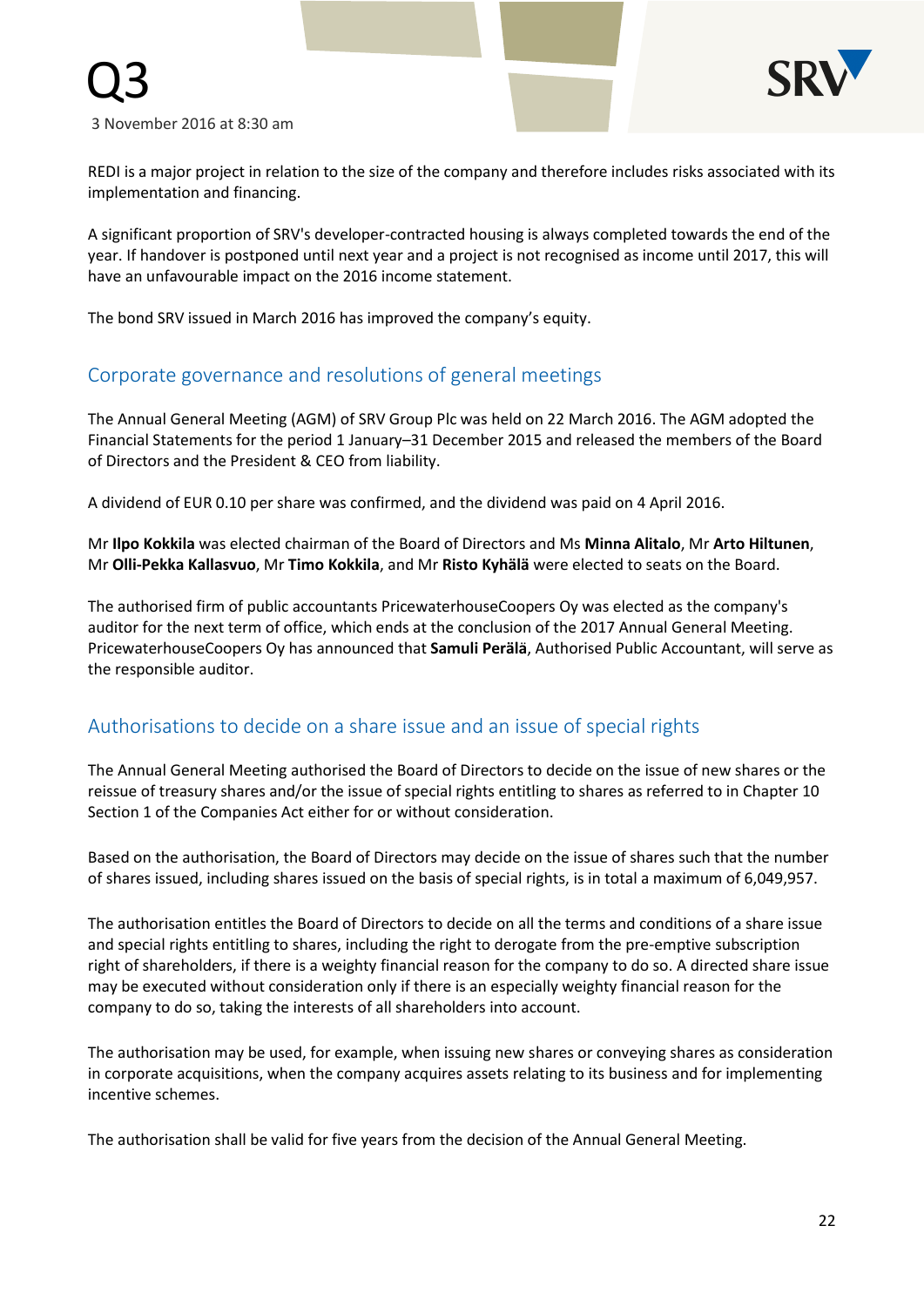

# Authorisation to decide on the acquisition of the company's own shares

The AGM authorised the Board of Directors to decide on the acquisition of the company's own shares, using the company's unrestricted equity. This share acquisition will reduce the company's distributable equity. The Board of Directors was authorised to acquire shares in the company, such that the number of shares acquired on the basis of this authorisation when combined with the treasury shares owned by the company and its subsidiaries does not at any given time exceed a total of 6,049,957 shares (10% of all shares in the company).

On the basis of this authorisation, the Board may acquire a maximum of 6,049,957 shares in public trading arranged by Nasdaq OMX Helsinki Oy at a market price valid at the moment of acquisition, as well as a maximum of 500,000 shares issued on the basis of incentive schemes to individuals employed by SRV Group without consideration, or for no more than the price at which an individual within the sphere of an incentive scheme is obliged to convey a share. Shares may be acquired otherwise than in proportion to the holdings of the shareholders.

The company's own shares can be acquired for use, for example, as payment in corporate acquisitions, when the company acquires assets relating to its business, as part of the company's incentive programmes, or to be otherwise conveyed, held or cancelled.

The authorisations as described above shall be in force for 18 months from the decision of the general meeting and cancel the authorisation granted by the Annual General Meeting to the Board of Directors on 25 March 2015.

The Board of Directors shall decide on other terms relating to the acquisition.

# Organisation of SRV Group Plc's Board of Directors

The Board of Directors of SRV Group Plc held its organisation meeting on 22 March 2016. **Olli-Pekka Kallasvuo** was selected as Vice Chairman of the Board of SRV Group Plc. **Minna Alitalo** was elected as Chair of the Audit Committee, and **Olli-Pekka Kallasvuo** and **Timo Kokkila** as members. **Ilpo Kokkila** was elected as Chairman of the HR and Nomination Committee (former Nomination and Remuneration Committee), and **Arto Hiltunen** and **Risto Kyhälä** as members.

# **Changes in the Corporate Executive Team**

SRV Group's SVP and General Counsel **Katri Innanen** resigned from her position on 27 April 2016. **Johanna Metsä-Tokila,** LL.M., was appointed as SRV Group's SVP, General Counsel and as a member of the Corporate Executive Team as of 1 June 2016.

# SRV revises its insider guidelines and duration of the closed window

On 15 June 2016, in accordance with a decision made by the Board of Directors, SRV amended its insider guidelines, on the basis of which the duration of the closed window was extended to at least 30 calendar days. The new insider guidelines came into force on 3 July 2016.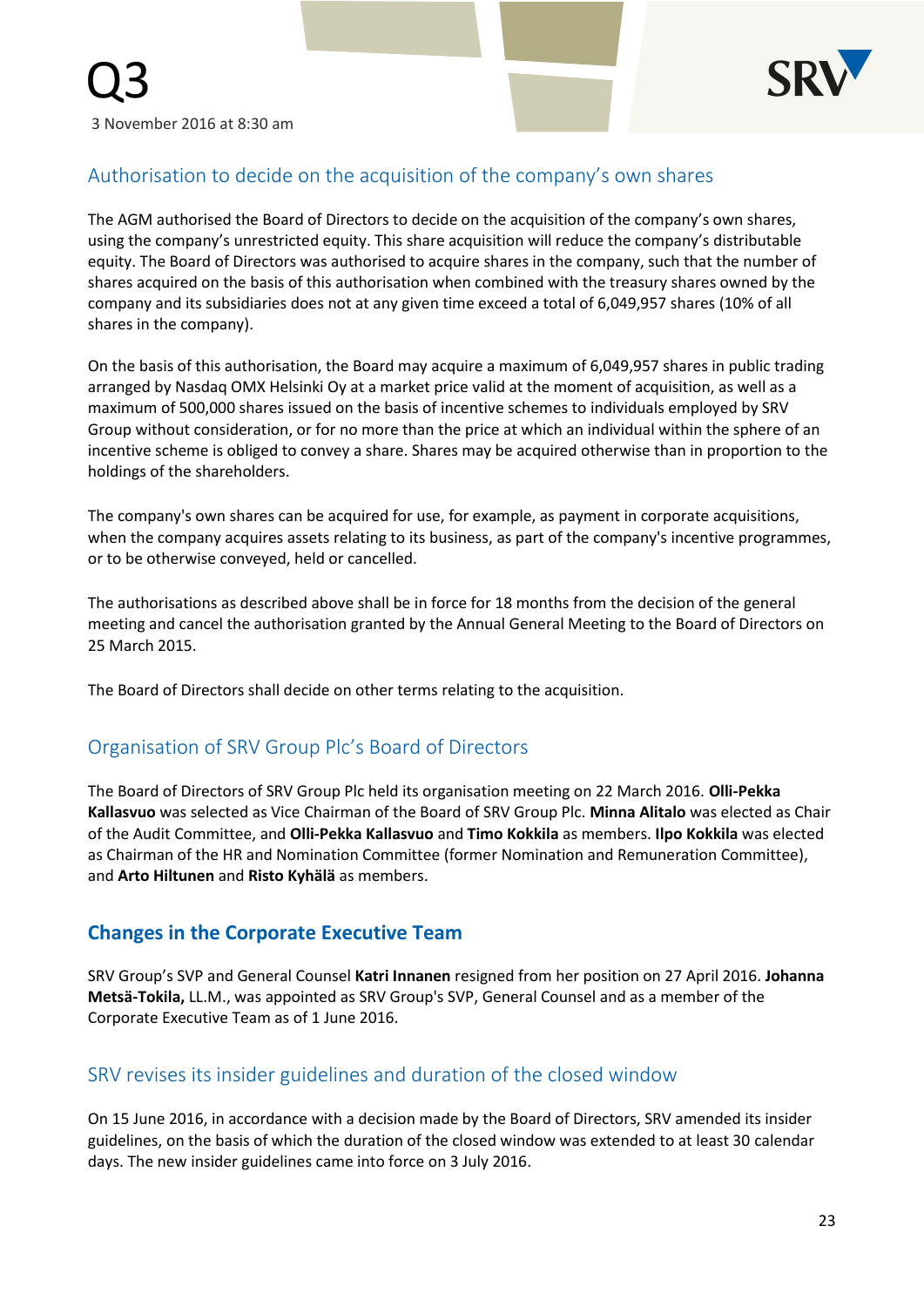

Q3

The amendment to the insider guidelines was based on the European Union's Market Abuse Regulation (MAR), and on regulations and instructions issued by the European Securities and Markets Authority (ESMA) and other parties on the basis of MAR, which came into force on 3 July 2016.

SRV applies the closed window principle before the publication of its results. From now on, SRV's closed window will always start at least 30 calendar days before the publication of an interim report or financial statement release, excluding the publication of the result for the second quarter of 2016, in which case the closed window only began on 3 July 2016, when the legal amendment came into force. The closed window also applies to the date of publication.

# Shares and shareholders

SRV Group Plc's share capital is EUR 3.1 million. The share has no nominal value and the number of shares outstanding is 60,499,575. The company has one class of shares. SRV had a total of 6,930 shareholders on 30 September 2016.

The closing price at OMX Helsinki on 30 September 2016 was EUR 4.40 (EUR 3.10 on 31 December 2015, change +42%). The highest share price during the review period was EUR 4.73 and the lowest EUR 2.60. At the end of September, SRV's equity per share excluding the hybrid bond was EUR 3.81. On 30 September 2016, the company had a market capitalisation of EUR 261 million, excluding the Group's treasury shares. 4.5 million shares were traded during the review period with a trade volume of EUR 17.1 million.

At the end of September, the Group held 1,125,075 shares (1.9 per cent of the total number of the company's shares and votes). SRV Group Plc divested 49,042 treasury shares in the January–September period of 2016.

# **Financial targets**

SRV's strategy and all of its operations are guided by the strategic financial objectives confirmed in February 2016:

- During the strategy period, the company will seek to outpace industry growth using large-scale projects
- The operating profit margin will rise to more than 8 per cent by the end of the strategy period
- Return on equity will be at least 15 per cent by the end of the strategy period
- The return on investment for International Operations will rise to at least 15 per cent by the end of the strategy period
- An equity ratio of over 35 per cent will be maintained
- A dividend payment equalling 30–50 per cent of the annual result, taking into account the capital needs of business operations.

The achievement of these strategic objectives is based on weak but steady economic growth in Finland, and Russia's economy stabilising at a slighter stronger level. Substantial growth in SRV's developer-contracted projects is also required.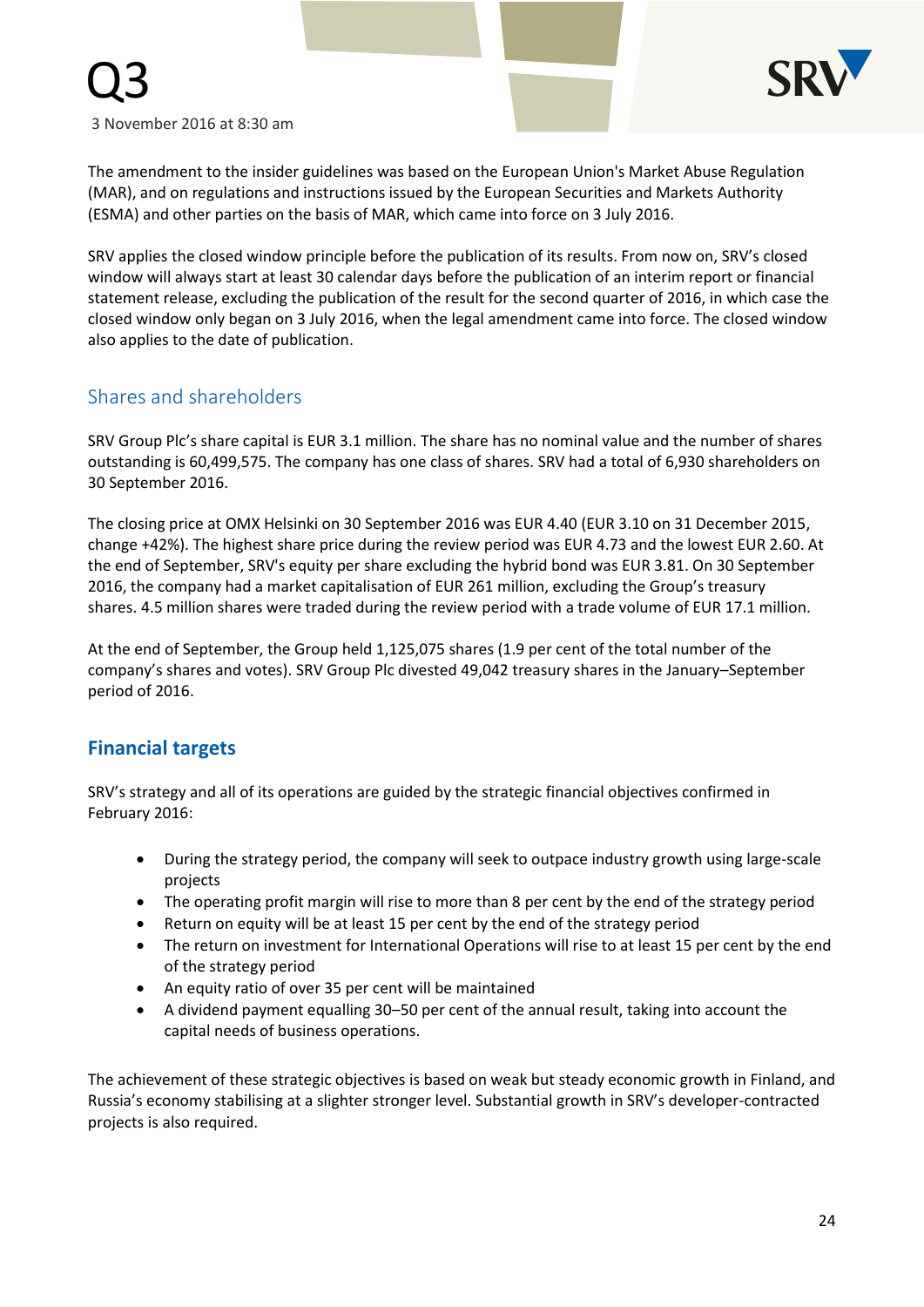

# **Outlook for 2016**

In addition to general economic trends, SRV's revenue and result will be affected by several factors in 2016, such as: SRV's own projects are recognised as income upon delivery; the part of the order backlog that is continuously recognised as income mainly consists of low-margin contracting; trends in the order backlog's profit margins; the sales volume of developer-contracted housing and the completion schedules of the properties; and the launch of new contracts and development projects. SRV's largest project is the REDI project in Kalasatama. Based on current schedules, SRV estimates that a total of 503 developer-contracted housing units will be completed during 2016.

The earnings forecast for 2016 remains unchanged. Full-year revenue for 2016 is expected to increase and operating profit to improve on 2015 (revenue EUR 719 million and operating profit EUR 24.4 million). The company's earnings forecast has been drawn up on the basis of the current rouble exchange rate and may be impacted by any major fluctuations in the exchange rate. Due to the completion schedules of SRV's developer-contracted housing projects, a significant proportion of the company's operating profit will be made in the last quarter. Financing expenses will increase on 2015 as the result of growth in interestbearing debt.

Espoo, 2 November 2016

Board of Directors

All forward-looking statements in this review are based on management's current expectations and beliefs about future events, and actual results may differ materially from the expectations and beliefs such statements contain.

For further information, please contact Juha Pekka Ojala, CEO, +358 (0)40 733 4173, jp.ojala@srv.fi Ilkka Pitkänen, CFO, +358 (0)40 667 0906, ilkka.pitkanen@srv.fi Päivi Kauhanen, SVP, Communications, tel. +358 (0)50 598 9560, paivi.kauhanen@srv.fi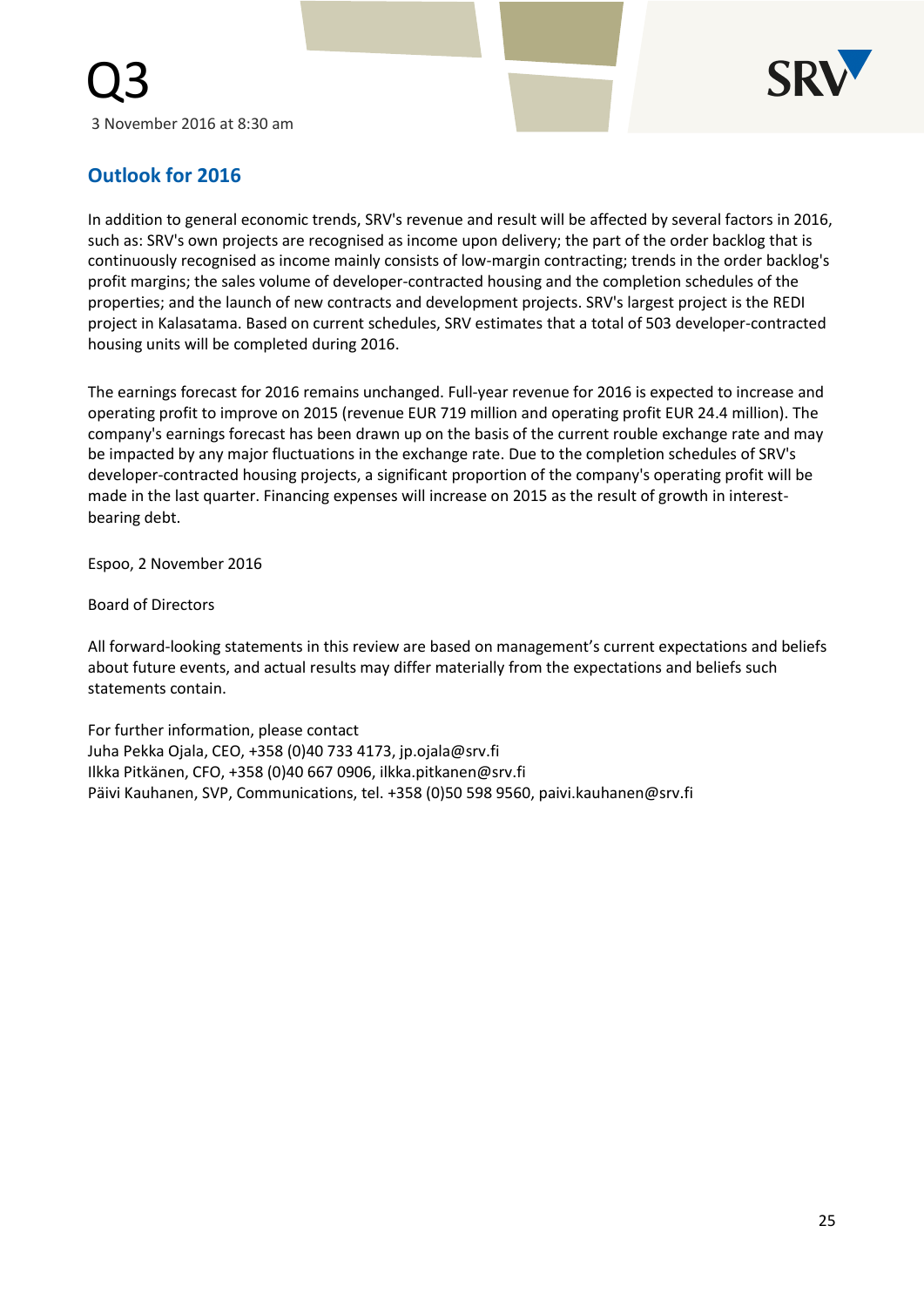

# **Key figures**

| <b>EUR million</b>                                          | $1 - 9/$ | $1 - 9/$ | $7 - 9/$ | $7 - 9/$ | $1 - 12/$ |
|-------------------------------------------------------------|----------|----------|----------|----------|-----------|
|                                                             | 2016     | 2015     | 2016     | 2015     | 2015      |
| Revenue                                                     | 555.5    | 492.5    | 193.1    | 155.1    | 719.1     |
| Operation profit                                            | 11.4     | 7.5      | 7.3      | 4.1      | 24.4      |
| Operation profit, % revenue                                 | 2.1      | 1.5      | 3.8      | 2.6      | 3.4       |
| Profit before taxes                                         | $-3.1$   | 2.7      | 3.9      | 0.1      | 17.6      |
| Profit before taxes, % of revenue                           | $-0.6$   | 0.6      | 2.0      | 0.1      | 2.4       |
| Net profit attributable to equity holders of the parent     |          |          |          |          |           |
| company                                                     | $-2.4$   | 1.6      | 3.4      | $-0.3$   | 14.0      |
| Return on equity, % <sup>1), 2)</sup>                       | $-1.3$   | 0.9      |          |          | 5.6       |
| Return on investment, % <sup>1), 2)</sup>                   | 3.3      | 3.2      |          |          | 5.9       |
| Invested capital                                            | 608.7    | 547.7    |          |          | 543.0     |
| Equity ratio %                                              | 37.8     | 41.6     |          |          | 42.5      |
| Net interest-bearing debt                                   | 285.0    | 248.3    |          |          | 230.8     |
| Gearing ratio, %                                            | 99.7     | 91.5     |          |          | 83.3      |
| Order backlog                                               | 1888.1   | 1517.5   |          |          | 1583.4    |
| New agreements                                              | 829.9    | 1 106.6  | 54.9     | 389.9    | 1 393.5   |
| Personnel on average                                        | 1089     | 996      |          |          | 1 0 0 8   |
| Earnings per share <sup>1)</sup>                            | $-0.11$  | $-0.02$  | 0.04     | $-0.03$  | 0.25      |
| Earnings per share (diluted) <sup>1)</sup>                  | $-0.11$  | $-0.02$  | 0.04     | $-0.03$  | 0.25      |
| Equity per share $1$                                        | 4.85     | 4.56     |          |          | 4.66      |
| Equity per share (without hybrid bond), euros <sup>1)</sup> | 3.81     | 3.80     |          |          | 3.90      |
| Dividend per share, euros <sup>1)</sup>                     | 0.10     | 0.12     |          |          | 0.10      |
| Dividend payout ratio, $%$ <sup>1)</sup>                    | neg.     | neg.     |          |          | 40.2      |
| Dividend yield, % <sup>1)</sup>                             | 2.3      | 4.7      |          |          | 3.2       |
| Price per earnings ratio <sup>1)</sup>                      | neg.     | neg.     |          |          | 12.5      |
| Share price development:                                    |          |          |          |          |           |
| Share price at the end of the period, eur                   | 4.40     | 2.53     |          |          | 3.10      |
| Average share price                                         | 3.76     | 2.89     |          |          | 2.94      |
| Lowest share price                                          | 2.60     | 2.36     |          |          | 2.36      |
| Highest share price                                         | 4.73     | 3.30     |          |          | 3.42      |
| Market capitalisation at the end of the period              | 261.2    | 150.1    |          |          | 183.9     |
| Trading volume, 1 000 units                                 | 4543     | 6 1 7 3  |          |          | 11 4 63   |
| Trading volume, % <sup>1)</sup>                             | 7.7      | 16.7     |          |          | 26.9      |
| Weighted average number of shares outstanding during        |          |          |          |          |           |
| the period, 1 000 units $1$                                 | 59 340   | 36 985   |          |          | 42 616    |
| Weighted average number of shares outstanding during        |          |          |          |          |           |
| the period (diluted) 1 000 units <sup>1)</sup>              | 59 372   | 37 010   |          |          | 42 648    |
| Number of shares outstanding at the end of the              |          |          |          |          |           |
| period, 1 000 units <sup>1)</sup>                           | 59 375   | 59 328   |          |          | 59 325    |
| <sup>1)</sup> Comparative data is share issue adjusted.     |          |          |          |          |           |

 $^{2)}$  In calculation of the key ration, only the profit for the period has been annualized.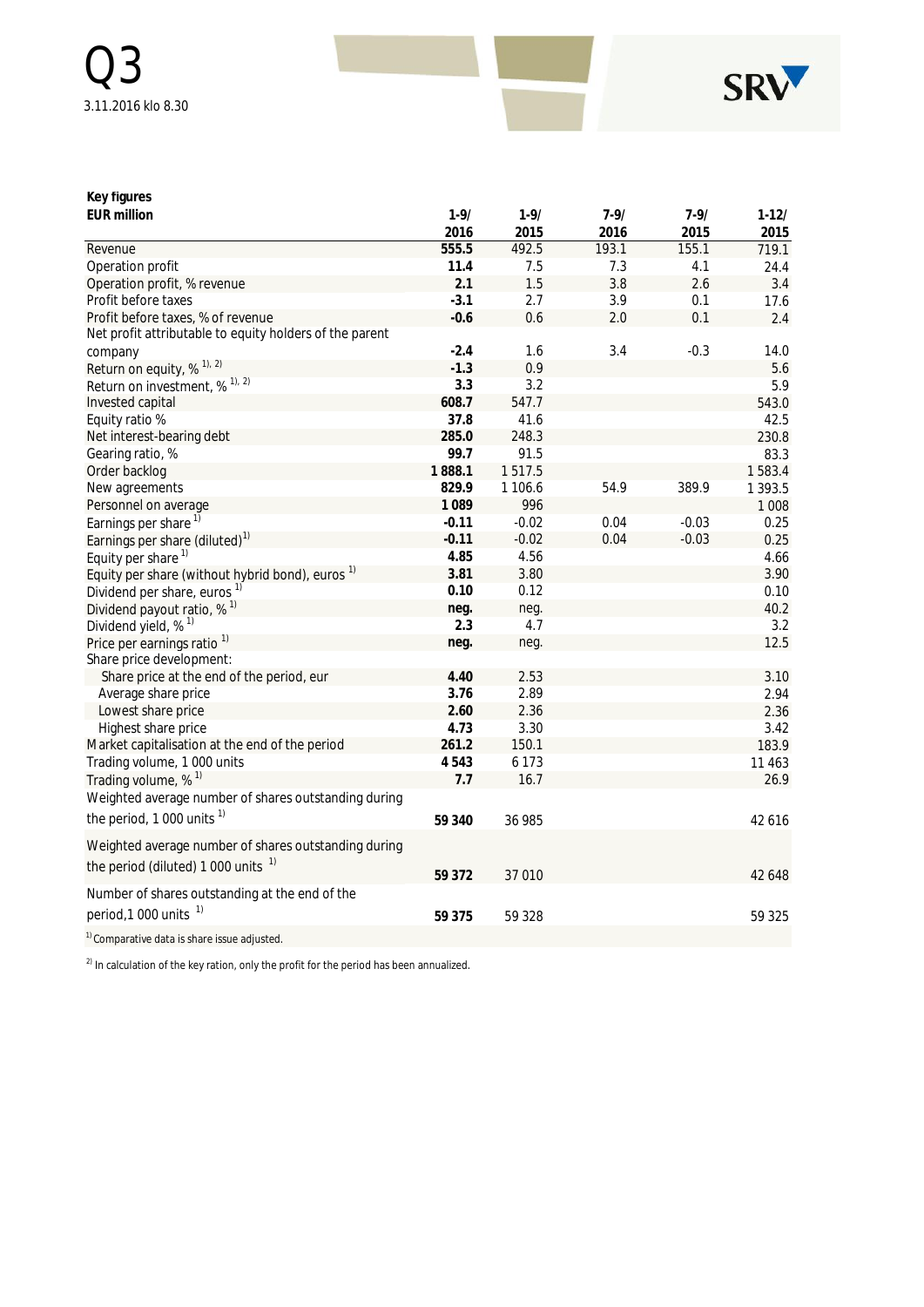# **Calculation of key figures**

| Gearing ratio, %                                                                        |                   | 100 x Net interest-bearing debt                                                                                                            |
|-----------------------------------------------------------------------------------------|-------------------|--------------------------------------------------------------------------------------------------------------------------------------------|
| Return on equity, %                                                                     |                   | 100 x Total comprehensive income for the period<br>Total equity, average                                                                   |
| Return on investment, %                                                                 | $\qquad \qquad =$ | Result before taxes + interest and other financial expenses (without<br>100 x exchange rate gains and losses)<br>Invested capital, average |
| Equity ratio, %                                                                         |                   | 100 x Total equity<br>Total assets - advances received                                                                                     |
| Invested capital                                                                        |                   | Total assets – non-interest bearing debt – deferred tax liabilities –<br>provisions                                                        |
| Net interest-bearing debt                                                               |                   | Interest bearing debt – cash and cash equivalents                                                                                          |
| Earnings per share attributable to equity<br>holders of the parent company *)           |                   | Result for the period – non-controlling interest – hybrid bond interest<br>Average number of shares                                        |
| Earnings per share attributable to equity<br>holders of the parent company (diluted) *) |                   | Result for the period – non-controlling interest – hybrid bond interest<br>Average number of shares (diluted)                              |
| Equity per share *)                                                                     | $=$               | Shareholders' equity attributable to equity holders of the parent<br>company<br>Average number of shares at end of period                  |
| Equity per share (without hybrid bond) *)                                               | $=$               | Shareholders' equity attributable to equity holders of the parent<br>company - hybrid bond<br>Average number of shares at end of period    |
| Price per earnings ratio (P/E-ratio) *)                                                 |                   | Share price at end of period<br>Earnings per share                                                                                         |
| Dividend payout ratio, % *)                                                             |                   | 100 x Dividend per share<br>Earnings per share                                                                                             |
| Dividend yield, % *)                                                                    | $=$               | 100 x Dividend per share<br>Share price at end of period                                                                                   |
| Average share price                                                                     | $=$               | Number of shares traded in euros during the period<br>Number of shares traded during the period                                            |
| Market capitalisation at the end of the period<br>$^{\star})$                           | $=$               | Number of shares outstanding at the end of the period x share price at<br>the end of the period                                            |
| Trading volume *)                                                                       | $=$               | Number of shares traded during the period and their percentage of the<br>weighted average number of shares outstanding                     |

\*) Comparative data is share issue adjusted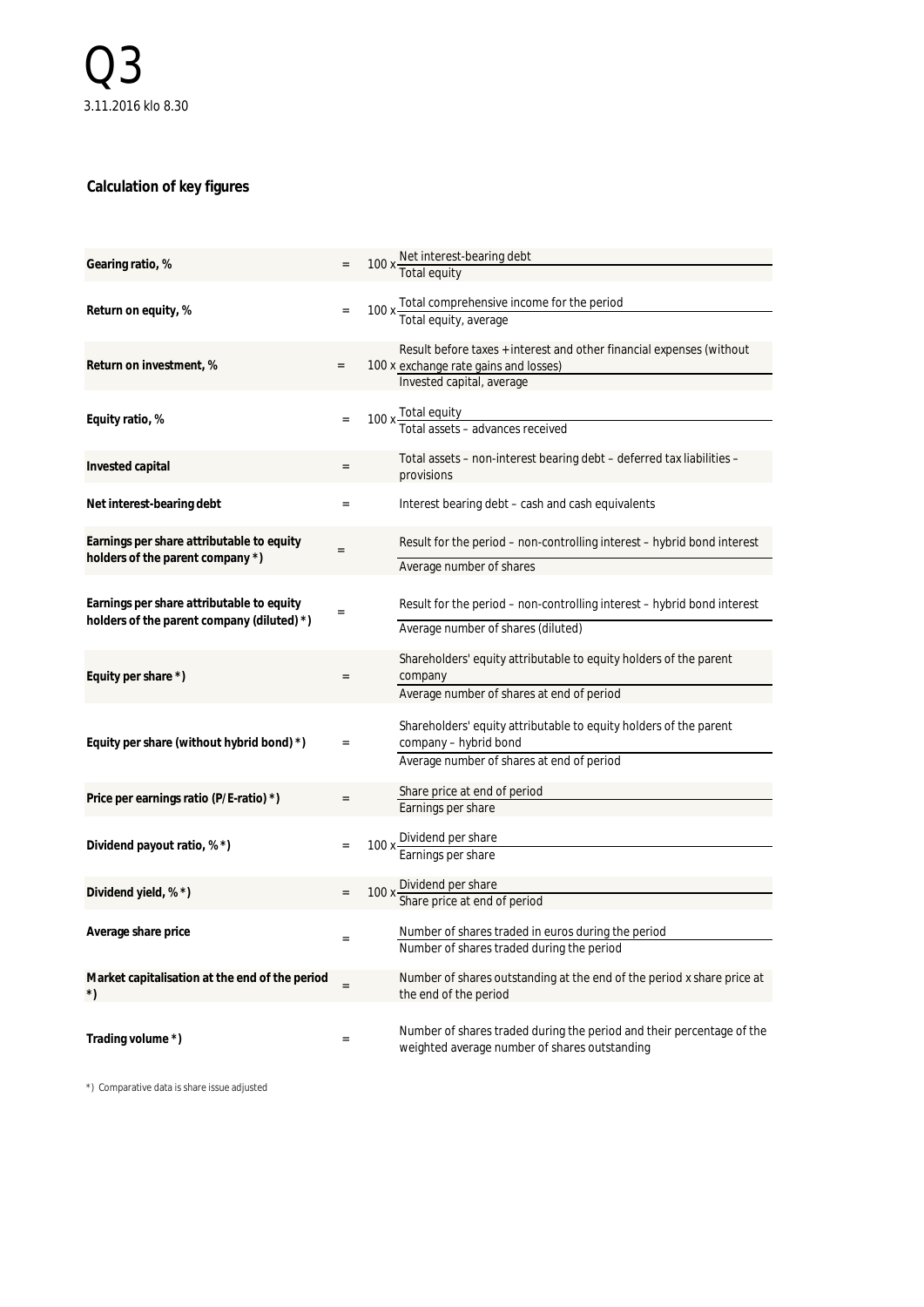

#### **Group and Segment information by quarter**

| <b>SRV Group</b>                        | $7 - 9/$ | $4 - 6/$ | $1 - 3/$ | $10 - 12/$ | $7 - 9/$ | $4 - 6/$ | $1 - 3/$    |
|-----------------------------------------|----------|----------|----------|------------|----------|----------|-------------|
|                                         |          |          |          |            |          |          |             |
| <b>EUR million</b>                      | 2016     | 2016     | 2016     | 2015       | 2015     | 2015     | 2015        |
| Revenue                                 | 193.1    | 218.5    | 143.8    | 226.6      | 155.1    | 164.5    | 172.9       |
| Operation profit                        | 7.3      | 4.1      | 0.0      | 17.0       | 4.1      | 0.8      | 2.5         |
| Financial income and expenses, total    | $-3.4$   | $-5.6$   | $-5.6$   | $-2.1$     | $-4.0$   | $-1.5$   | 0.8         |
| Profit before taxes                     | 3.9      | $-1.5$   | $-5.5$   | 14.9       | 0.1      | $-0.7$   | 3.3         |
| Order backlog <sup>1)</sup>             | 1888.1   | 2021.6   | 1572.1   | 1583.4     | 1517.5   | 1 258.8  | 1 1 7 9 . 8 |
| New agreements                          | 54.9     | 648.6    | 126.5    | 286.9      | 389.9    | 227.6    | 489.1       |
| Earnings per share, eur $^{2)}$         | 0.04     | $-0.04$  | $-0.11$  | 0.27       | $-0.03$  | $-0.04$  | 0.05        |
| Equity per share, eur $^{1/2}$          | 3.81     | 3.71     | 3.71     | 3.90       | 3.80     | 4.51     | 4.53        |
| Share closing price, eur <sup>1)</sup>  | 4.40     | 4.00     | 3.53     | 3.10       | 2.53     | 3.71     | 3.39        |
| Equity ratio, $%$ <sup>1)</sup>         | 37.8     | 36.9     | 36.7     | 42.5       | 41.6     | 36.3     | 39.8        |
| Net interest-bearing debt <sup>17</sup> | 285.0    | 291.2    | 247.2    | 230.8      | 248.3    | 251.0    | 228.5       |
| Gearing, $\%$ <sup>1)</sup>             | 99.7     | 103.1    | 87.5     | 83.3       | 91.5     | 111.4    | 101.0       |

1) at the end of the period

2) Comparative data is share issue adjusted

| Revenue                         | $7 - 9/$ | $4 - 6/$ | $1 - 3/$ | $10 - 12/$ | $7 - 9/$ | $4 - 6/$ | $1 - 3/$ |
|---------------------------------|----------|----------|----------|------------|----------|----------|----------|
| <b>EUR million</b>              | 2016     | 2016     | 2016     | 2015       | 2015     | 2015     | 2015     |
| Operations in Finland           | 180.9    | 200.4    | 131.5    | 212.8      | 137.3    | 146.9    | 157.1    |
| - business construction         | 141.4    | 143.8    | 106.9    | 119.8      | 105.6    | 94.5     | 114.0    |
| - housing construction          | 39.5     | 56.6     | 24.6     | 92.9       | 31.7     | 52.4     | 43.1     |
| <b>International Operations</b> | 12.1     | 18.4     | 12.4     | 13.8       | 17.9     | 17.6     | 15.9     |
| Other operations                | 4.0      | 4.0      | 4.0      | 3.7        | 3.5      | 3.4      | 3.8      |
| Eliminations                    | $-3.9$   | $-4.3$   | $-4.0$   | $-3.7$     | $-3.6$   | $-3.4$   | $-3.8$   |
| Group, total                    | 193.1    | 218.5    | 143.8    | 226.6      | 155.1    | 164.5    | 172.9    |
| Operating profit                | $7 - 9/$ | $4 - 6/$ | $1 - 3/$ | $10-12/$   | $7 - 9/$ | $4 - 6/$ | $1 - 3/$ |
| <b>EUR million</b>              | 2016     | 2016     | 2016     | 2015       | 2015     | 2015     | 2015     |
| Operations in Finland           | 6.6      | 7.6      | 2.2      | 18.3       | 4.9      | 2.4      | 3.3      |
| <b>International Operations</b> | 1.2      | $-1.5$   | $-1.1$   | $-0.6$     | $-0.3$   | 0.1      | 0.7      |
| Other operations                | $-0.4$   | $-2.0$   | $-1.1$   | $-0.7$     | $-0.5$   | $-1.6$   | $-1.5$   |
| Eliminations                    | 0.0      | 0.0      | 0.0      | 0.0        | 0.0      | 0.0      | 0.0      |
| Group, total                    | 7.3      | 4.1      | 0.0      | 17.0       | 4.1      | 0.8      | 2.5      |
|                                 | $7 - 9/$ | $4 - 6/$ | $1 - 3/$ | $10-12/$   | $7 - 9/$ | $4 - 6/$ | $1 - 3/$ |
| Operating profit (%)            | 2016     | 2016     | 2016     | 2015       | 2015     | 2015     | 2015     |
| Operations in Finland           | 3.6      | 3.8      | 1.7      | 8.6        | 3.5      | 1.6      | 2.1      |
| International operations        | 9.5      | $-8.0$   | $-8.6$   | $-4.0$     | $-1.7$   | 0.5      | 4.1      |
| Group, total                    | 3.8      | 1.9      | 0.0      | 7.5        | 2.6      | 0.5      | 1.5      |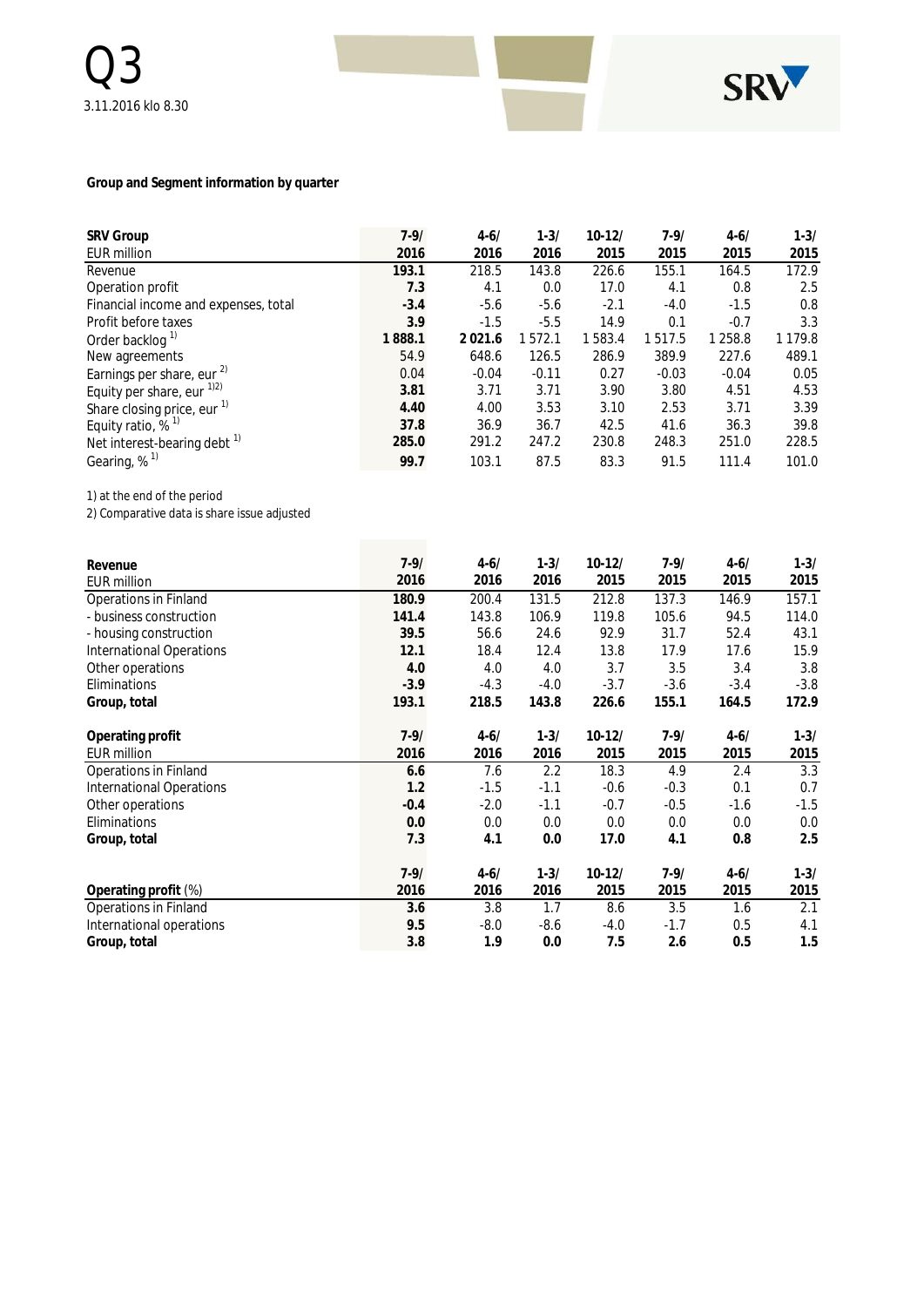

| Order backlog EUR million                      | 30.9.16          | 30.6.16  | 31.3.16          | 31.12.15 | 30.9.15          | 30.6.15     | 31.3.15     |
|------------------------------------------------|------------------|----------|------------------|----------|------------------|-------------|-------------|
| <b>Operations in Finland</b>                   | 1851.3           | 1972.6   | 1511.7           | 1506.2   | 1 4 3 1 . 7      | 1 1 5 9 . 3 | 1062.9      |
| - business construction                        | 1 2 9 3 . 8      | 1426.6   | 972.9            | 952.3    | 1023.6           | 806.9       | 801.1       |
| - housing construction                         | 557.5            | 546.0    | 538.9            | 554.0    | 408.1            | 352.4       | 261.8       |
| International operations                       | 36.8             | 49.0     | 60.3             | 77.1     | 85.7             | 99.5        | 116.9       |
| Group, total                                   | 1888.1           | 2021.6   | 1572.1           | 1583.4   | 1517.5           | 1 2 5 8.8   | 1 1 7 9 . 8 |
| - sold order backlog                           | 1623             | 1720     | 1 2 6 9          | 1 2 6 1  | 1 2 9 5          | 1074        | 1037        |
| - unsold order backlog                         | 265              | 301      | 303              | 322      | 222              | 185         | 142         |
| Order backlog, housing construction in Finland |                  |          |                  |          |                  |             |             |
| <b>EUR million</b>                             | 30.9.16          | 30.6.16  | 31.3.16          | 31.12.15 | 30.9.15          | 30.6.15     | 31.3.15     |
| Negotiation and construction                   |                  |          |                  |          |                  |             |             |
| contracts                                      | 122              | 107      | 115              | 132      | 83               | 88          | 88          |
| Under construction, sold                       | 181              | 150      | 134              | 114      | 117              | 86          | 39          |
| Under construction, unsold                     | 227              | 251      | 249              | 269      | 166              | 131         | 79          |
| Completed and unsold                           | 28               | 37       | 40               | 39       | 42               | 47          | 56          |
| Housing construction, total                    | 557              | 546      | 539              | 554      | 408              | 352         | 262         |
| Invested capital                               |                  |          |                  |          |                  |             |             |
| <b>EUR million</b>                             | 30.9.16          | 30.6.16  | 31.3.16          | 31.12.15 | 30.9.15          | 30.6.15     | 31.3.15     |
| Operations in Finland                          | 364.5            | 357.0    | 324.6            | 315.4    | 326.3            | 290.8       | 273.3       |
| International operations                       | 227.3            | 224.7    | 217.4            | 216.7    | 214.6            | 217.7       | 211.3       |
| Other operations and                           | 16.9             | 46.0     | 110.7            | 10.9     | 6.8              | $-1.7$      | $-15.5$     |
| Group, total                                   | 608.7            | 627.7    | 652.7            | 543.0    | 547.7            | 506.8       | 469.1       |
| Housing production in Finland                  | $7 - 9/$         | $4 - 6/$ | $1 - 3/$         | $10-12/$ | $7 - 9/$         | $4 - 6/$    | $1 - 3/$    |
| (units)                                        | 2016             | 2016     | 2016             | 2015     | 2015             | 2015        | 2015        |
| Housing sales, total                           | 335              | 151      | 93               | 397      | 166              | 236         | 74          |
| - sales, developer contracting                 | 165              | 100      | 93               | 207      | 129              | 236         | 74          |
| - sales, negotiation contracts <sup>2)</sup>   | 170              | 51       | $\boldsymbol{0}$ | 190      | 37               | 0           | $\pmb{0}$   |
| Developer contracting                          | $\overline{0}$   |          |                  |          |                  |             |             |
| - start-ups                                    | 52               | 148      | 55               | 116      | 244              | 376         | 66          |
| - completed                                    | $\boldsymbol{0}$ | 53       | 30               | 225      | $\boldsymbol{0}$ | 22          | $\mathbf 0$ |
| -recognized in revenue                         | 26               | 58       | 26               | 228      | 16               | 48          | 31          |
| - completed and unsold                         | 80               | 106      | 111              | 107      | 110              | 126         | 152         |
| Under construction, total <sup>1)</sup>        | 2 4 4 3          | 2082     | 1830             | 1849     | 1855             | 1628        | 1 3 5 6     |
| - construction contracts <sup>1)</sup>         | 938              | 799      | 693              | 487      | 498              | 498         | 492         |
| - negotiation contracts <sup>1) 2)</sup>       | 448              | 278      | 227              | 477      | 363              | 380         | 468         |
| - developer contracting 1)                     | 1057             | 1 0 0 5  | 910              | 885      | 994              | 750         | 396         |
| - of which sold 1)                             | 681              | 543      | 502              | 434      | 455              | 342         | 154         |
| - of which unsold 1)                           | 376              | 462      | 408              | 451      | 539              | 408         | 242         |

1) at the end of the period

2) investor sales, under negotiation contracts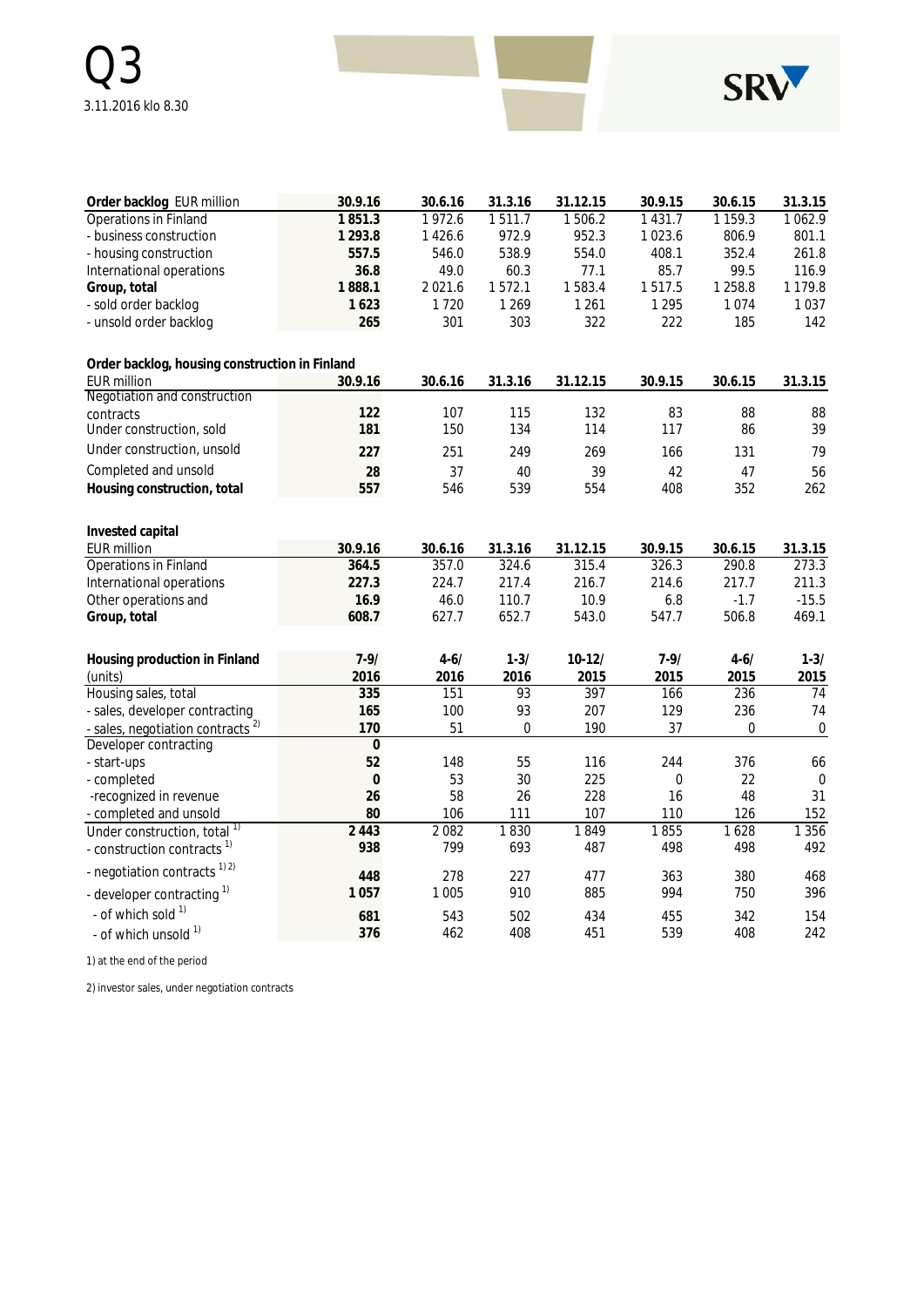

# **SRV GROUP PLC INTERIM REPORT, 1 JANUARY–30 SEPTEMBER 2016: TABLES**

1) Accounting principles

2) Consolidated income statement and consolidated statement of comprehensive income

- 3) Consolidated balance sheet
- 4) Consolidated cash flow statement
- 5) Consolidated statement of changes in shareholder's equity
- 6) Group commitments and contingent liabilities

7) Segment information

8) Inventories

9) Insider events

#### **1) Interim Report 1 January – 30 September 2016**

This interim report has been prepared in accordance with the IAS standard 34, Interim Financial Reporting. In preparing this interim report, SRV has applied the same accounting principles as in its year-end financial statements for 2015. However, as of 1 January 2016, the Group began to apply the new or revised IFRS standards and IFRIC interpretations published by IASB, specified in the accounting principles of SRV's year-end financial statements for 2015.

The preparation of an interim report in accordance with IFRS requires Group management to make estimates and assumptions that affect both the values of assets and liabilities on the balance sheet date, and income and expenditure for the financial period. Judgements also have to be made in applying the accounting principles. As these estimates and assumptions are based on current perceptions of the situation on the balance sheet date, they involve risks and uncertainties. Actual results may therefore differ from the estimates and assumptions. The key accounting estimates and judgement-based solutions are presented in greater detail in the accounting principles of the consolidated financial statements for 2015.

The information disclosed in this interim report is unaudited. The figures in this interim report have been rounded up to millions of euros, so the sum total of individual figures may deviate from the sum total presented.

#### Alternative performance measures used in financial reporting

SRV has adopted the Guidelines on Alternative Performance Measures issued by the European Securities and Market Authority (ESMA). In addition to IFRS indicators, the company discloses certain other widely used performance measures that can for the most part be derived from the income statement and balance sheet. The formulas for these performance measures are provided above. In the company's view, these measures clarify the result of operations and financial position based on the income statement and balance sheet.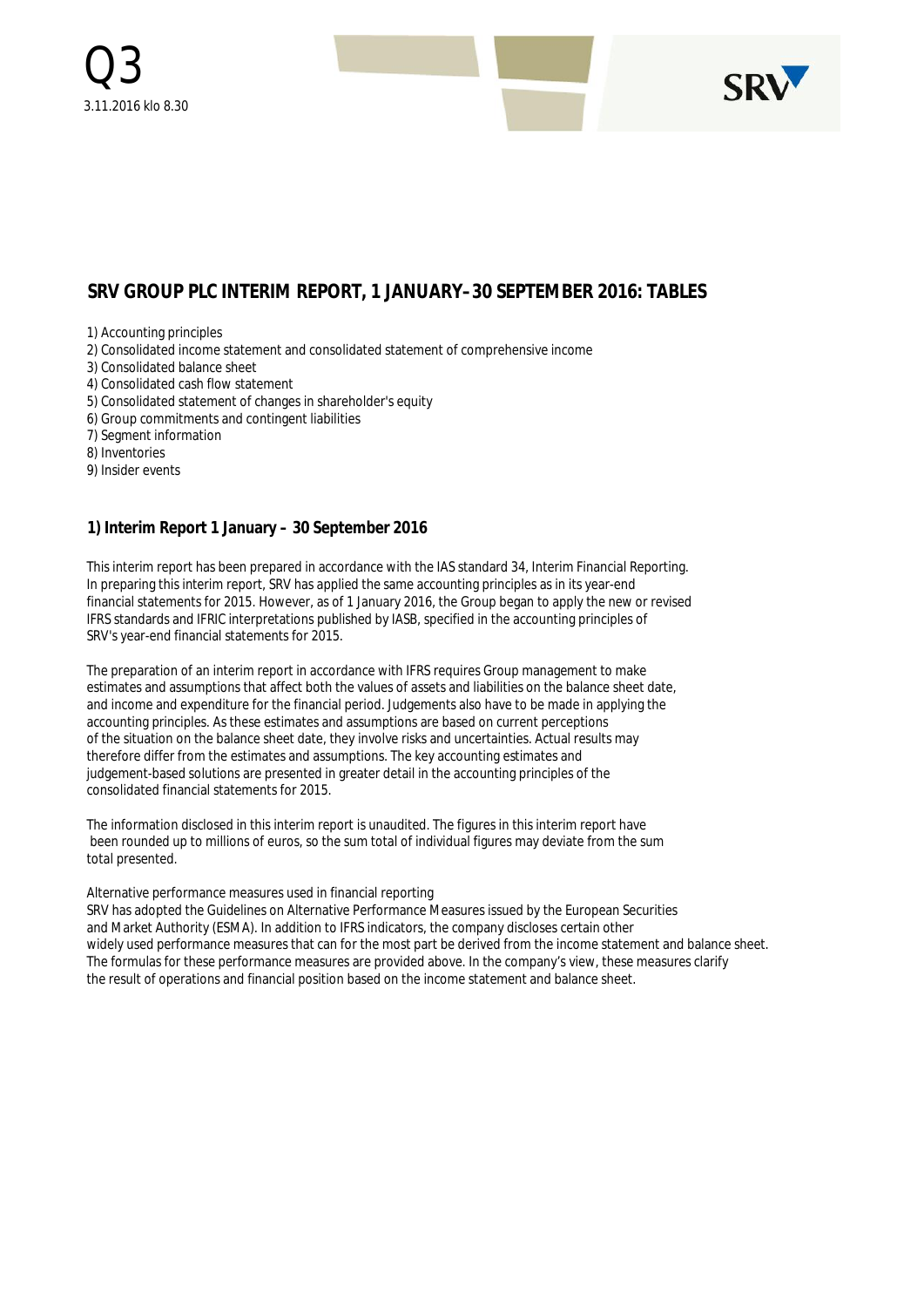

**2) Consolidated income statement and statement of comprehensive income**

| Consolidated income statement                                         | $1 - 9/$ | $1 - 9/$ | change      | change  | $7 - 9/$ | $7 - 9/$ |         | $1-12/$   |
|-----------------------------------------------------------------------|----------|----------|-------------|---------|----------|----------|---------|-----------|
| <b>EUR million</b>                                                    | 2016     | 2015     | <b>MEUR</b> | $\%$    | 2016     | 2015     | $\%$    | 2015      |
| Revenue                                                               | 555.5    | 492.5    | 63.0        | 12.8    | 193.1    | 155.1    | 24.5    | 719.1     |
| Other operating income<br>Change in inventories of finished goods and | 1.8      | 1.3      | 0.5         | 40.1    | 0.3      | 0.8      | $-60.3$ | 1.8       |
| work in progress                                                      | 88.2     | 34.4     | 53.8        |         | 48.7     | 36.3     | 34.1    | 24.7      |
| Use of materials and services                                         | $-564.6$ | $-460.9$ | $-103.7$    | 22.5    | $-215.3$ | $-169.0$ | 27.4    | $-639.1$  |
| Employee benefit expenses                                             | $-53.0$  | $-48.8$  | $-4.2$      | 8.5     | $-16.0$  | $-14.8$  | 8.2     | $-64.6$   |
| Share of results of associated companies                              | $-1.3$   | 0.7      | $-2.0$      |         | 1.2      | $-0.8$   |         | $-0.1$    |
| Depreciation and impairments                                          | $-2.8$   | $-2.1$   | $-0.7$      |         | $-0.9$   | $-0.7$   | 23.5    | $-3.5$    |
| Other operating expenses                                              | $-12.2$  | $-9.5$   | $-2.7$      | 28.7    | $-3.8$   | $-2.7$   | 38.3    | $-13.8$   |
| Operating profit                                                      | 11.4     | 7.5      | 4.0         | 53.4    | 7.3      | 4.1      | 79.4    | 24.4      |
| Financial income                                                      | 2.6      | 4.4      | $-1.8$      | $-41.2$ | 1.1      | 1.2      | $-10.0$ | 5.0       |
| Financial expenses <sup>"</sup>                                       | $-17.1$  | $-9.2$   | $-8.0$      | 87.1    | $-4.5$   | $-5.2$   | $-14.1$ | $-11.8$   |
| Financial income and expenses, total                                  | $-14.5$  | $-4.7$   | $-9.8$      |         | $-3.4$   | $-4.0$   | $-15.3$ | $-6.8$    |
| Profit before taxes                                                   | $-3.1$   | 2.7      | $-5.8$      |         | 3.9      | 0.1      |         | 17.6      |
| Income taxes                                                          | 0.5      | $-1.1$   | 1.5         |         | $-0.6$   | $-0.4$   | 39.2    | $-3.6$    |
| Net profit for the period                                             | $-2.5$   | 1.7      | $-4.1$      |         | 3.3      | $-0.3$   |         | 14.0      |
| Attributable to                                                       |          |          |             |         |          |          |         |           |
| Equity holders of the parent company                                  | $-2.4$   | 1.6      |             |         | 3.4      | $-0.3$   |         | 14.0      |
| Non-Controlling interests                                             | $-0.1$   | 0.0      |             |         | 0.0      | 0.0      |         | 0.0       |
| Earnings per share attributable to equity                             |          |          |             |         |          |          |         |           |
| holders of the parent company                                         | $-0.11$  | $-0.02$  |             |         | 0.04     | $-0.03$  |         | 0.25      |
| Earnings per share attributable to equity                             |          |          |             |         |          |          |         |           |
| holders of the parent company (diluted)                               | $-0.11$  | $-0.02$  |             |         | 0.04     | $-0.03$  |         | 0.25      |
|                                                                       |          |          |             |         |          |          |         |           |
| *) of which derivative expenses                                       | $-7.8$   | $-2.8$   | $-5.0$      |         | $-1.2$   | $-2.8$   | $-57.7$ | $-3.3$    |
|                                                                       |          |          |             |         |          |          |         |           |
| Statement of comprehensive income                                     | $1 - 9/$ | $1 - 9/$ |             |         | $7 - 9/$ | $7 - 9/$ | 0       | $1 - 12/$ |
| <b>EUR million</b>                                                    | 2016     | 2015     |             |         | 2016     | 2015     | 0       | 2015      |
| Net profit for the period                                             | $-2.5$   | 1.7      |             |         | 3.3      | $-0.3$   | 0.0     | 14.0      |
|                                                                       |          |          |             |         |          |          |         |           |
| Other comprehensive income                                            |          |          |             |         |          |          |         |           |
| Other comprehensive income to be                                      |          |          |             |         |          |          |         |           |
| reclassified to profit or loss in subsequent                          |          |          |             |         |          |          |         |           |
| periods:                                                              |          |          |             |         |          |          |         |           |
| Financial assets available for sale                                   | $-0.2$   | $-0.5$   |             |         | 0.0      | 0.0      |         | $-0.5$    |
| Income tax relaed to components of other                              |          |          |             |         |          |          |         |           |
| comprehensive income                                                  | 0.0      | 0.1      |             |         | 0.0      | 0.0      |         | 0.1       |
| Gains and losses arising from translating the                         |          |          |             |         |          |          |         |           |
| financial statements of a foreign operation                           | 2.1      | $-0.4$   |             |         | 0.1      | $-1.9$   |         | $-1.6$    |
| Share of other comprehensive income of                                |          |          |             |         |          |          |         |           |
| associated companies                                                  |          |          |             |         |          |          |         |           |
| and joint ventures                                                    | 3.1      | 0.0      |             |         | 3.2      | $-0.6$   |         | $-0.3$    |
| Other comprehensive income for the                                    |          |          |             |         |          |          |         |           |
| period, net of tax                                                    | 5.1      | $-0.9$   |             |         | 3.3      | $-2.5$   |         | $-2.3$    |
|                                                                       |          |          |             |         |          |          |         |           |
| Total comprehensive income for the period                             | 2.6      | 0.7      |             |         | 6.7      | $-2.9$   |         | 11.6      |
| Attributable to                                                       |          |          |             |         |          |          |         |           |
| Equity holders of the parent company                                  | 2.7      | 0.7      |             |         | 6.7      | $-2.9$   |         | 11.6      |
| Non-Controlling interests                                             | $-0.1$   | 0.0      |             |         | $0.0\,$  | $0.0\,$  |         | 0.0       |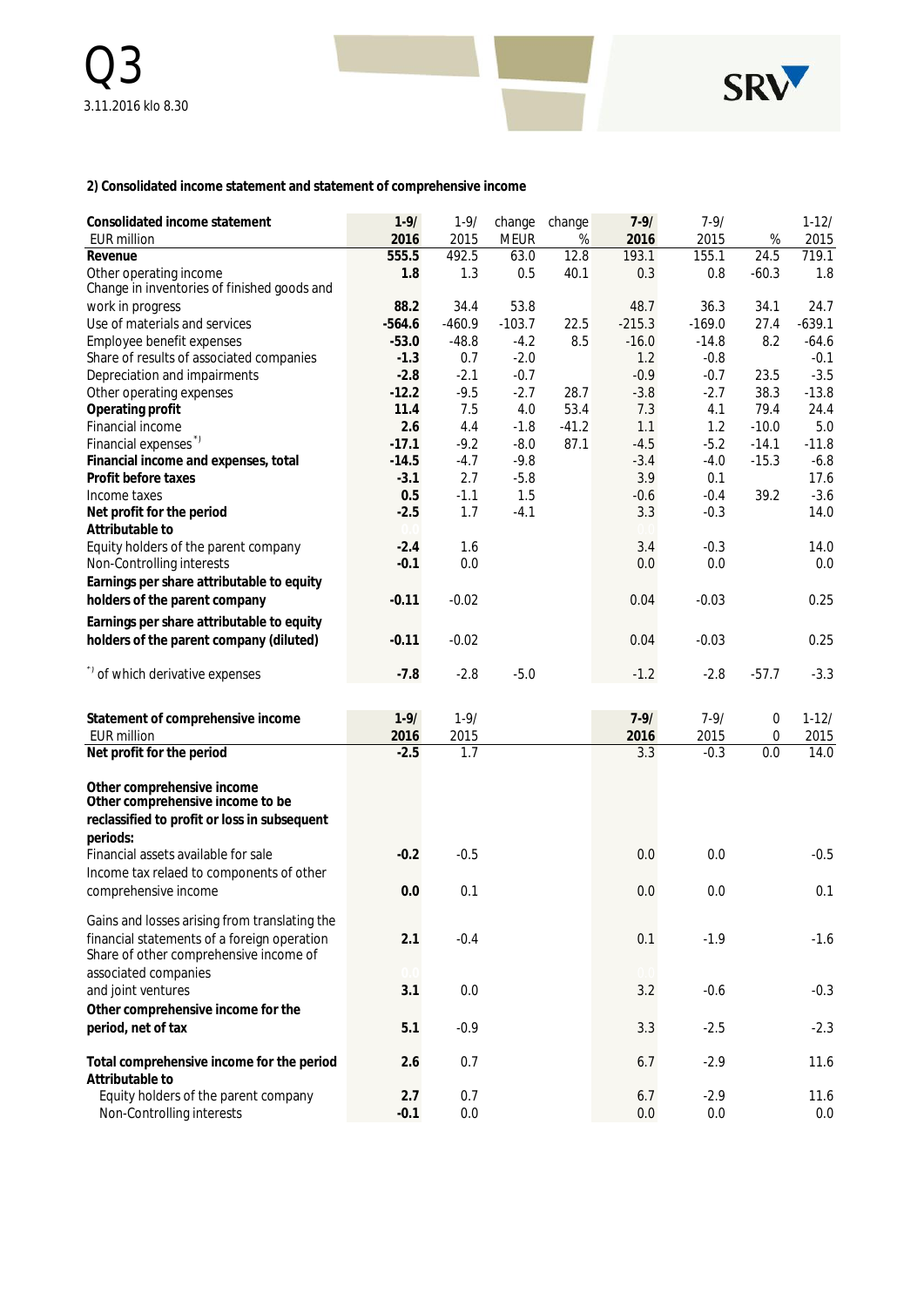

**3) Consolidated balance sheet**

| Consolidated balance sheet EUR million                             | 30.9.16 |         | 30.9.15 change % | 31.12.15 |
|--------------------------------------------------------------------|---------|---------|------------------|----------|
| <b>ASSETS</b>                                                      |         |         |                  |          |
| Non-current assets                                                 |         |         |                  |          |
| Property, plant and equipment                                      | 12.2    | 10.6    | 15.2             | 10.7     |
| Goodwill                                                           | 6.3     | 1.7     | 263.4            | 1.7      |
| Other intangible assets                                            | 1.7     | 0.8     | 130.8            | 1.9      |
| Shares in associated companies and joint ventures                  | 208.5   | 207.7   | 0.4              | 206.6    |
| Other financial assets                                             | 12.8    | 8.8     | 45.9             | 11.7     |
| Receivables                                                        | 2.3     | 0.7     | 224.6            | 0.7      |
| Loan receivables from associated companies and joint ventures      | 29.7    | 31.2    | $-4.8$           | 31.2     |
| Deferred tax assets                                                | 10.2    | 7.4     | 38.2             | 7.3      |
| Non-current assets, total                                          | 283.8   | 268.9   | 5.6              | 271.9    |
| Current assets                                                     |         |         |                  |          |
| Inventories                                                        | 423.1   | 345.5   | 22.4             | 336.6    |
| Trade and other receivables                                        | 131.1   | 105.7   | 24.0             | 111.9    |
| Loan receivables from associated companies and joint ventures      | 1.1     | 1.1     | 0.0              | 5.6      |
| Current tax receivables (based on profit for the review period)    | 6.5     | 2.3     | 186.7            | 1.6      |
| Cash and cash equivalents                                          | 37.9    | 28.1    | 35.0             | 35.0     |
| Current assets, total                                              | 599.7   | 482.7   | 24.2             | 490.8    |
| ASSETS, TOTAL                                                      | 883.5   | 751.6   | 17.6             | 762.6    |
|                                                                    |         |         |                  |          |
| Consolidated balance sheet EUR million                             | 30.9.16 | 30.9.15 | change,%         | 31.12.15 |
| <b>EQUITY AND LIABILITIES</b>                                      |         |         |                  |          |
| Equity attributable to equity holders of the parent company        |         |         |                  |          |
| Share capital                                                      | 3.1     | 3.1     | 0.0              | 3.1      |
| Invested free equity fund                                          | 141.5   | 141.2   | 0.2              | 141.2    |
| <b>Translation differences</b>                                     | $-2.0$  | $-5.8$  | $-65.8$          | $-7.2$   |
| Fair value reserve                                                 | $-1.5$  | $-1.4$  | 11.8             | $-1.4$   |
| Hybrid bond                                                        | 61.7    | 45.0    | 37.1             | 45.0     |
| Retained earnings                                                  | 85.4    | 88.5    | $-3.5$           | 95.7     |
| Equity attributable to equity holders of the parent company, total | 288.1   | 270.6   | 6.5              | 276.4    |
| Non-controlling interests                                          | $-2.3$  | 0.8     |                  | 0.8      |
| Total equity                                                       | 285.8   | 271.4   | 5.3              | 277.2    |
| Non-current liabilities                                            |         |         |                  |          |
| Deferred tax liabilities                                           | 3.0     | 2.1     | 44.9             | 2.3      |
| Provisions                                                         | 6.1     | 5.9     | 4.2              | 6.3      |
| Interest-bearing liabilities                                       | 239.2   | 168.9   | 41.6             | 163.2    |
| Other liabilities                                                  | 14.6    | 2.9     | 406.3            | 4.0      |
| Non-current liabilities, total                                     | 262.9   | 179.8   | 46.3             | 175.8    |
| <b>Current liabilities</b>                                         |         |         |                  |          |
| Trade and other payables                                           | 243.3   | 185.3   | 31.3             | 201.4    |
| Current tax payables (based on profit for the review period)       | 2.7     | 4.2     | $-35.9$          | 0.8      |
| Provisions                                                         | 5.1     | 3.5     | 46.8             | 4.8      |
| Interest-bearing liabilities                                       | 83.7    | 107.5   | $-22.1$          | 102.6    |
| Current liabilities, total                                         | 334.8   | 300.5   | 11.4             | 309.6    |
| Liabilities, total                                                 | 597.7   | 480.2   | 24.5             | 485.4    |
| EQUITY AND LIABILITIES, total                                      | 883.5   | 751.6   | 17.6             | 762.6    |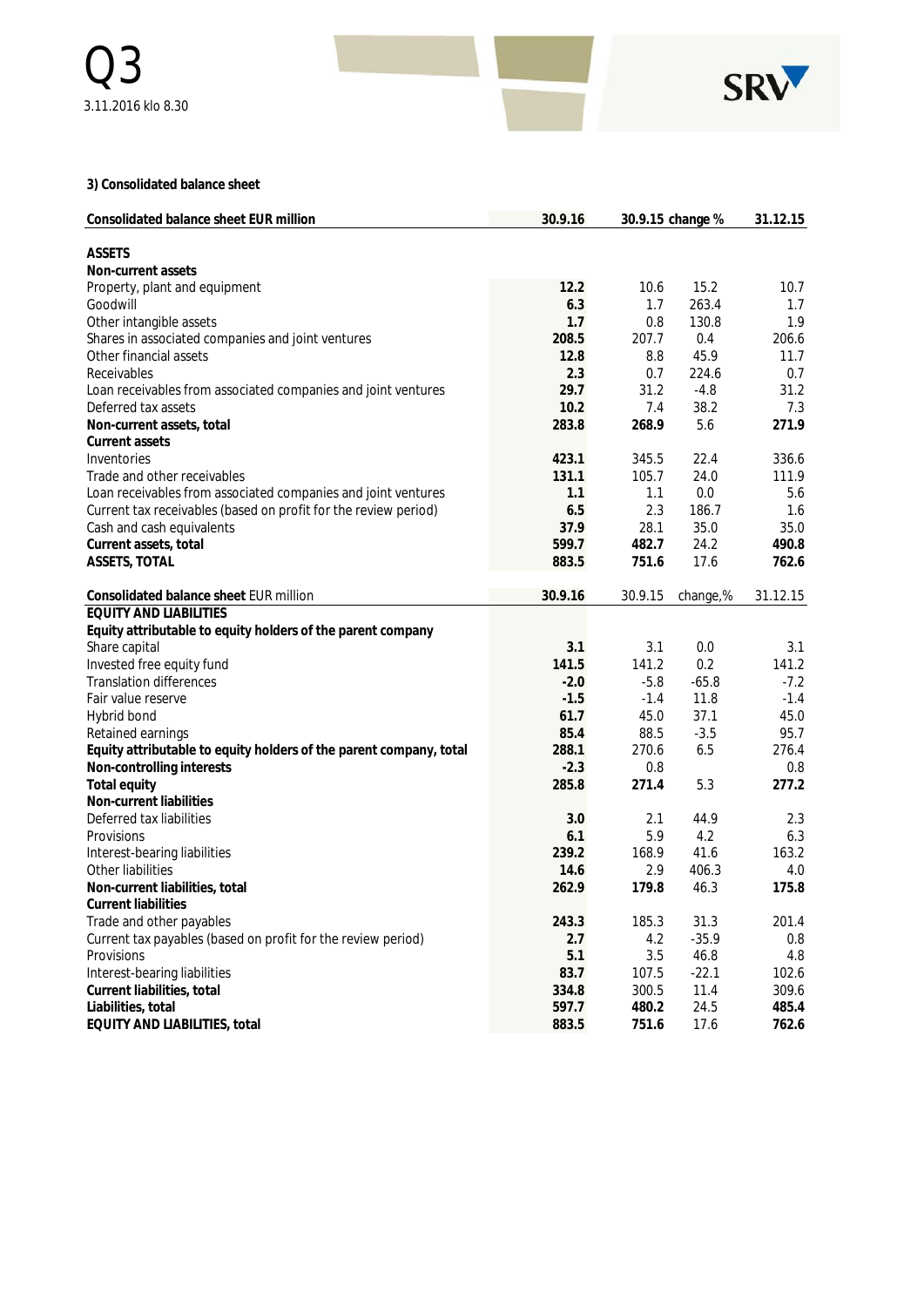| Q <sub>3</sub>     |  | SRV |
|--------------------|--|-----|
| 3.11.2016 klo 8.30 |  |     |

| 4) Consolidated cash flow statement EUR million                              | $1 - 9/$<br>2016 | $1 - 9/$<br>2015 | $1 - 12/$<br>2015 |
|------------------------------------------------------------------------------|------------------|------------------|-------------------|
| Cash flows from operating activities                                         |                  |                  |                   |
| Net profit for the period                                                    | $-2.6$           | 1.7              | 14.0              |
| Adjustments:                                                                 |                  |                  |                   |
| Depreciation and impairments                                                 | 2.8              | 2.1              | 3.5               |
| Non-cash transactions                                                        | 3.8              | 1.2              | 1.9               |
| Financial income and expenses                                                | 14.5             | 4.7              | 6.8               |
| Income taxes                                                                 | $-0.5$           | 1.1              | 3.6               |
| Adjustments, total                                                           | 20.6             | 9.1              | 15.8              |
| Changes in working capital:                                                  |                  |                  |                   |
| Change in trade and other receivables                                        | $-18.5$          | $-18.6$          | $-29.3$           |
| Change in inventories                                                        | $-91.1$          | $-33.3$          | $-24.6$           |
| Change in trade and other payables                                           | 45.3             | 73.9             | 95.1              |
| Changes in working capital, total                                            | $-64.4$          | 22.0             | 41.2              |
| Interest paid and financing costs                                            | $-5.4$           | $-4.0$           | $-14.7$           |
| Interest received                                                            | 0.1              | 0.0              | 0.0               |
| Income taxes paid                                                            | $-2.8$           | $-1.3$           | $-5.3$            |
| Net cash flow from operating activities                                      | $-54.5$          | 27.4             | 51.0              |
| Cash flow from investing activities                                          |                  |                  |                   |
| Purchase of property, plant and equipment                                    | $-4.0$           | $-1.3$           | $-2.4$            |
| Purchase of intangible assets                                                | $-0.2$           | $-0.1$           | $-1.6$            |
| Purchase of other financial assets                                           | $-1.4$           | $-108.4$         | $-110.1$          |
| Sale of property, plant and equipment and intangible assets                  | 0.1              | 0.0              | 0.0               |
| Change in loan receivable from associated companies and and joint ventures   | $-3.4$           | $-4.5$           | $-5.7$            |
| Net cash used in investing activities<br>Cash flow from financing activities | $-8.9$           | $-114.3$         | $-119.8$          |
| Proceeds from loans                                                          | 104.5            | 29.6             | 29.6              |
| Repayment of loans                                                           | $-17.3$          | $-57.3$          | $-58.2$           |
| Hybrid bond issue                                                            | 45.0             | ä,               |                   |
| Hybrid bond repayment                                                        | $-28.3$          |                  |                   |
| Hybrid bond costs                                                            | $-1.6$           |                  |                   |
| Change in housing corporation loans                                          | $-4.7$           | 12.2             | 13.1              |
| Net change in short-term loans                                               | $-25.4$          | 67.2             | 56.6              |
| Net proceeds from share issue                                                | 0.0              | 49.0             | 48.6              |
| Purchase and sale of treasury shares                                         | 0.0              | 0.0              | 0.0               |
| Dividends paid                                                               | $-6.0$           | $-4.3$           | $-4.3$            |
| Net cash flow from financing activities                                      | 66.2             | 96.5             | 85.5              |
| Net change in cash and cash equivalents                                      | 2.8              | 9.6              | 16.6              |
| Cash and cash equivalents at the beginning of period                         | 35.0             | 18.4             | 18.4              |
| Effect of exchange rate changes in cash and cash equivalents                 | 0.1              | 0.0              | 0.0               |
| Cash and cash equivalents at the end of period                               | 37.9             | 28.1             | 35.0              |

The company has adjusted the presentation of the change of loan receivables and the comparison period's data have been adjusted accordingly.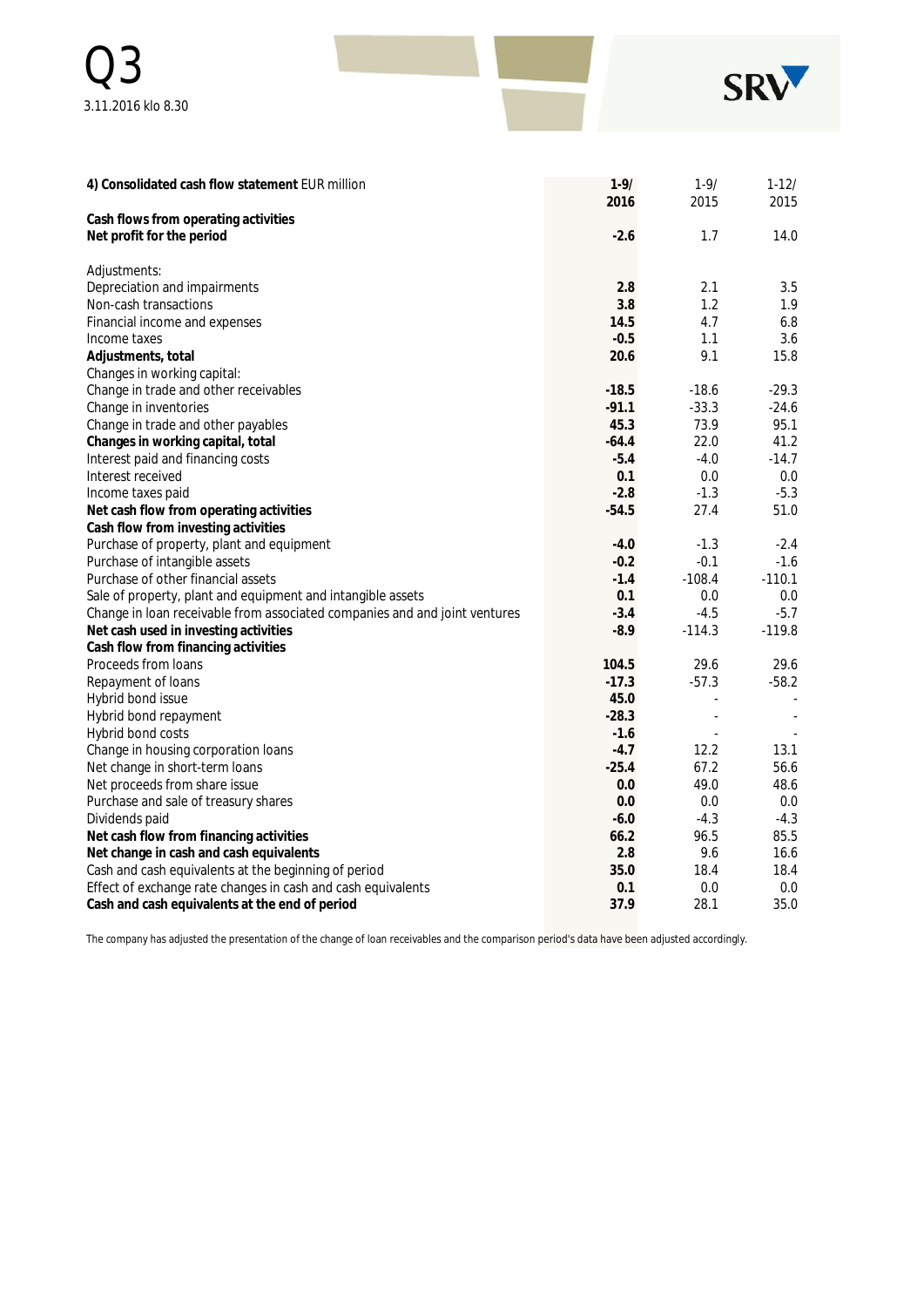

# **5) Statement of changes in Group equity, EUR million**

|                                            | Equity attributable to the equity holders<br>of the parent company |                 |            |               |                   |                        |                  |            |               |
|--------------------------------------------|--------------------------------------------------------------------|-----------------|------------|---------------|-------------------|------------------------|------------------|------------|---------------|
|                                            | Share                                                              | Invested Hybrid |            | Trans-        | Fair              | <b>Reitained Total</b> |                  | Non-       | Total         |
|                                            | Capital                                                            | Free            | Bond       | lation        | value             | earnings               |                  | cont-      | equity        |
|                                            |                                                                    | Equity          |            | diffe         | reserve           |                        |                  | rolling    |               |
|                                            |                                                                    | Fund            |            | rences        |                   |                        |                  | interests  |               |
| 1 January- 30 september 2016 (EUR million) |                                                                    |                 |            |               |                   |                        |                  |            |               |
| Equity 1 January 2016                      | 3.1                                                                | 141.2           | 45.0       | $-7.2$        | $-1.4$            | 95.7                   | 276.4            | 0.8        | 277.2         |
| Comprehensive income for the review period | 0.0                                                                | 0.0             | 0.0        | 5.2           | $-0.2$            | $-2.4$                 | 2.7              | $-0.1$     | 2.6           |
| Dividends paid                             | 0.0                                                                | 0.0             | 0.0        | 0.0           | 0.0               | $-6.0$                 | $-6.0$           | 0.0        | $-6.0$        |
| Share-based incentive plan                 | 0.0                                                                | 0.0             | 0.0        | 0.0           | 0.0               | $-0.1$                 | $-0.1$           | 0.0        | $-0.1$        |
| Purchase of treasury shares                | 0.0                                                                | 0.0             | 0.0        | 0.0           | 0.0               | 0.0                    | 0.0              | 0.0        | 0.0           |
| Sale of treasury shares<br>Share issue     | 0.0<br>0.0                                                         | 0.0             | 0.0<br>0.0 | 0.0<br>0.0    | 0.0<br>0.0        | 0.0                    | 0.0              | 0.0<br>0.0 | 0.0<br>0.0    |
| Costs related to share issue, tax          | 0.0                                                                | 0.0<br>0.3      | 0.0        | 0.0           | 0.0               | 0.0<br>0.0             | 0.0<br>0.3       | 0.0        | 0.3           |
| Hybrid bond                                | 0.0                                                                | 0.0             | 16.7       | 0.0           | 0.0               | $-1.8$                 | 14.9             | 0.0        | 14.9          |
| Other changes                              | 0.0                                                                | 0.0             | 0.0        | 0.0           | 0.0               | 0.0                    | 0.0              | $-3.0$     | $-3.0$        |
| Equity on 30 september 2016                | 3.1                                                                | 141.5           | 61.7       | $-2.0$        | $-1.5$            | 85.4                   | 288.1            | $-2.3$     | 285.8         |
|                                            |                                                                    |                 |            |               |                   |                        |                  |            |               |
| 1 January- 30 september 2015 (EUR million) |                                                                    |                 |            |               |                   |                        |                  |            |               |
| Equity 1 January 2015                      | 3.1                                                                | 92.3            | 45.0       | $-5.3$        | $-0.9$            | 90.3                   | 224.4            | 0.8        | 225.2         |
| Comprehensive income for the review period | 0.0                                                                | 0.0             | 0.0        | $-0.5$        | $-0.4$            | 1.6                    | 0.7              | 0.0        | 0.7           |
| Dividends paid                             | 0.0                                                                | 0.0             | 0.0        | 0.0           | 0.0               | $-4.3$                 | $-4.3$           | 0.0        | $-4.3$        |
| Share-based incentive plan                 | 0.0                                                                | 0.0             | 0.0        | 0.0           | 0.0               | 1.2                    | 1.2              | 0.0        | 1.2           |
| Purchase of treasury shares                | 0.0                                                                | 0.0             | 0.0        | 0.0           | 0.0               | 0.0                    | 0.0              | 0.0        | 0.0           |
| Sale of treasury shares <sup>1)</sup>      | 0.0                                                                | 0.4             | 0.0        | 0.0           | 0.0               | $-0.4$                 | 0.0              | 0.0        | 0.0           |
| Share issue                                | 0.0                                                                | 50.1            | 0.0        | 0.0           | 0.0               | 0.0                    | 50.1             | 0.0        | 50.1          |
| Costs related to share issue               | 0.0                                                                | $-1.5$          | 0.0        | 0.0           | 0.0               | 0.0                    | $-1.5$           | 0.0        | $-1.5$        |
| <b>Hybrid Bond</b>                         | 0.0                                                                | 0.0             | 0.0        | 0.0           | 0.0               | 0.0                    | 0.0              | 0.0        | 0.0           |
| Other changes                              | 0.0                                                                | 0.0             | 0.0        | 0.0           | 0.0               | 0.0                    | 0.0              | 0.0        | 0.0           |
| Equity on 30 september 2015                | 3.1                                                                | 141.2           | 45.0       | $-5.8$        | $-1.4$            | 88.5                   | 270.6            | 0.8        | 271.4         |
| 1 January - 31 December 2015 EUR million   |                                                                    |                 |            |               |                   |                        |                  |            |               |
| Equity 1 January 2015                      | 3.1                                                                | 92.3            | 45.0       | $-5.3$        | $-0.9$            | 90.3                   | 224.4            | 0.8        | 225.2         |
| Comprehensive income for the review period | 0.0                                                                | 0.0             | 0.0        | $-1.9$        | $-0.4$            | 14.0                   | 11.6             | 0.0        | 11.6          |
| Dividends paid                             | 0.0                                                                | 0.0             | 0.0        | 0.0           | 0.0               | $-4.3$                 | $-4.3$           | 0.0        | $-4.3$        |
| Share-based incentive plan                 | 0.0                                                                | $0.0\,$         | 0.0        | 0.0           | 0.0               | $-0.5$                 | $-0.5$           | 0.0        | $-0.5$        |
| Purchase of treasury shares                | 0.0                                                                | 0.0             | $0.0\,$    | 0.0           | $0.0\,$           | $0.0\,$                | 0.0              | 0.0        | 0.0           |
| Sale of treasury shares <sup>1)</sup>      | 0.0                                                                | 0.4             | $0.0\,$    | 0.0           | 0.0               | $-0.4$                 | 0.0              | 0.0        | 0.0           |
| Share issue                                | 0.0                                                                | 50.1            | $0.0\,$    | 0.0           | 0.0               | $0.0\,$                | 50.1             | 0.0        | 50.1          |
| Costs related to share issue               | 0.0                                                                | $-1.5$          | 0.0        | 0.0           | 0.0               | $0.0\,$                | $-1.5$           | 0.0        | $-1.5$        |
| Hybrid bond<br>Other changes               | 0.0<br>0.0                                                         | $0.0\,$<br>0.0  | 0.0<br>0.0 | 0.0           | 0.0               | $-3.4$                 | $-3.4$           | 0.0<br>0.0 | $-3.4$<br>0.0 |
| Equity on 31 December 2015                 | 3.1                                                                | 141.2           | 45.0       | 0.0<br>$-7.2$ | $0.0\,$<br>$-1.4$ | $0.0\,$<br>95.7        | $0.0\,$<br>276.4 | 0.8        | 277.2         |
|                                            |                                                                    |                 |            |               |                   |                        |                  |            |               |

<sup>1)</sup> Sale of treasury shares includes a transfer between an invested free equity fund and retained earnings.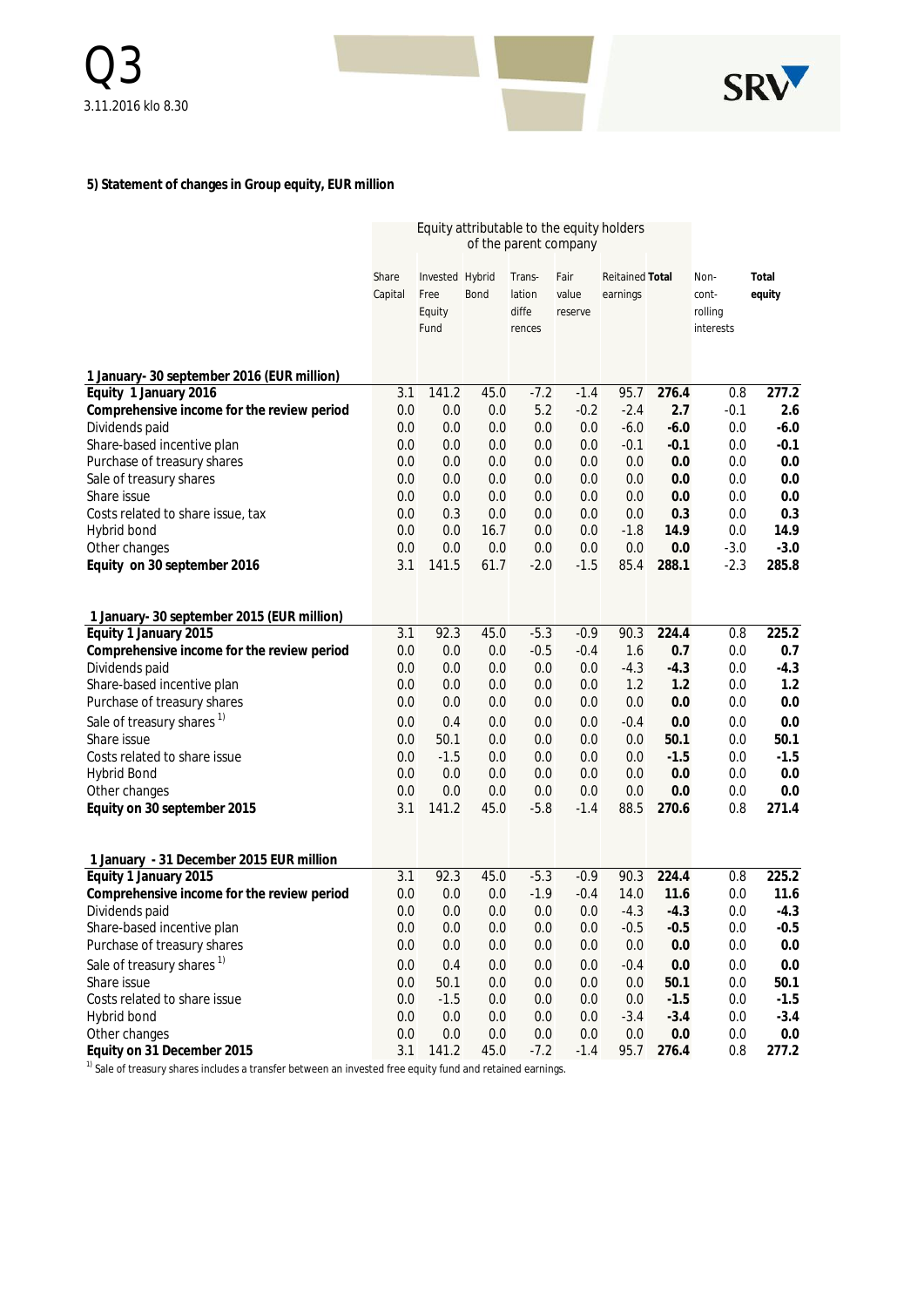

#### **6) Commitments and contingent liablilities**

|                                                    |         |         | change  |          |
|----------------------------------------------------|---------|---------|---------|----------|
| Collateral given for own liabilities (EUR million) | 30.9.16 | 30.9.15 | %       | 31.12.15 |
| Real estate mortgages given <sup>1)</sup>          | 85.0    | 88.3    | $-3.8$  | 90.4     |
| Other commitments                                  |         |         |         |          |
| Investment commitments given                       | 56.9    | 15.6    | 264.0   | 47.6     |
| Plots purchase commitments                         | 42.6    | 165.2   | $-74.2$ | 116.1    |
| Contingent liabilities (hypo plots)                | 52.1    | 7.2     | 626.8   | 6.4      |

1) Real estate mortgages include the total amount of mortgages given as collateral for developer contracting housing production against the housing corporation loans of uncompleted and unsold completed projects.

| 9/2016<br>Fair and nominal values of derivative<br>Fair value<br>instruments (EUR million) |        |        |        | 9/2015<br>Fair value |        | 12/2015<br>Fair value |
|--------------------------------------------------------------------------------------------|--------|--------|--------|----------------------|--------|-----------------------|
|                                                                                            | Posit. | Negat. | Posit. | Negat.               | Posit. | Negat.                |
| Hedge accounting not applied                                                               |        |        |        |                      |        |                       |
| Interest rate swaps                                                                        | 0.0    | 11.1   | 0.0    | 2.8                  | 0.0    | 3.3                   |
|                                                                                            |        | 9/2016 |        | 9/2015               |        | 12/2015               |
| Nominal values of derivative instruments<br>Interest rate swaps                            |        | 100.0  |        | 100.0                |        | 100.0                 |

#### **7) Group and Segment Information**

SRV Group's segments are Operations in Finland, International Operations and Other operations.

| Group and Segment information |          |          |         |         |        |        |           |
|-------------------------------|----------|----------|---------|---------|--------|--------|-----------|
| Revenue                       | $1 - 9/$ | $1 - 9/$ | change, | change  | 7-9/   | 7-9/   | $1 - 12/$ |
| EUR million                   | 2016     | 2015     | meur    | %       | 2016   | 2015   | 2015      |
| Operations in Finland         | 512.9    | 441.3    | 71.6    | 16.2    | 180.9  | 137.3  | 654.1     |
| International operations      | 42.9     | 51.3     | -8.4    | $-16.3$ | 12.1   | 17.9   | 65.1      |
| Other operations              | 11.9     | 10.7     | 1.2     | 10.8    | 4.0    | 3.5    | 14.4      |
| Eliminations                  | $-12.2$  | $-10.9$  | $-1.3$  |         | $-3.9$ | $-3.6$ | $-14.6$   |
| Group, total                  | 555.5    | 492.5    | 63.0    | 12.8    | 193.1  | 155.1  | 719.1     |

| Operation profit         | 1-9/   | 1-9/   | change, | change | 7-9/          | 7-9/   | $1 - 12/$ |
|--------------------------|--------|--------|---------|--------|---------------|--------|-----------|
| EUR million              | 2016   | 2015   | meur    | %      | 2016          | 2015   | 2015      |
| Operations in Finland    | 16.4   | 10.6   | 5.8     | 55.2   | 6.6           | 4.9    | 28.9      |
| International operations | $-1.4$ | 0.4    | $-1.8$  |        | $1.2^{\circ}$ | $-0.3$ | $-0.1$    |
| Other operations         | $-3.6$ | $-3.6$ | 0.0     |        | $-0.4$        | $-0.5$ | $-4.3$    |
| Eliminations             | 0.0    | 0.0    | 0.0     |        | 0.0           | 0.0    | 0.0       |
| Group, total             | 11.4   | 7.5    | 4.0     | 53.4   | 7.3           | 4.1    | 24.4      |

| Operating profit,        | $1 - 9/$ | $1 - 9/$ |
|--------------------------|----------|----------|
| %                        | 2016     | 2015     |
| Operations in Finland    | 3.2      | 2.4      |
| International Operations | $-3.2$   | 0.9      |
| Group, total             | 21       | 1.5      |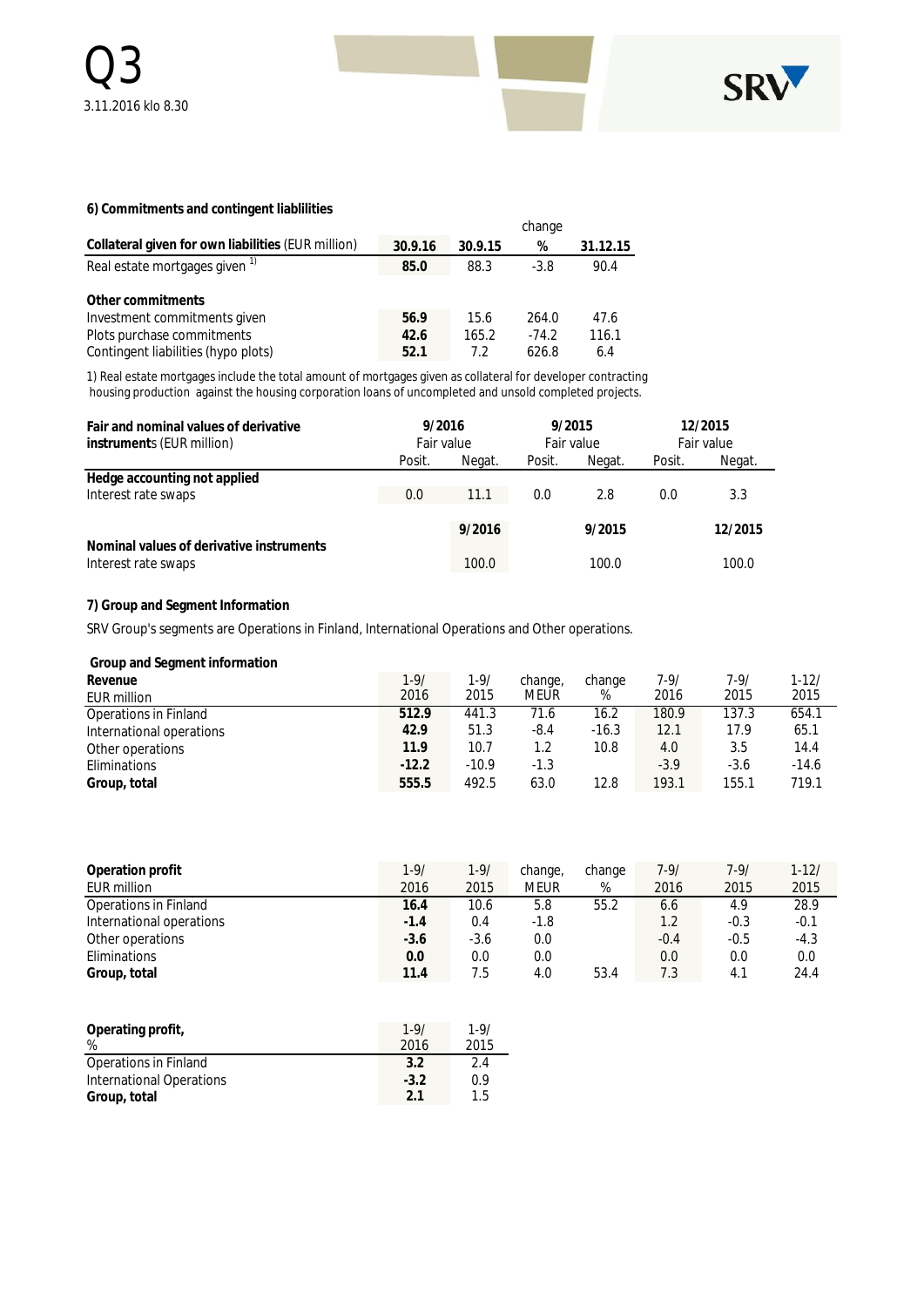

| Assets                             |           |           | change      | change, |            |
|------------------------------------|-----------|-----------|-------------|---------|------------|
| <b>EUR million</b>                 | 30.9.2016 | 30.9.2015 | <b>MEUR</b> | %       | 31.12.2015 |
| Operations in Finland              | 585.6     | 497.8     | 87.8        | 17.6    | 503.5      |
| International operations           | 262.4     | 237.2     | 25.3        | 10.6    | 245.8      |
| <b>Other Operations</b>            | 498.1     | 428.0     | 70.2        | 16.4    | 424.1      |
| Eliminations and other adjustments | $-462.7$  | $-411.4$  | $-51.3$     |         | $-410.7$   |
| Group, total                       | 883.5     | 751.6     | 131.9       | 17.6    | 762.6      |
| Liabilities                        |           |           | change      | change, |            |
| <b>EUR million</b>                 | 30.9.2016 | 30.9.2015 | <b>MEUR</b> | %       | 31.12.2015 |
| Operations in Finland              | 425.4     | 352.6     | 72.7        | 20.6    | 353.9      |
| International operations           | 190.7     | 165.7     | 25.0        | 15.1    | 174.5      |
| Other Operations                   | 274.3     | 203.2     | 71.1        | 35.0    | 197.9      |
| Eliminations and other adjustments | $-292.7$  | $-241.4$  | $-51.3$     |         | $-240.8$   |
| Group, total                       | 597.7     | 480.2     | 117.5       | 24.5    | 485.4      |
| Invested capital                   |           |           | change      | change, |            |
| <b>EUR million</b>                 | 30.9.2016 | 30.9.2015 | Meur        | %       | 31.12.2015 |
| <b>Operations in Finland</b>       | 364.5     | 326.3     | 38.2        | 11.7    | 315.4      |
| International operations           | 227.3     | 214.6     | 12.6        | 5.9     | 216.7      |
| Other Operations                   | 16.9      | 6.8       | 10.1        | 147.9   | 10.9       |
| Group, total                       | 608.7     | 547.7     | 60.9        | 11.1    | 543.0      |
|                                    |           |           |             |         |            |
|                                    |           |           | change      | change, |            |

|                          |           |           | <b>UTALIYE</b> | u lariye, |            |
|--------------------------|-----------|-----------|----------------|-----------|------------|
| Return on investment %   | 30.9.2016 | 30.9.2015 | meur           | %         | 31.12.2015 |
| Operations in Finland    | o.o       | 4.,       |                | 41.4      | 9.8        |
| International operations | 0.5       |           | $-2.6$         | $-82.9$   |            |
| Group, total             | 3.3       |           |                |           | 5.9        |

| 8) Inventories                               |           |           | change      |            |
|----------------------------------------------|-----------|-----------|-------------|------------|
| EUR million                                  | 30.9.2016 | 30.9.2015 | <b>MEUR</b> | 31.12.2015 |
| Land areas and plot-owning companies         | 183.9     | 176.3     | 7.6         | 187.5      |
| Operations in Finland                        | 103.9     | 111.9     | $-8.0$      | 116.7      |
| International operations                     | 80.0      | 64.4      | 15.6        | 70.8       |
| Work in progress                             | 204.3     | 116.1     | 88.2        | 101.8      |
| Operations in Finland                        | 199.0     | 113.9     | 85.0        | 99.4       |
| International operations                     | 5.3       | $2.2\,$   | 3.2         | 2.4        |
| Shares in completed housing corporations and |           |           |             |            |
| real estate companies                        | 27.7      | 40.8      | $-13.1$     | 38.1       |
| Operations in Finland                        | 27.6      | 39.9      | $-12.3$     | 37.6       |
| International operations                     | 0.1       | 1.0       | $-0.8$      | 0.5        |
| Other inventories                            | 7.1       | 12.3      | $-5.2$      | 9.1        |
| Operations in Finland                        | 6.9       | 7.4       | $-0.5$      | 6.9        |
| International operations                     | 0.2       | 4.9       | $-4.7$      | 2.2        |
| Inventories, total                           | 423.1     | 345.5     | 77.5        | 336.6      |
| Operations in Finland                        | 337.4     | 273.2     | 64.2        | 260.6      |
| International operations                     | 85.7      | 72.4      | 13.3        | 76.0       |